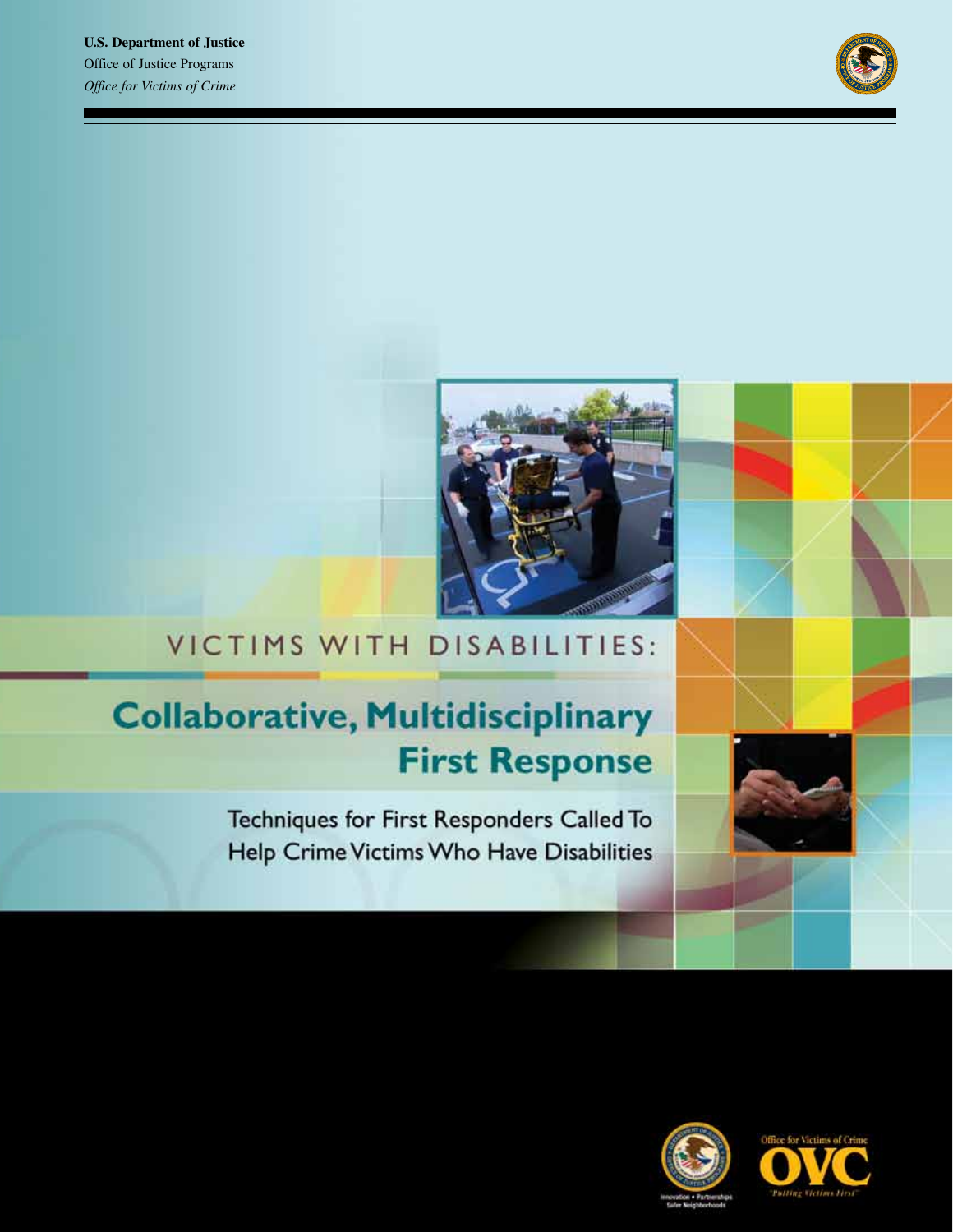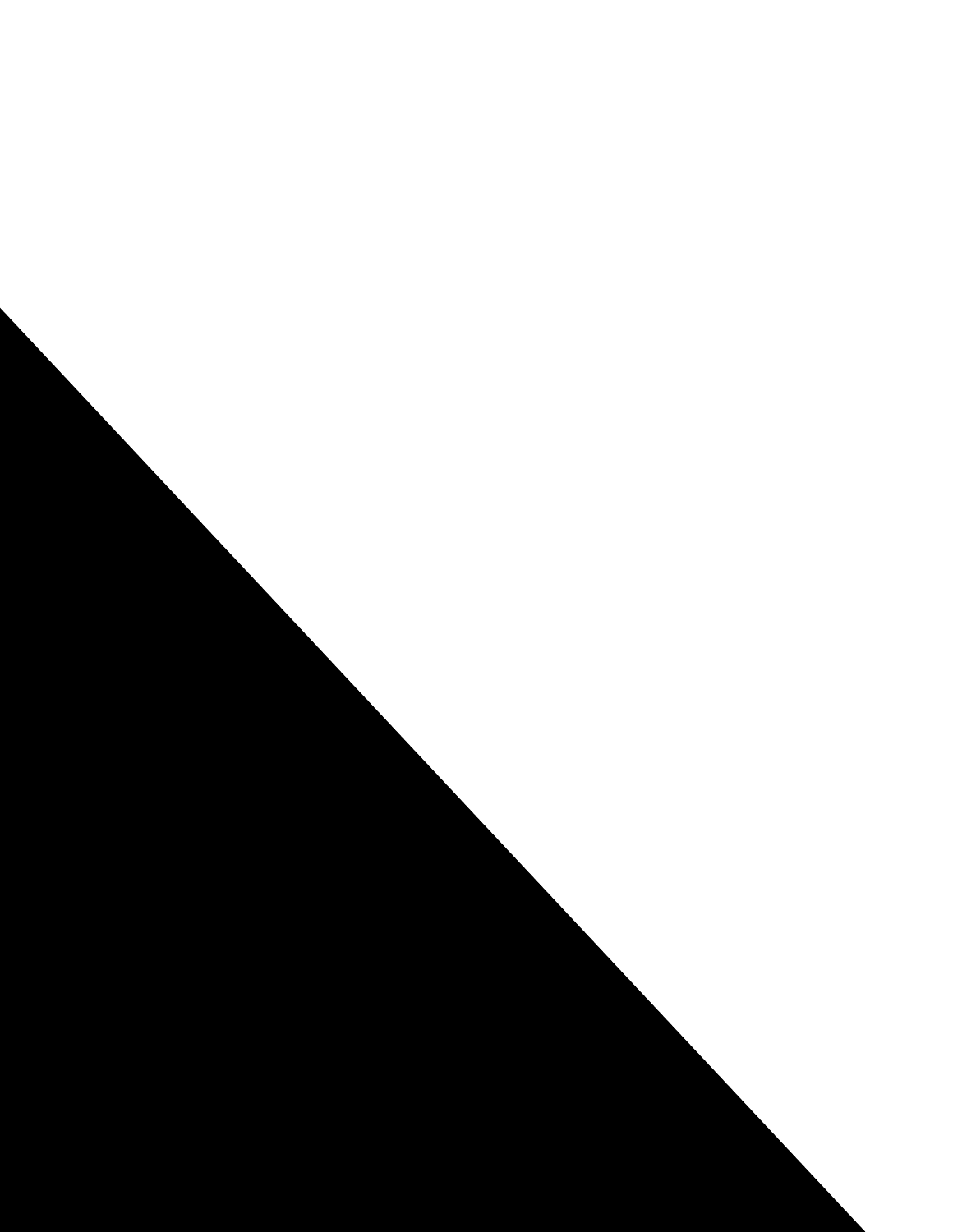

## VICTIMS WITH DISABILITIES:

## **Collaborative, Multidisciplinary First Response**

Techniques for First Responders Called To Help Crime Victims Who Have Disabilities

#### TRAINER'S GUIDE

A training DVD and trainer's guide designed to demonstrate effective techniques for first responders called to help crime victims who have disabilities that affect the victim's intellectual and communication abilities.

> Office for Victims of Crime Office of Justice Programs U.S. Department of Justice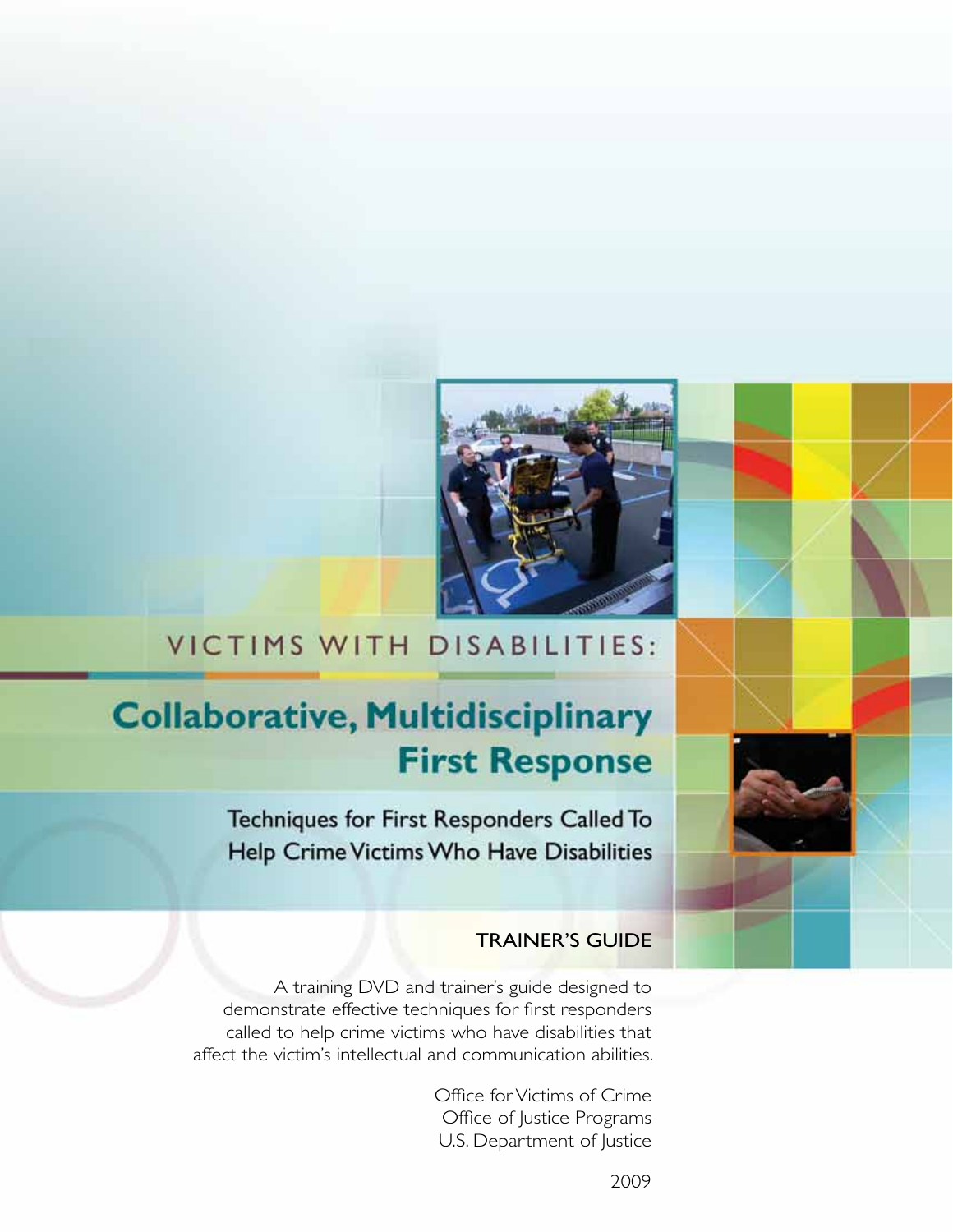**U.S. Department of Justice Office of Justice Programs** 810 Seventh Street NW. Washington, DC 20531

#### **Eric H. Holder, Jr.**

*Attorney General*

#### **Laurie O. Robinson**

*Assistant Attorney General*

**Joye E. Frost** *Acting Director, Office for Victims of Crime*

#### **Office of Justice Programs**

Innovation • Partnerships • Safer Neighborhoods *www.ojp.usdoj.gov*

#### **Office for Victims of Crime**

*www.ovc.gov*

#### NCJ 231932

First Edition March 2009 Revised January 2011

This product was supported by cooperative agreement 2003–VF–GX–KO16, awarded by the Office for Victims of Crime, Office of Justice Programs, U.S. Department of Justice. The opinions, findings, and conclusions or recommendations expressed in this product are those of the contributors and do not necessarily represent the official position or policies of the U.S. Department of Justice.

The Office of Justice Programs (OJP), headed by Assistant Attorney General Laurie O. Robinson, provides federal leadership in developing the Nation's capacity to prevent and control crime, administer justice, and assist victims. OJP has seven components: the Bureau of Justice Assistance; the Bureau of Justice Statistics; the National Institute of Justice; the Office of Juvenile Justice and Delinquency Prevention; the Office for Victims of Crime; the Community Capacity Development Office; and the Office of Sex Offender Sentencing, Monitoring, Apprehending, Registering, and Tracking. More information about OJP can be found at http://www.ojp.gov.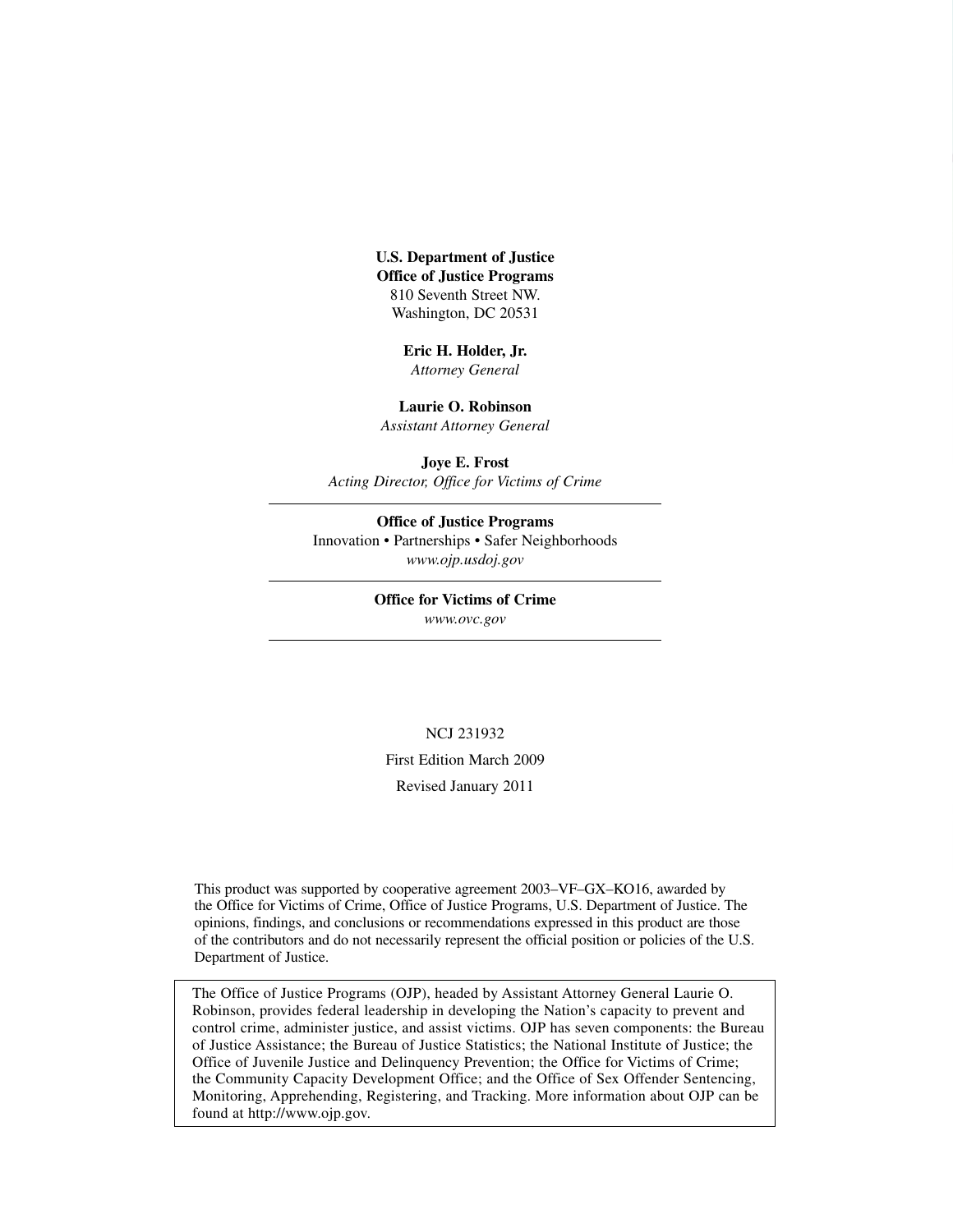

# **CONTENTS**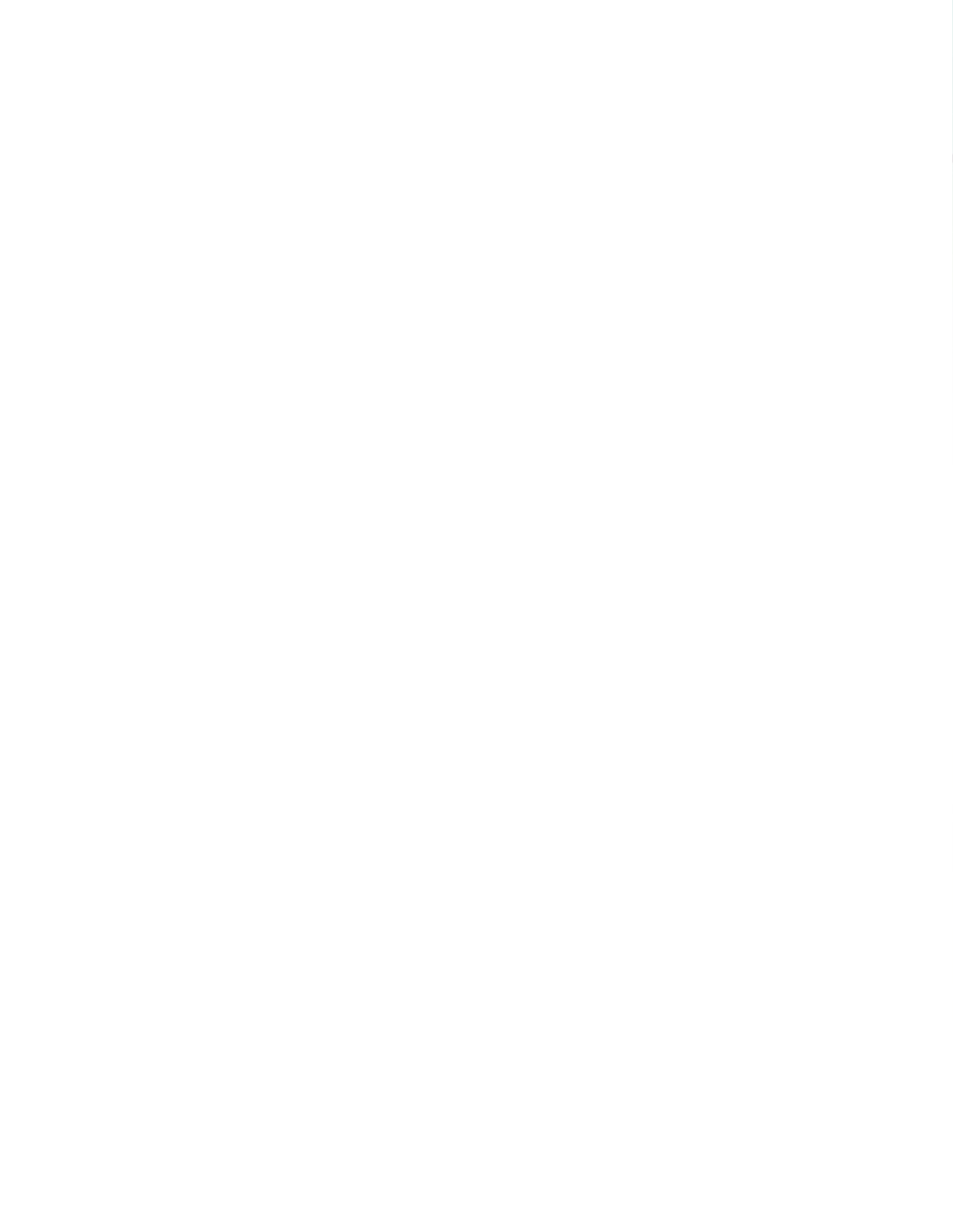## **Message From the Director**

Children and adults with disabilities who become victims of abuse and other crimes need to have equal access to and protection of their rights as crime victims by the criminal justice system. Unfortunately, this access is oftentimes obstructed or made more difficult for victims with disabilities due to a lack of specific training on the part of the professionals who are responsible for providing first response services to them.

To provide services in a safe and successful manner to a person with a disability, the service provider must have information about how a specific disability may affect an individual, and how trauma and stress may bring out or exacerbate certain characteristics. Professionals must be able to adjust their normal interaction procedures accordingly, in order to ensure that victims with cognitive or communication disabilities have the opportunity to provide input into their own care, express their needs, share what happened to them in their own way, and participate in the criminal justice process to the same extent as victims without such disabilities.

The goal of this DVD and training guide is to present this knowledge to professionals who may need to provide first response services to crime victims who have cognitive or communicative disabilities.

v

Sincerely,

**Joye E. Frost** *Acting Director* Office for Victims of Crime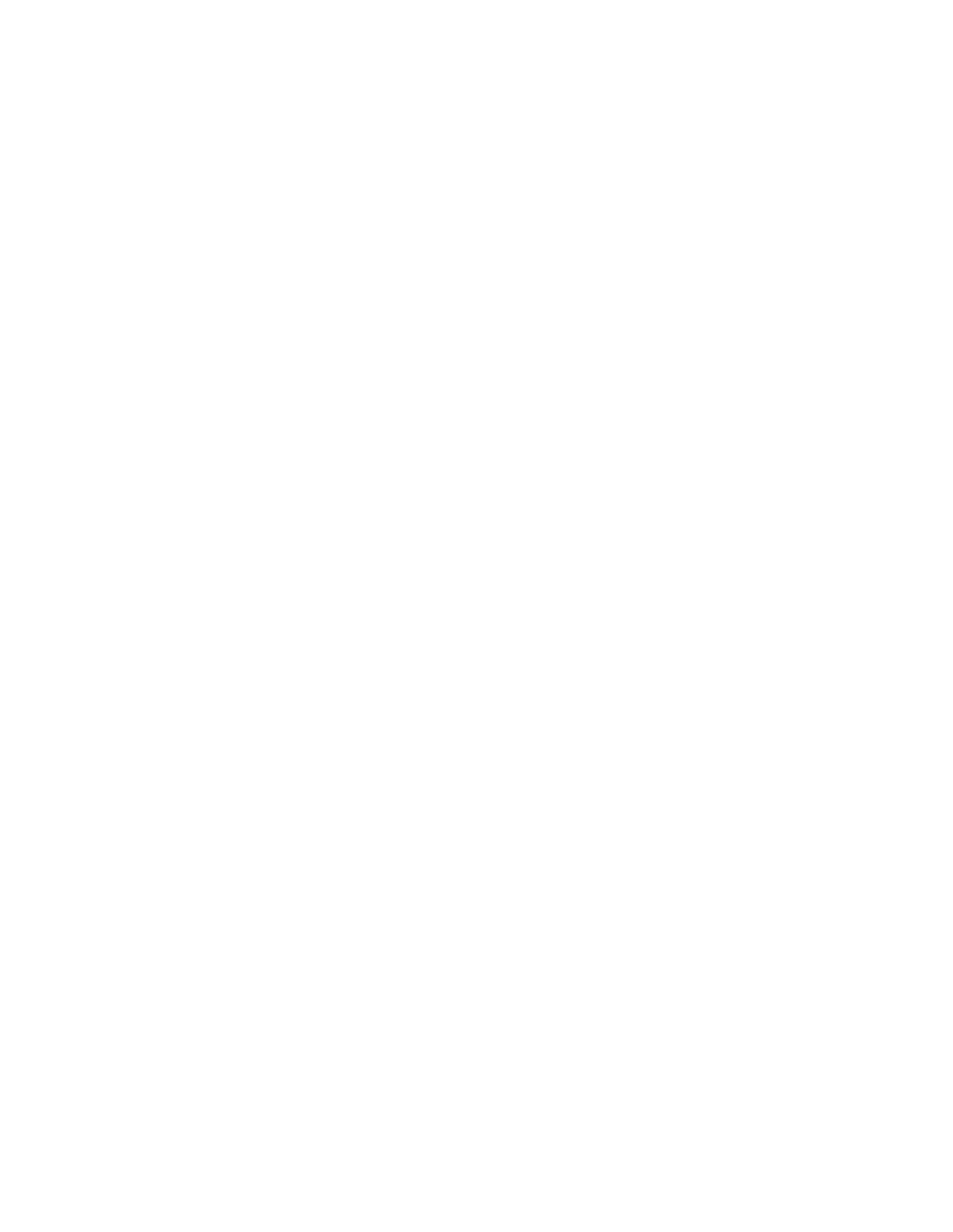

## SECTION 1

## **INTRODUCTION**

### **PURPOSE OF ThE DVD**

This training DVD provides a specific set of guidelines for first responders (e.g., law enforcement officers, paramedics, victim advocates, forensic interviewers) who have been called to the scene of a crime in which the victim has a disability. It is designed to help these professionals hone their ability to work with individuals who present specific challenges to a successful first response.

Developed under the guidance of a national advisory board, this DVD provides guidelines for interacting with both adults and children, and places special emphasis on crime victims who have communication and/or intellectual disabilities. Intellectual disabilities, which involve the mental process of knowing, include disabilities such as mental retardation and autism. [Note: Despite the fact that the term *retardation* is considered pejorative by many in the disability community, this term remains current in diagnostic nomenclature and is therefore used in this guide.] Communication disabilities, which have to do with physical involvements that interfere with a person's ability to convey information and ideas, include disabilities associated with speech production (e.g., cerebral palsy, stroke).

Crime rates that involve crimes against children and adults with disabilities far exceed rates of crime against individuals who do not have disabilities. Research published in 2001 found that crimes against children with disabilities occur at 3.4 times the rate of children who do not have disabilities (Sullivan, P.M., and Knutson, J.F. "Maltreatment and Disabilities: A Population-Based Epidemiological Study." *Child Abuse and Neglect 2000*. *24*(10):1257–1273). Estimates of maltreatment of adults with disabilities range from 4 to10 times the rate for adults without disabilities (Garbarino, J., Brookhouser, P.E., and Authier, K.J. (1987). "Special Children, Special Risks: The Maltreatment of Children with Disabilities.").

Although research on the crime victimization of individuals with disabilities is sparse, the findings are consistent that crime rates are much higher within this population. Additionally, individuals who acquire disabilities as a result of crime victimization represent a significant number each year, but public recognition of both of these populations continues to be all but absent.

### **PROCESS OF CREATINg ThE DVD**

While maintaining a primary focus on victims of crime with communication and/or intellectual disabilities, this DVD concentrates on certain essential aspects of a first response. These essentials or basic principles should be applied to any response to a person with a disability. If these guidelines are followed, they will facilitate a successful interaction between responder and victim. The foundation for this DVD is the *First Responders Curriculum: Responding to Child Abuse Calls Involving Children with Disabilities,* published in 2005, which was produced under a grant from the California Children's Justice Act to Arc Riverside.

1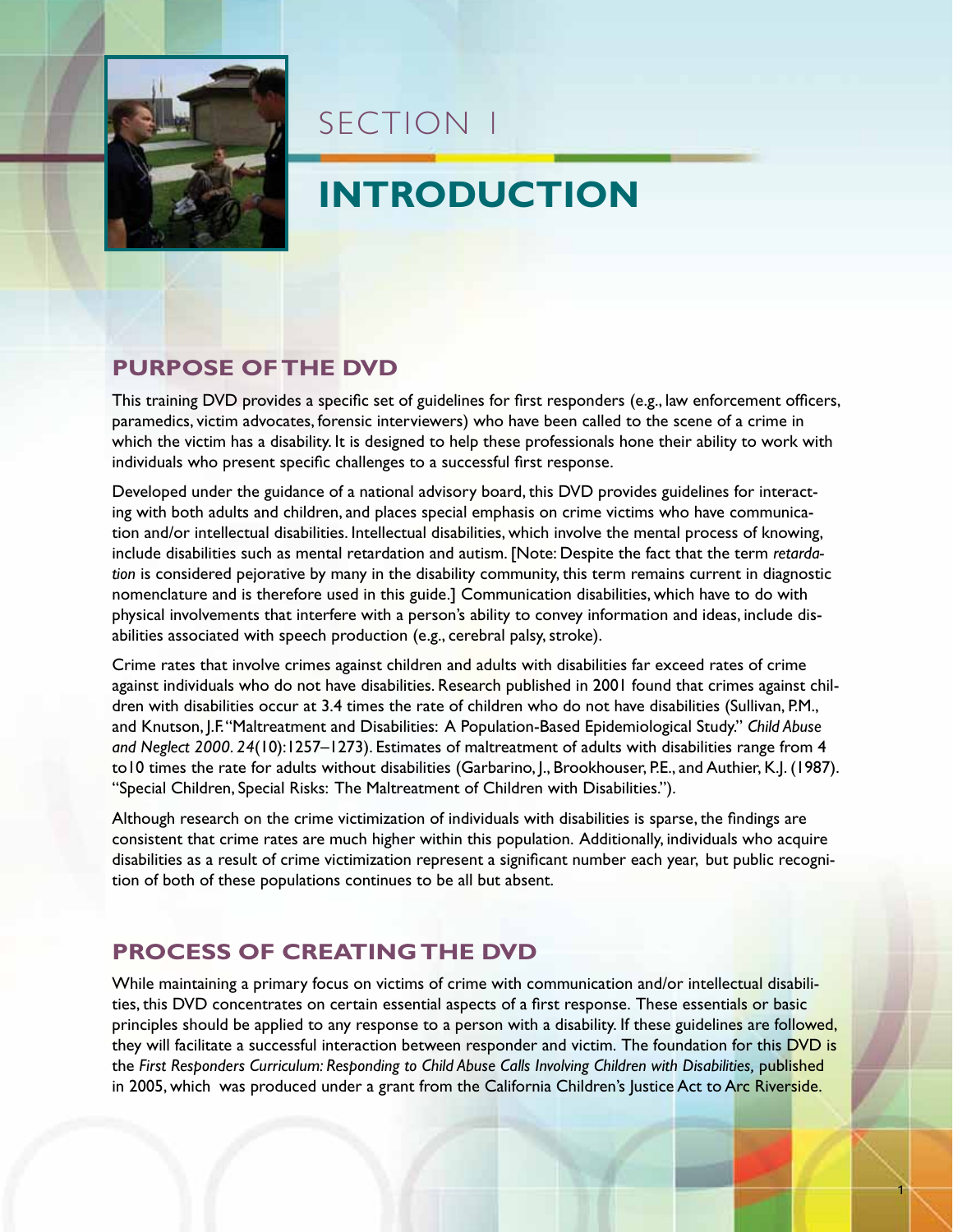This DVD was created with use of the expertise of a national advisory board and a production team; both groups brought years of experience to the project. Writer and director Greg Byers has many years of personal experience working with individuals who have a variety of disabilities. The same is true of co-producer Jennifer Ballinger, who is the mother of a teenager with disabilities, as well as a special education teacher for children with autism and other disabilities. Members of the advisory board include individuals with many years of professional experience relating to crime victims with disabilities throughout various life stages. These members include law enforcement officers, current and former prosecutors, disability specialists, professionals from child protective services, elder and dependent adult protective services, and victim service advocates. [Note: The terms *dependent adult* and *dependent person* are used in several states to identify individuals between ages 18 and 65 who may qualify for adult protective services. Other states use v*ulnerable adult, endangered adult, impaired adult,* and other terms. Although some in the disability community find these terms controversial and pejorative, they are the legal terms used in this context, and are therefore used in this guide.]

The goal of this DVD is not only to help law enforcement personnel acquire additional skills, but also to help them acquire a deeper understanding of the lives, personal attributes, and abilities of individuals with developmental and other disabilities. To accomplish this latter goal, the DVD provides vignettes featuring each of the interviewees, both on their own and in the company of others, thereby giving practitioners a privileged insight into the lives of people with disabilities. Increased knowledge about people with disabilities helps bridge the gap between myth and fact and helps erode stereotypical perceptions that could interfere with the first response process. Bridging this gap, you will notice, is a major theme throughout the DVD.

After introducing individuals with various disabilities, the DVD then describes and demonstrates the basic protocols for effective and productive interactions. In order to show how these protocols are applied in real situations, the DVD includes first responses being conducted on-screen by a variety of law enforcement and medical professionals. These first responders include police, paramedics, protective services workers, chaplains, and Sexual Assault Response Team (SART) professionals. [Note: If desired, the DVD can be stopped at the end of each topic to allow for further discussion. See *How To View This DVD* for more information.]

In addition, this DVD also describes and demonstrates the basic steps followed during both first responses and subsequent interventions, such as the following:

- $\blacktriangleright$  Understanding a disability before meeting a victim.
- ▶ Addressing a victim directly during the initial contact.
- $\blacktriangleright$  Transporting a victim according to protocol.
- Applying first responder techniques to all professional interventions. u

Because some of the individuals who appear in this DVD are somewhat difficult to understand, a complete written transcript of the audio portion has been provided. In actual interactions, however, first responders have to rely on their own listening skills. Although captioning is available for deaf and hard-ofhearing viewers, others are encouraged to listen carefully to each person's speech pattern and attempt to discern what is being said.

Furthermore, even though this DVD does come with open- and closed-caption versions and enhanced audio (see page 5), the inclusion of a written transcript that can be modified for those with vision impairments further expands access to the entire audio portion.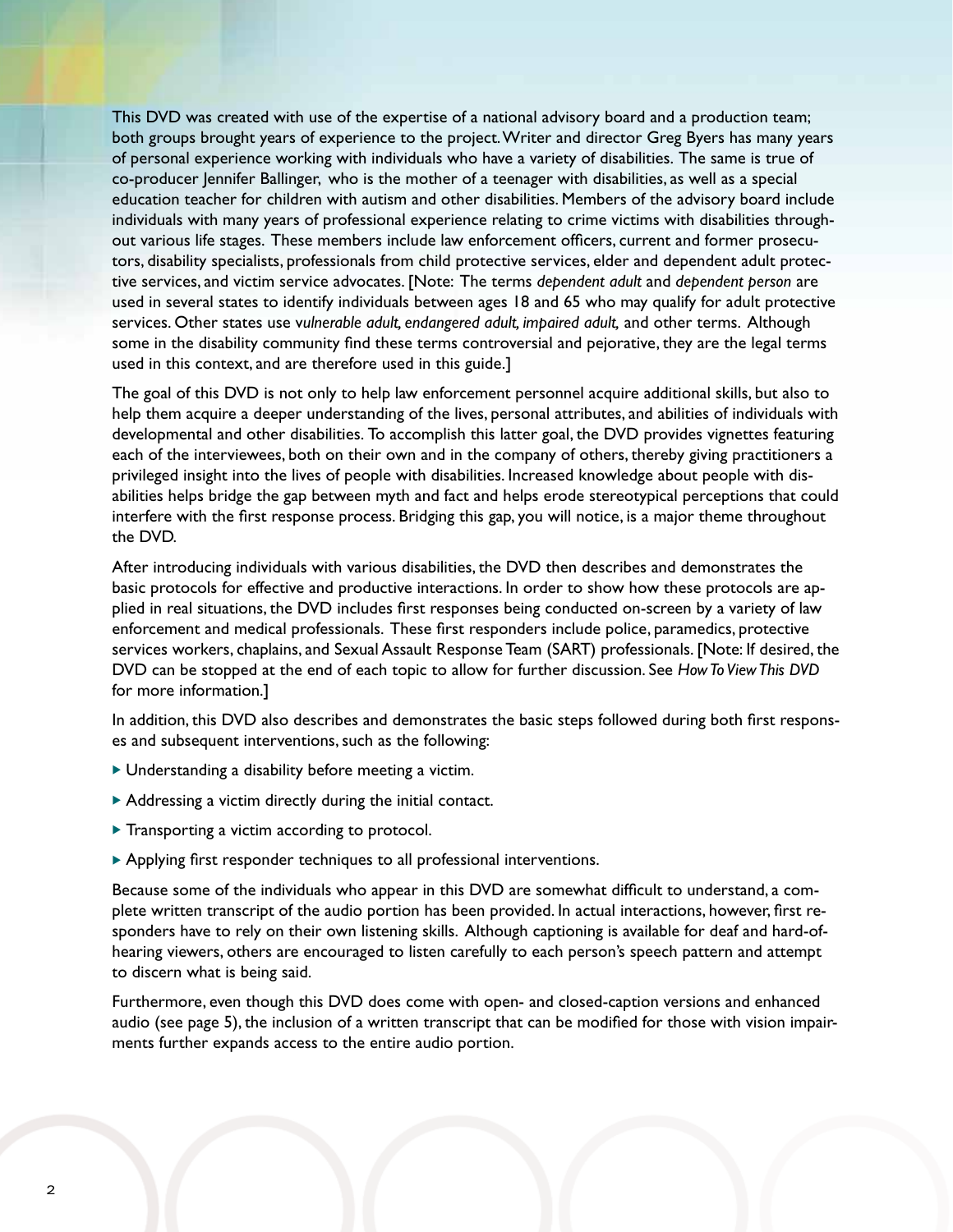### **DIFFICUlT ChOICES (A MIlE-hIgh WISh lIST)**

Advisory board members have had many wonderful suggestions for the development of this training DVD. Because these suggestions could not be accommodated within a single DVD, they will be addressed in later proposals for video training projects. Ideas for future DVDs include an additional focus on the following:

- $\blacktriangleright$  Individuals who reside in congregate living situations such as group homes.
- **People who experience mental illness.**
- ▶ People who have recently acquired a disability due to a crime.
- $\blacktriangleright$  Individuals who are medically fragile and whose transport, if needed, requires special skills.
- ▶ People who have dual diagnoses of both an intellectual disability and a psychiatric condition.
- ▶ Specific issues for those who are deaf or hard-of-hearing.
- $\blacktriangleright$  Specific issues for those who are blind or have low vision.

Board members also discussed the need to create training for judges, prosecutors, victim advocates, protective services workers, and other specialized groups. Each concept suggested has merit and deserves special attention. However, if we tried to include all of these important ideas within one DVD designed to serve all concerned, we would no longer be providing professionals with the specialized, indepth training that is our goal.

### **ThE IMPORTANCE OF lANgUAgE**

The words that first responders use with and about individuals with disabilities influence the outcome of interactions between responders and crime victims who have disabilities. Language reflects our attitudes about, knowledge of, and, particularly, the respect we have for individuals of any population group or designation. To encourage respect and optimize interaction, the language preferences regarding a certain group should emerge from that particular community—which means that language preferences regarding people with disabilities should emerge from the disability community. Inevitably, these preferences will change over time. The preferred terminology and phrases that are used on these pages today may no longer be preferred a few years from now. To avoid language that may be offensive to people with disabilities, it is important to keep up with these changes.

Throughout this DVD and Trainer's Guide, the terms *individuals with disabilities* and *person who has a disability* are used. This is consistent with the language preferences originally promulgated by the People First organization. This Oregon-based self-advocacy group declared that "we are people first, then we are people who have disabilities." Their approach emphasized the perception of a disability as only one part of an individual's identity, rather than as the person's entire identity. It also marked a milestone in moving away from what many refer to as the *medical model* of disability, in which the individual was primarily perceived as a medical patient. The concept of *having* rather than *being* a disability is important because it allows many other aspects of an individual's life to be included in their identity (e.g., a person with a disability may also be a professional in a particular field, a wife and mother, or an active community leader). In other words, one may "have cerebral palsy," not "be a cerebral palsy."

It is not acceptable to use an adjective to include information about an individual's disability. For example, it is not acceptable to say, "the retarded boy." Instead, one may say "the boy who has an intellectual disability." In the past, the phrase *mental retardation* was common; recently, the term *intellectual disability* has become the preferred way to describe this condition. Despite this change, the term *retardation* remains current in diagnostic nomenclature. This usage is distressing for many individuals who have strongly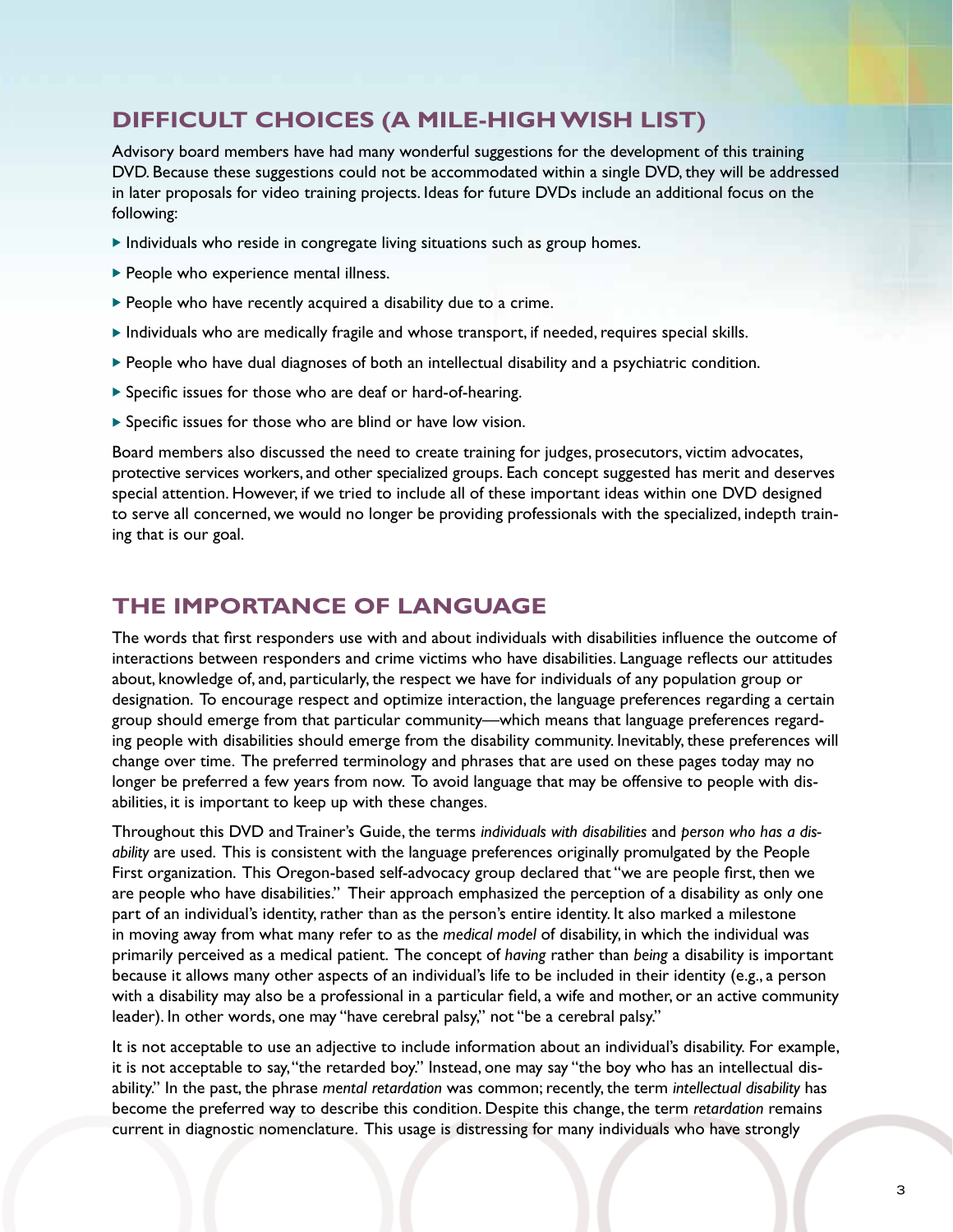negative feelings about any permutation of the word *retarded*. The phrase *being slow* is among the descriptions currently preferred by these individuals.

It is also unacceptable to refer to someone's assistive device without referring to the person. An example of this inappropriate language might be, "Let's go talk to the wheelchair." Individuals are not, nor are they part of, their assistive devices. Therefore, one should not say, "the wheelchair" or "the wheelchair person," but rather, "the woman who uses a wheelchair."

Grouping people by disability is also unacceptable. Phrases such as "the disabled" or "the mentally ill" disrespect people with disabilities by taking away their individuality. This disrespect extends to hospitals as well, where one might hear, "How about the appendix in room 346?" It is currently more acceptable to say "individuals who have an intellectual disability" or "the patient with appendicitis."

The term *consumer* is also considered disrespectful by some. This term was developed several years ago in an attempt to find a word other than *client* or *patient* that could refer to individuals with developmental disabilities. Originally, individuals with disabilities were to be referred to as "consumers of case management services." Unfortunately, the term *consumer* then became so commonly used that individuals with disabilities are now universally referred to as "consumers," regardless of whether or not they use the services of a case management program. Many dislike this term because it contradicts the "whole person" concept and promotes the negative concept of people with disabilities as individuals who use up community resources. Some leaders in the disability community prefer to use the word *consumer* only when the person is actually engaged in case management activities. In other situations, they prefer to use a different descriptive noun, ideally a term that might describe a person who did not have a developmental disability. For example, when people are not engaged in case management activities, they could be called pedestrians, shoppers, tenants, workers, and customers.

Many guides are available on the Internet regarding the preferred language to use with and about individuals with disabilities. Because language is constantly changing, it is wise to check these guides periodically.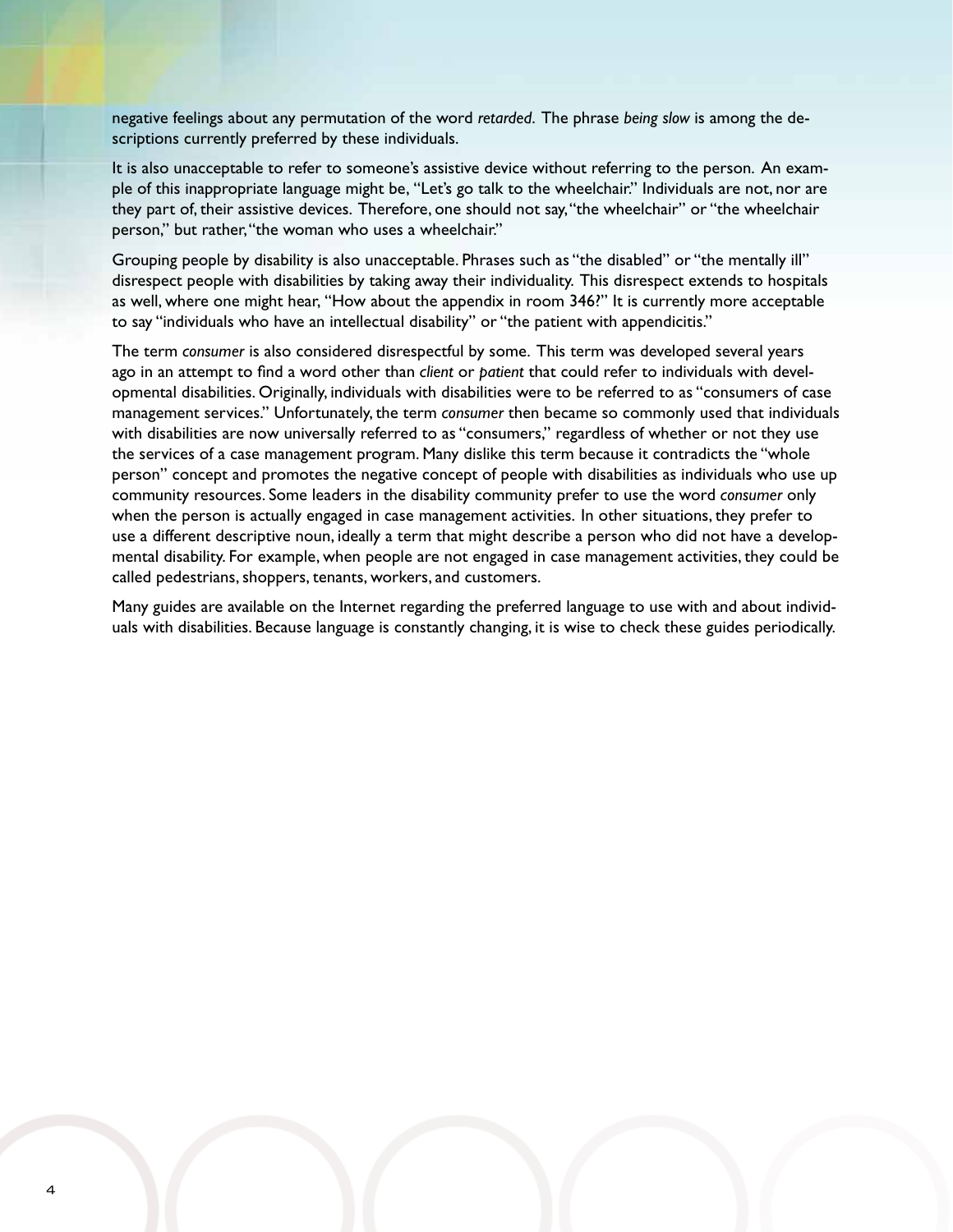

## SECTION 2

## **DVD USE**

### **HOW TO VIEW THIS DVD**

This training DVD is designed with several optional viewing opportunities. The DVD is easy to view in one sitting, with sections flowing seamlessly from one to the next; however, there are also a number of good reasons to break up the DVD viewing into smaller sections. One reason might be a simple time consideration such as roll call, during which only 5 minutes or so of the DVD would be viewed in one sitting. Another reason might be the desire to explore various topics during group discussions and exercises. When using this enhanced learning option, a number of longer training sessions would be scheduled; during each session, a particular section of the DVD would be viewed and discussed. Or, finally, these topical training sessions could take place sequentially during a one-day training seminar, where the entire DVD would be viewed and discussed, one section at a time.

Because this particular DVD-plus-training guide has been designed specifically for first responders (e.g., law enforcement professionals, firefighters, paramedics), it is our belief that most viewers will want to watch the entire DVD during one uninterrupted training session, starting and stopping the DVD to discuss points along the way. With this in mind, instructors' cues have been provided within each section of this training guide to let them know when and where to stop the DVD for discussion. To facilitate this discussion, a topical outline of the DVD's contents has also been included. Each one of the guide's sections begins with an outline of that section's content, and then—after providing the appropriate cue for the instructor—lists a number of suggested "Discussion Points and Questions" before moving on to the next topic.

To facilitate alternate viewing plans, this DVD has a number of special features:

- ▶ Play Video: By selecting this choice on the main menu, viewers will be able to watch the DVD in its entirety.
- ▶ Select Scene: By selecting this choice on the main menu, viewers will be able to select and then watch an individual section of the overall program. At the end of each section, the player will stop automatically and return to the scene selection menu.
- ▶ Play Enhanced Audio: This choice will enable blind and low-vision users to hear an audio-only presentation comprised of the dialogue, narration, and expanded descriptions of visual elements for a more complete training experience. [Note: An audio navigation feature that begins automatically at the start of the video will guide blind and low-vision users to this setting.]
- ▶ View Accessibility Options: By selecting this choice on the main menu, users may proceed to activate open- and closed-captions, as well as a visually described feature that provides basic audio descriptions of visual elements.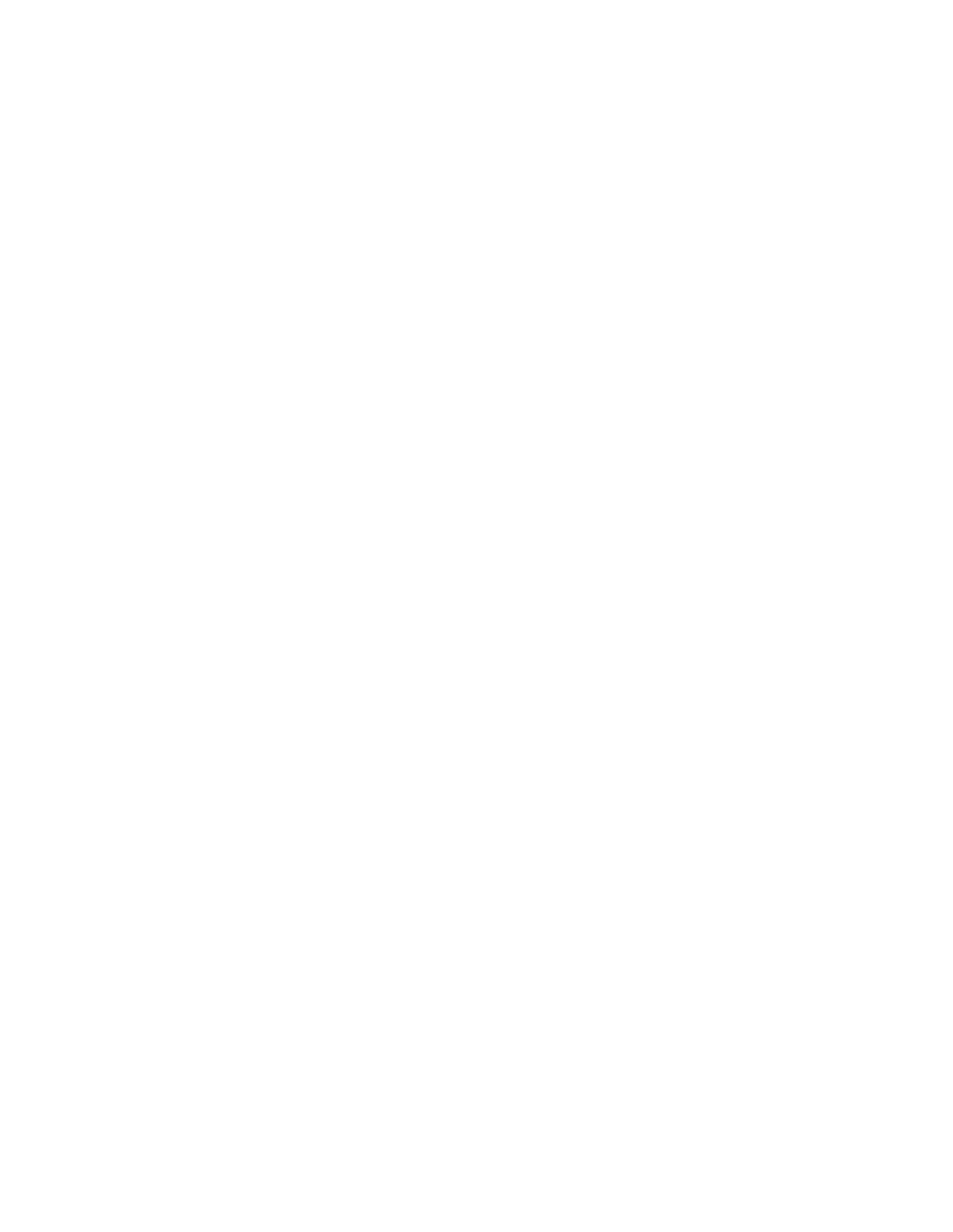

## SECTION 3

## **STOP/START DISCUSSION POINTS AND QUESTIONS**

### **PART 1: INTRODUCTION**

#### **Terms**

This DVD training program focuses on victims of crime with intellectual and/or communication disabilities.

An *intellectual disability* refers to the mental process of knowing, including aspects such as awareness, perception, reasoning, judgment, and learning. A crime victim's conditions may include intellectual disabilities, such as autism (autism spectrum disorder), Asperger's syndrome, or brain injury (e.g., traumatic brain injury), among others.

A *communication disability* refers to the physical involvement that impairs one's ability to convey information and ideas. A crime victim's conditions may include communication disabilities caused by cerebral palsy, stroke, deafness (deaf or hard-of-hearing), or autism, among others.

#### **Facts and Concepts**

- ▶ Many people who have intellectual disabilities have an excellent recall of traumatic or special events in their lives.
- ▶ The communication method of the victim may be new to a first responder, but it is an everyday, every moment method for the individual.
- ▶ Victims with disabilities may be thought of as a credibility risk for the case and are therefore not interviewed. Consultants for case-building advise first responders to treat each new crime victim as if their particular case will be viable for prosecution. This means that each victim should be subject to standard first response protocol, such as investigating the scene, interviewing the victim and witnesses, documenting the findings, and planning the next step. If the on-the-scene responder chooses not to interview a crime victim or witness who has a disability, this may lessen the strength of the case when it is forwarded through the system.
- Initially, in response to the severity of a crime victim's disability, a first responder may believe that the victim will be unable to contribute to the interview process; however, interaction should not end here. The first responder should consider the victim's initial impression as the beginning of a relationship: a first interaction that will serve as a bridge to "learning how" to interact further. In some cases, it may be necessary for the responder to seek additional guidance from supervisors or other community resources.
- Regardless of a crime victim's appearance—and regardless of a responder's first impression of a victim—it is essential for all first responders to address each crime victim directly. This initial contact is critical and will set the tone for all future contact with this particular victim.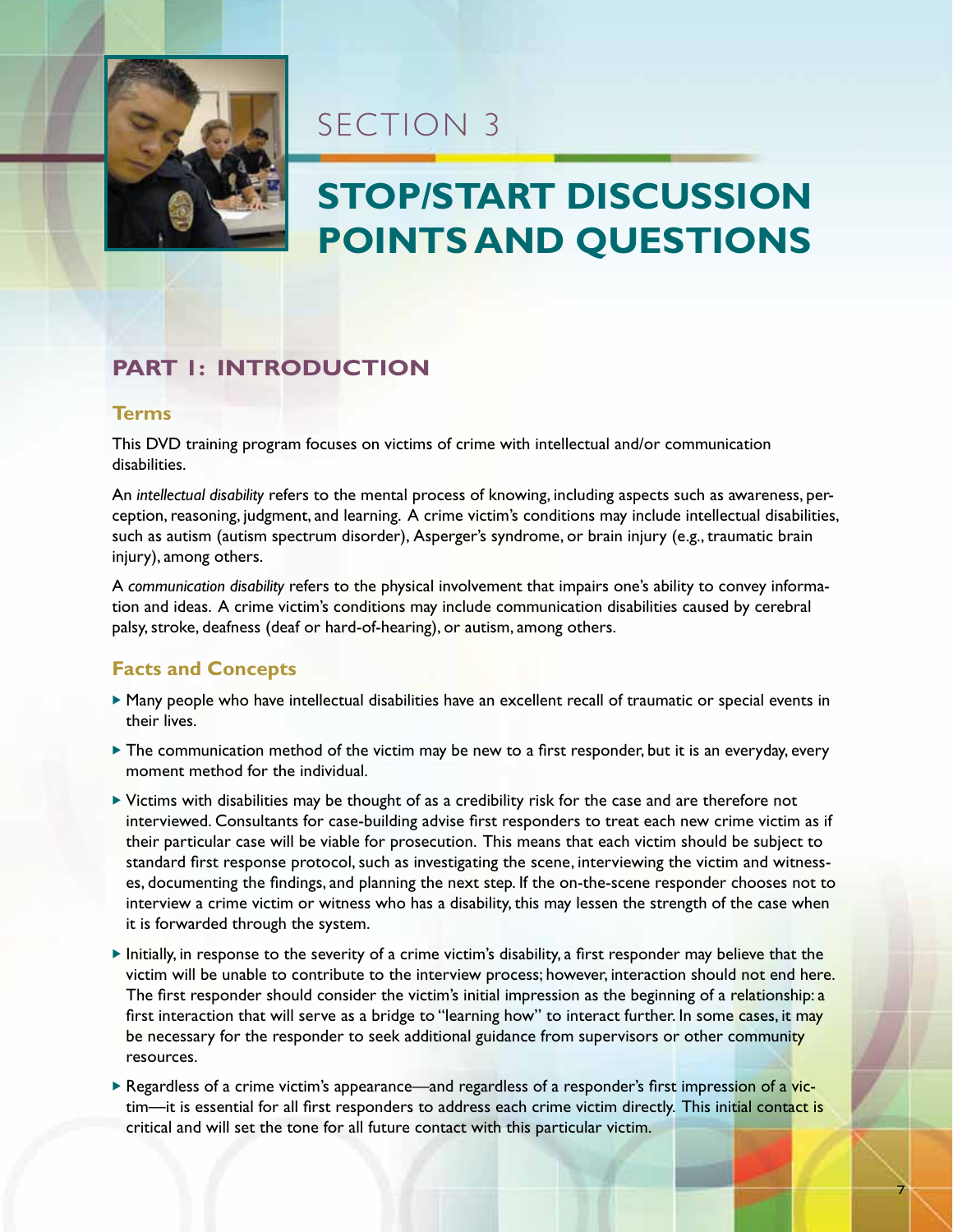- $\blacktriangleright$  It is essential for all first responders to remember that they are part of a team: a group of professionals who share the responsibility for each case's outcome. This team responds to the crime during various aspects of the victim's "journey," from the actual crime scene to the hospital, police stations, and beyond. With this broader picture in mind, first responders will be better able to
	- $\triangleright$  create a seamless experience for the crime victim with a disability;
	- $\triangleright$  lay appropriate groundwork for all professionals involved;
	- $\triangleright$  encourage optimum communication between all parties; and
	- $\triangleright$  facilitate case building.
- ▶ By applying the information contained in this Trainer's Guide to standard approaches, first responders can be assured of achieving the best possible outcome for both the crime victim and the case.
- In many cases, the individual's disability may not be apparent. Among the hundreds of types of disabilities that exist, many are termed *hidden disabilities,* as they do not affect physical appearance or verbal fluency, yet have a significant impact on the individual's ability to function either physically, emotionally, or cognitively.

#### *Instructor: stoP DVD when Part 2 begIns.*

## **D I S C U S S I O N P O I N T S & Q U E S T I O N S**

- 1. What general assumptions exist in today's society regarding people with obvious disabilities?
- 2. When you see a person with an obvious disability, what thoughts pop into your mind regarding this person's ability to communicate with you?
- 3. Do you think that a person with a speech disability probably has an intellectual disability as well?
- 4. What does the term *intellectual disability* mean to you?
- 5. Make a list of the types of intellectual disabilities with which you are familiar.
- 6. Make a list of the types of communication disabilities with which you are familiar.
- 7. Suggest ways to overcome the negative attitudes that are taught by our disability-negative society.

#### **PART 2: ExPOSURE AND KNOWlEDgE**

When thinking of people with disabilities, it is helpful to consider how different their life experiences have been from those without disabilities. In many cases, these differences may be equivalent to deeply ingrained cultural differences—differences that first responders need to understand before interacting with crime victims who have disabilities.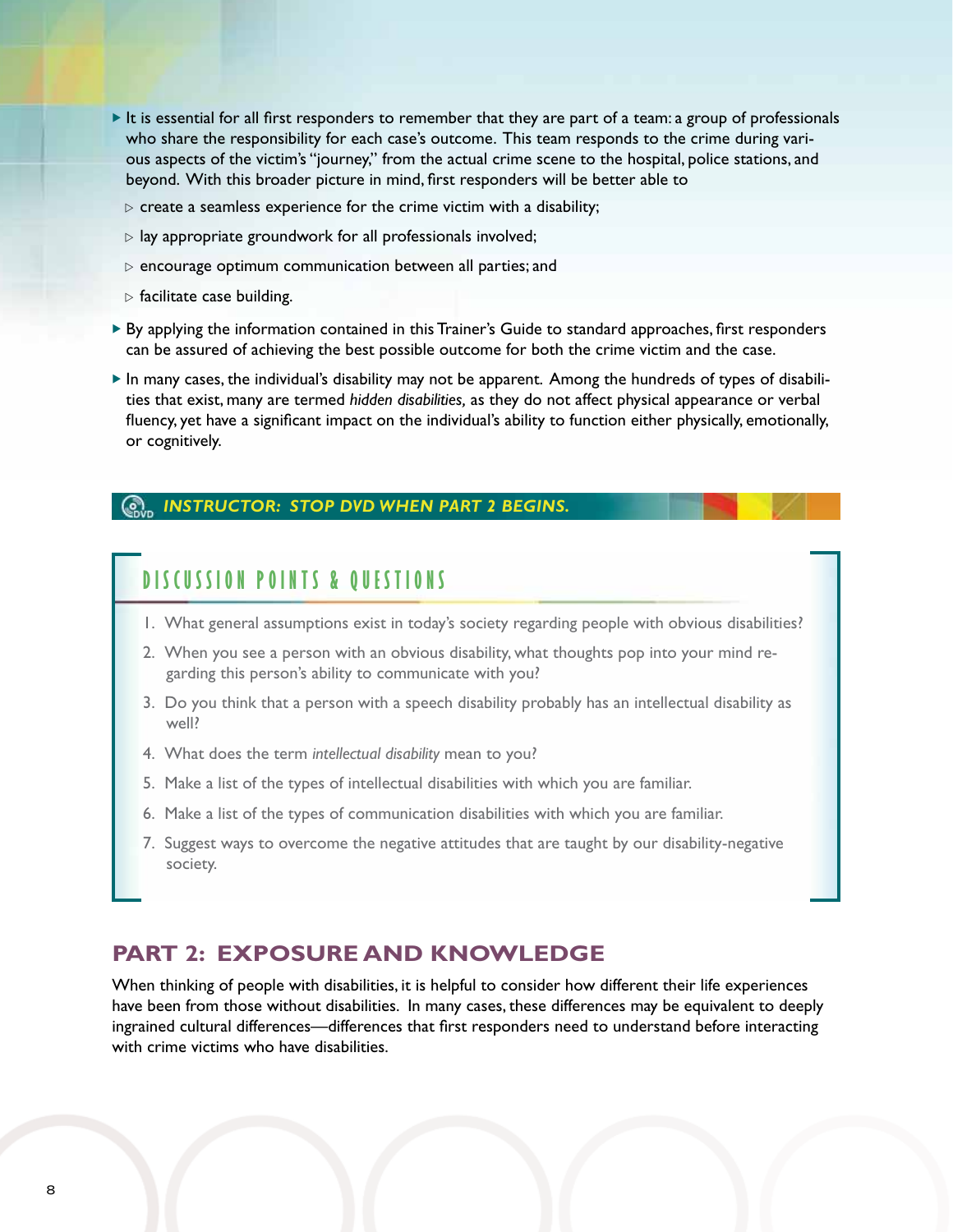As with any culturally sensitive interaction, certain facts and concepts should be explored before an interaction begins:

- $\triangleright$  General information about various types of disabilities.
- **Physical and behavioral factors.**
- ▶ Potential methods of reasoning (concrete vs. abstract).
- Communication barriers and alternative options. u
- **Educational possibilities and limitations.**
- Eevels of interaction with the surrounding community.
- $\blacktriangleright$  How all of the above might affect a particular crime victim.

Cultural differences can include physical/behavioral customs, the way information is shared, movement, spatial needs, responses to touch and/or eye contact, and exclusion of those who are not members of a particular culture.

For example, some who are deaf may choose to align themselves with the Deaf community where American Sign Language is the primary language. Others are welcome to interact with this community, of course, but members are members. There is a great deal of pride in being deaf. The word is written with an uppercase "D" to distinguish members of the Deaf community from those who are deaf (with a lowercase "d") or hard-of-hearing. This latter group does not use American Sign Language as a primary language, and chooses to align itself with the general population rather than with the Deaf community.

There are many such distinctions within the disability community. Unfortunately, due to societal prejudice, segregation, and lack of educational intervention, the general public remains largely unaware of these cultural differences. In fact, most people—including first responders—unconsciously subscribe to disability-negative attitudes.

For the public at large, the antidotes for disability-negative attitudes include

- $\blacktriangleright$  information gathering;
- organized classroom activities;
- **P** personal exploration; and
- social exposure and interaction.

For first responders in particular, agency supervisors can invite appropriate experts to participate in a series of in-service meetings, roll calls, training sessions, or seminars. Supervisors can also contact the Center for Independent Living, a national organization whose local chapters can provide both experts and information. It is essential to acknowledge that no one person can speak for individuals with every type of disability.

The goal is to equip first responders with both informational expertise and an attitudinal "clean slate" so that their response to calls involving individuals with disabilities can proceed in an optimal manner.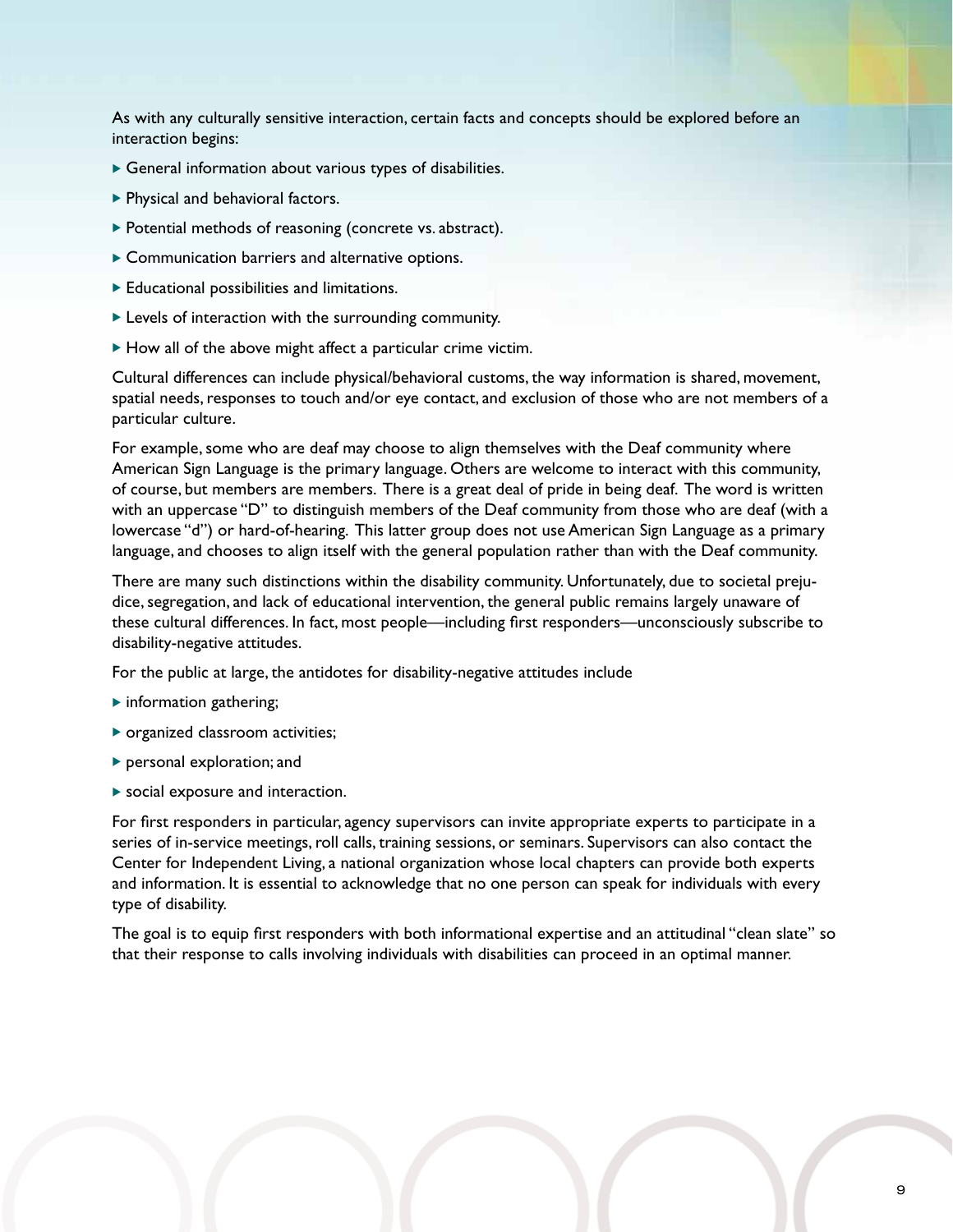#### *Instructor: stoP DVD when Part 3 begIns.*

## **D I S C U S S I O N P O I N T S & Q U E S T I O N S**

- 1. Identify ways in which individuals who are different or who have a disability are not valued in a "disability-negative" society.
- 2. Identify some myths and stereotypes that could interfere with a positive interaction between two individuals.
- 3. Discuss how belief in such myths or stereotypes could negatively affect a first response or the interpretation of a first response.
- 4. Discuss how a feeling of discomfort regarding another person can interfere with a positive interaction.
- 5. Discuss ways to overcome the discomfort caused by individuals whose appearance or behavior differs from the norm. Use individuals you have seen in the DVD or in your own life as examples.
- 6. Discuss the similarities and differences between the people with disabilities shown in the DVD and the viewers watching the DVD. Identify at least twice as many similarities as differences.
- 7. Discuss how these differences might affect a first responder's perception of an individual's ability to communicate.
- 8. Discuss cultural differences caused by different types of disabilities (e.g., intellectual or communication disabilities, deafness, autism, cerebral palsy), and how these differences might affect an interaction with a first responder.
- 9. Select five words usually used during a first responder's interaction with a crime victim, then evaluate how easily these words might be understood by a concrete rather than an abstract thinker.
- 10. Discuss how the use of positive references to people who have disabilities can affect the outcome of an interaction or interview.

#### **PART 3: PROFIlES FOR PRACTICE**

By consciously applying the techniques and protocols described in this training program, first responders can have a successful interaction with almost any person who has an intellectual and/or communication disability. From initial contact to closure, there are many steps to remember, but two key moments stand out as being crucial.

First Impression – How a first responder perceives the victim, how he or she responds to the victim, and how the victim feels as a result will set the stage for the rest of the investigation.

Last Impression – How a first responder leaves the victim will set the tone for both the next intervention and the rest of the investigation.

Emphasis on these two key moments will assure the best possible outcome for all concerned, regardless of the severity of the disability of the victim.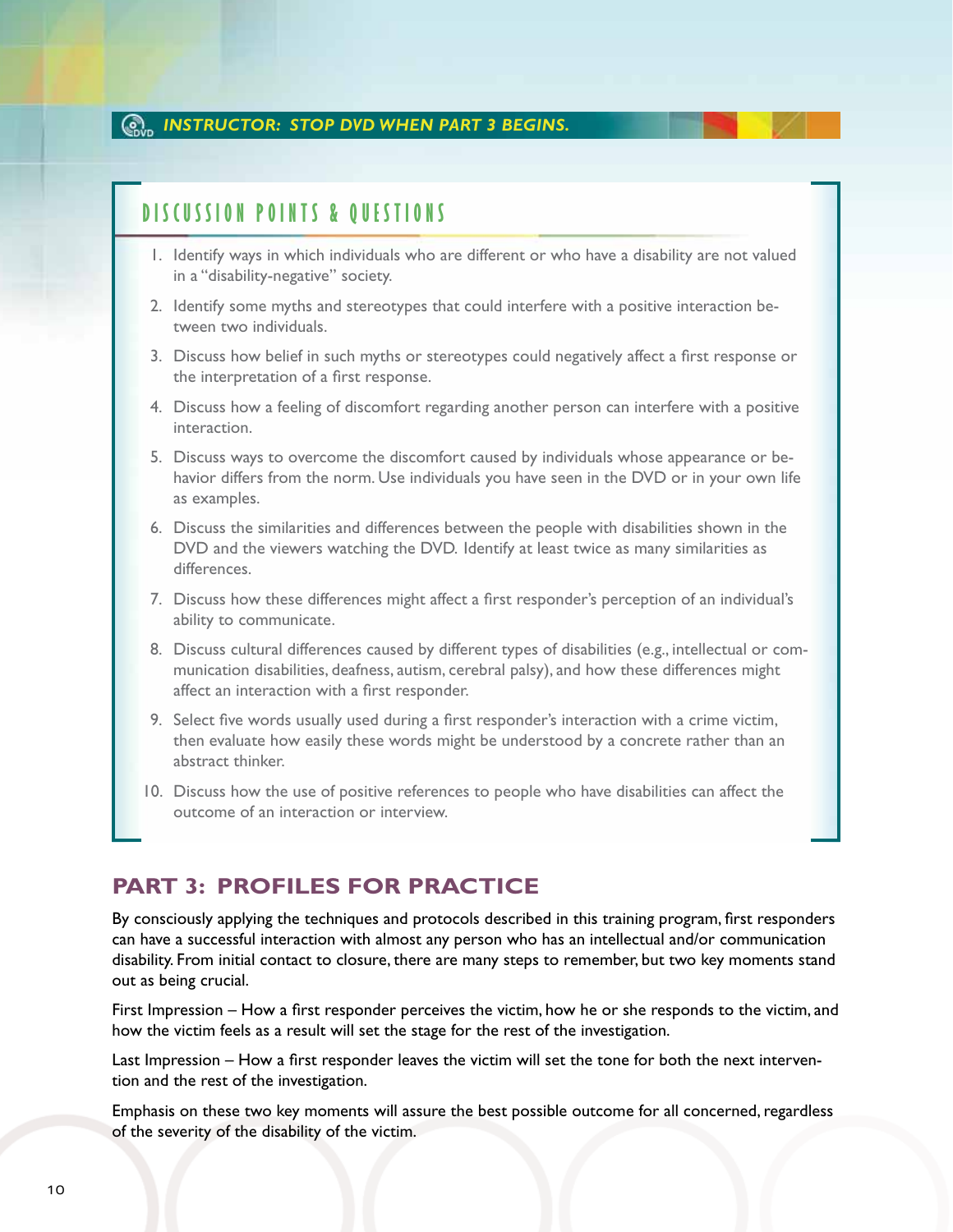#### *C. INSTRUCTOR: STOP DVD WHEN PART 4 BEGINS.*

## **D I S C U S S I O N P O I N T S & Q U E S T I O N S**

- 1. What should a responder do if he or she is really deeply affected by the disability of the child?
- 2. How can responders prepare for interaction with individuals with severe disabilities?
- 3. Which response strategies will help create a positive outcome?

### **PART 4: METhODS OF COMMUNICATION**

The appropriate first response to calls involving individuals with disabilities is divided into four components. These will be discussed throughout this section:

- $\blacktriangleright$  Pre-interview considerations.
- $\blacktriangleright$  Initial contact skills.
- A successful interaction.
- ▶ Report writing.

#### **Pre-Interview Considerations**

**Responder's Attitude –** Before arriving at the scene of a crime, a first responder must have a clear mind: the "mind-set" required of a professional who moves from one call to the next. During this inbetween period, a responder must prepare for all possibilities, leaving the last call behind, clearing the way for whatever might follow. In most cases, neither dispatcher nor responder will know whether or not the next crime victim will have disabilities. Unless a caller provides this information, the dispatcher has no way of knowing because asking about a disability would violate ADA regulations.

**Nonverbal Crime Victim –** During a first encounter with a crime victim, the victim may be described as *nonverbal*. This term can mean different things to different people, and it is essential to learn which meaning is being implied. Meanings can range from "this person does not have any form of meaningful communication," all the way to "this person has a limit of about 200 words in voiced communication." Specifically, this may mean that a victim uses other means of communication, such as sign language or typed communications. It may also mean that despite their disability, the victim is able to convey quite a bit of information, even though it may be delivered in a format that differs from conventional verbal exchange.

**Family Members and Caregivers –** A victim's family or caregiver may try to interpret for the victim or interfere with the responder's access. They may describe the victim as "nonverbal" (see above); they may even be unwilling to provide the technology or interpreter necessary for direct communication with the victim. Although these people may see themselves as the victim's best advocate, it is essential that a first responder be allowed to address a victim directly. The responder should make every attempt to persuade family members and caregivers that direct communication is in the victim's best interest but if this proves impossible, the responder can delay interaction with the victim, even if this means waiting until the next stage of the response (e.g., at a police station or hospital).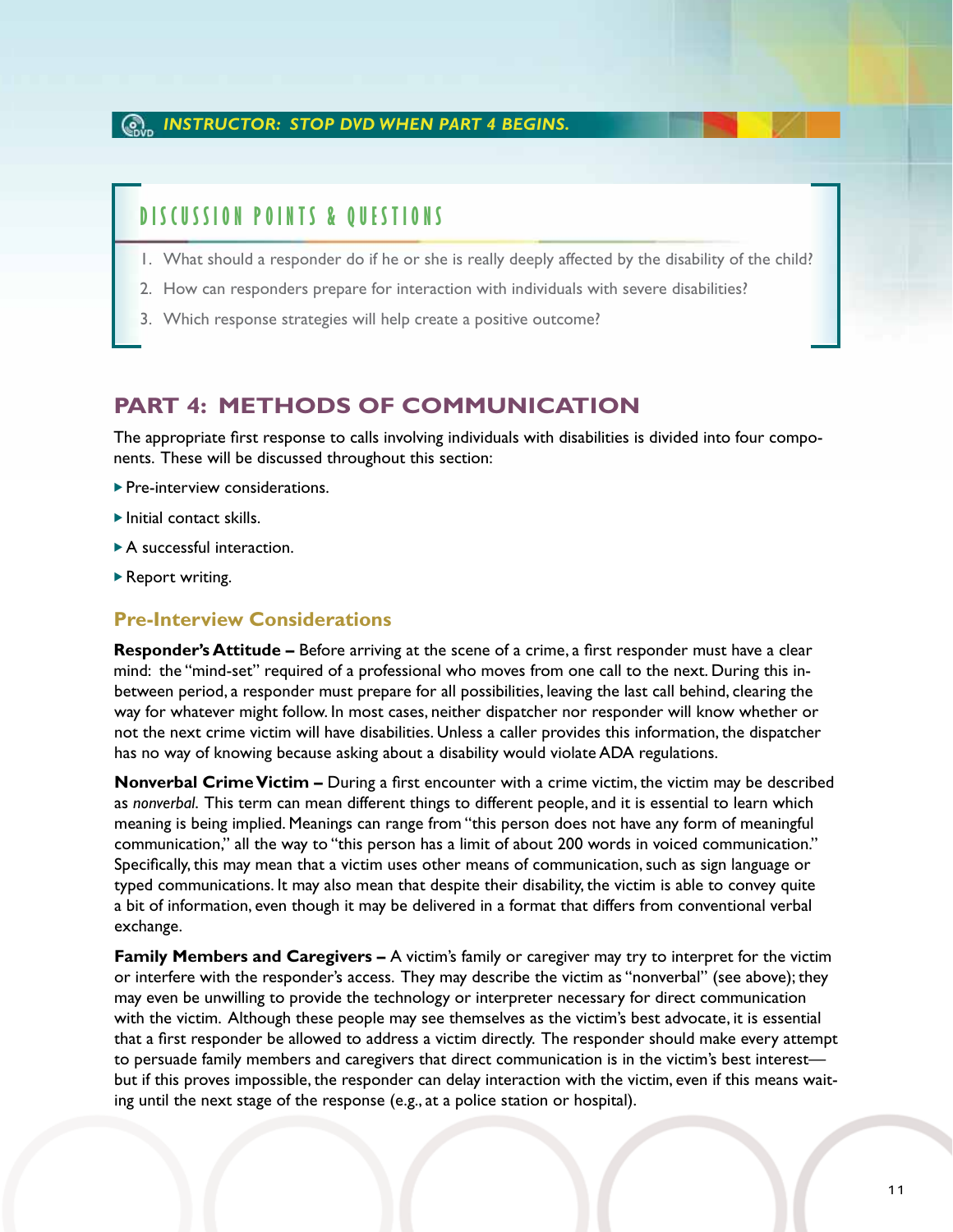**Residential Staff –** If a first responder is called to a group home, the home's residential staff may behave in a manner similar to the family members/caregivers described above, thereby hindering the responder's attempts to communicate directly with the victim. Again, the responder should make every attempt to persuade staff members that direct communication is in the victim's best interest—but if they continue to resist, the responder should ask to speak to the home's supervisor or owner, even when this person is offsite.

**Communication –** If a victim cannot communicate easily in a conventional format, their method of communication must be identified. If a victim uses a method that could involve a certified interpreter, the first responder should make every effort to get an interpreter to the scene. If necessary, the responder can delay the interview with the victim until an appropriate interpreter is available—even if this means waiting until the next stage of the response (e.g., at a police station or hospital).

**Interpreters –** It is essential for first responders to become familiar with the ethics and protocols for conversing with someone through a certified interpreter. Most of the rules are the same as those for working with a language interpreter, but for American Sign Language or other methods, additional considerations affect the protocol.

Hidden Disabilities - First responders must remember that a crime victim's disabilities may not be immediately apparent based on physical appearance. Hidden disabilities can include psychiatric disabilities, intellectual disabilities, speech and language disabilities, sensory disabilities, as well as other disabilities such as autism or Asperger's syndrome, all of which may affect the interaction between victim and responder. If necessary, a responder may ask for the assistance of a disability resource person.

### **PART 5: INITIAl CONTACT**

As soon as a responder arrives, the first impressions formed by a crime victim with disabilities can make or break the case. These impressions are based on subtle cues:

- $\blacktriangleright$  How long the responder spends with other adults before addressing the victim directly.
- The responder's facial expressions.
- If the responder's tone of voice, choice of words, and conversational style.
- Ine responder's body language.
- $\blacktriangleright$  The responder's position in relation to the victim.
- Eye contact.

Each one of these cues will help determine whether or not the victim will choose to interact with a first responder. As described above, direct communication between responder and victim is essential—but the style of this interaction is also important. In order to achieve the most positive results, a responder should consider the following:

**Physical Position –** A first responder's position while communicating with a crime victim affects the perceived balance of power. The ideal position for a responder is wherever he or she can best be observed by the crime victim: ideally, at the eye-level of the conversation partner, with appropriate lighting (see details regarding lighting below). This is especially important for children, whose communication needs demand a clear view of facial expressions.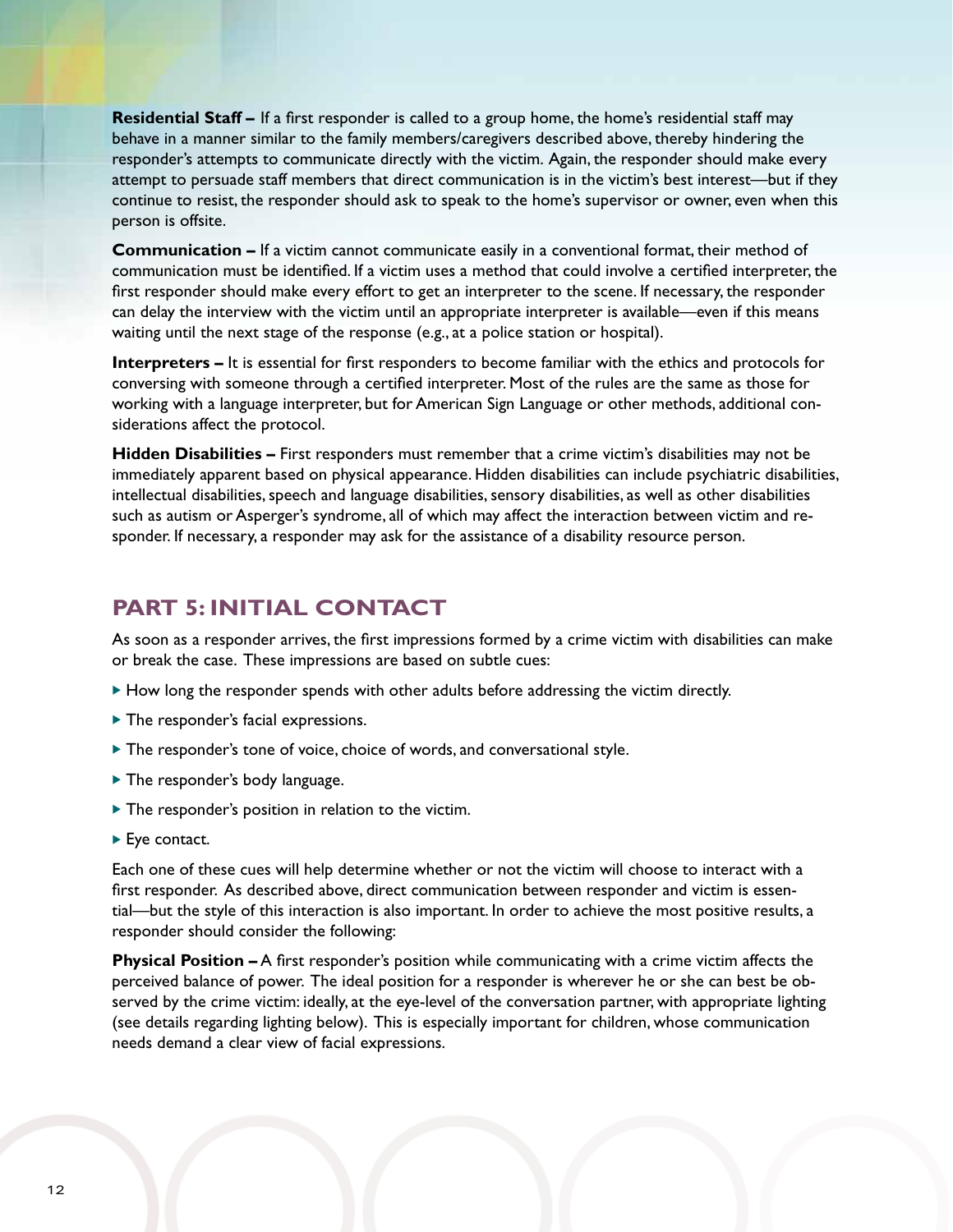**Space –** For individuals with different types of disabilities, space considerations differ. For example, a child with autism or Asperger's syndrome may require quite a bit of space between him or herself and a first responder, whereas a child who is deaf or hard-of-hearing may benefit from a normal amount of space. Before approaching too close, the responder should ask either the victim or the victim's care provider about particular space needs.

**Touch –** Because some disabilities create a sensitivity to touch, a first responder should avoid touching a crime victim who has disabilities. Although such sensitivities are usually found only in individuals with autism and Asperger's syndrome, it is hard to know in advance whether a victim has these disabilities or other prior traumas that have created sensitivities that could inadvertently be triggered by touch. In some cases, a normal handshake will be welcome—but before initiating such contact, the responder should ask either the victim or the victim's care provider whether this is acceptable. Also, because some children have been taught to hug everyone, it is also best to avoid possible compromise and offer a handshake instead.

**Eye Contact –** Although eye contact between conversation partners is usually considered a plus, this is a minus for victims with certain types of disabilities. For this reason, a first responder should not demand eye contact, particularly when interacting with children; instead, the responder should allow eye contact to be initiated by the victim. There are many reasons why a victim might resist eye contact, but in terms of disability, this may be a sensory activity that is unpleasant or even painful. It is essential to be aware that training regarding eye contact as regards suspects should not be similarly applied with individuals with disabilities, whose disability may cause body movements, postures, verbal hesitations, eye contact, and eye movements to differ from the norm. This is not indicative of suspicious conduct or lying, but normal aspects of the individual's mannerisms.

**Voice –** A first responder should always speak in his or her regular voice, especially when addressing a child with disabilities. The responder's tone should be consistently friendly, supportive, and inquiring, thereby reflecting a clear desire to help the victim. Volume should be normal. Even when the victim is deaf, a responder should use normal volume, tone, and enunciation.

Lighting – When a first responder is called to a home, it is important to ensure that proper lighting is present during the course of an investigation. This includes a variety of appropriate choices:

- $\blacktriangleright$  Ample lighting for victims with hearing disabilities.
- ▶ Adequate lighting for those with vision disabilities.
- Reduced light directly behind both responder and victim.
- ▶ Nonfluorescent lights for those with sensitivities to toxins, such as individuals with autism and Asperger's syndrome.

**Distractions –** A first responder should bring a minimum of distractions to the crime scene. A victim with disabilities may be easily distracted or even traumatized by equipment such as a radio, beeper, gun, phone, or other paraphernalia. In addition, the responder should remove any pre-existing distraction, such as a radio or a TV, by asking the victim or the victim's care provider if it can be turned off.

**Attempt to Record –** A first responder should attempt to make an audio and/or video recording of his or her interaction with the victim and others interviewed at the scene. Local laws regarding such recordings may vary, but, in general, most professionals agree that recordings can help build a stronger case and reduce the need for re-interviews.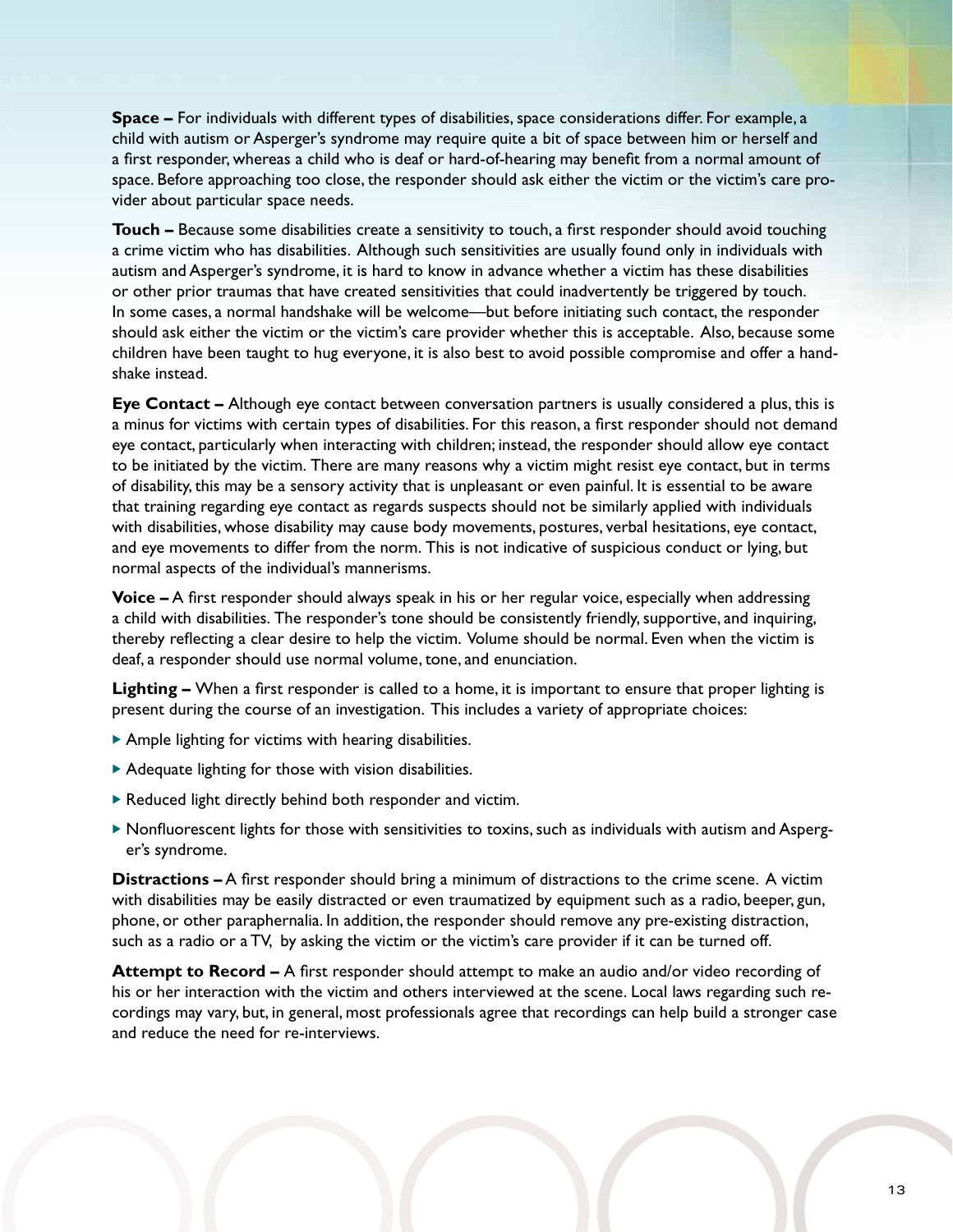Along with consideration of these eight elements, a responder's first task is to communicate the following information:

- $\blacktriangleright$  That the victim is not in trouble.
- $\blacktriangleright$  That the responder is there to help.
- If That what happens from that moment forward will be the responsibility of the perpetrator, not the victim.

There is a good reason for this three-fold assurance. In many cases, an individual with disabilities has been taught that getting others in trouble will violate a key social rule, and that to do so would be wrong, even when a crime has been committed.

#### **A Successful Interaction**

The flow of an interaction with a crime victim who has disabilities should follow the standard practices of first responders. In general, once the initial contact has been made, most encounters will proceed through the following stages:

**Rapport Development –** Using standard rapport building tactics, a first responder should address a victim who has disabilities—particularly when the victim is a child—as if he or she can understand all that is said. To assure optimal understanding, a responder should use the conversation technique called Plain English, and avoid "baby" or "kiddy" talk. Speak normally, as one would to any other person in the age group. In addition, a responder should continue to use the information covered in the previous section regarding position, space, touch, vocal tone, and body language. All of these choices will demonstrate the responder's respect for the victim and gradually build a rapport.

**Communication Strategies –** To encourage conversation, a first responder should try to engage the victim by discussing familiar people and places. At times, a victim may be reluctant to engage in direct conversation, in which case indirect communication may help. A responder can ask a victim to show a photograph or make a drawing instead of speaking. This might be an image of someone or something related to the child, if in the rapport development phase; it might be an image of someone or something related to the crime, if in the investigation phase. These photos or drawings may also prove useful later when conducting assessments: they might help identify something or someone, or help distinguish the truth from a lie. The responder should become comfortable with periods of silence after a question while the victim is processing the question and answer.

**Open-Ended Questions –** As in standard practice, a first responder should begin an investigation by asking open-ended questions. Such questions elicit the best information and allow the victim to tell what occurred in his or her own style. Whenever the victim is speaking, a responder should facilitate this by using techniques such as active listening. Even when the narrative is disjointed, without chronological order, the responder should not interrupt the flow. The spontaneous monologue is what matters; the chronology can be figured out later. If the victim is unable to respond to this open-ended approach, however, the responder should resort to directed questions.

**Closure –** At the end of an interaction, a first responder should always close on a positive note: by assuring the victim that the conversation went very well, by offering to answer any questions, and by explaining what is going to happen next. Just as first impressions are critical, so are final ones. These efforts will assure the victim that he or she has been heard and respected, and that whatever was said has been taken seriously.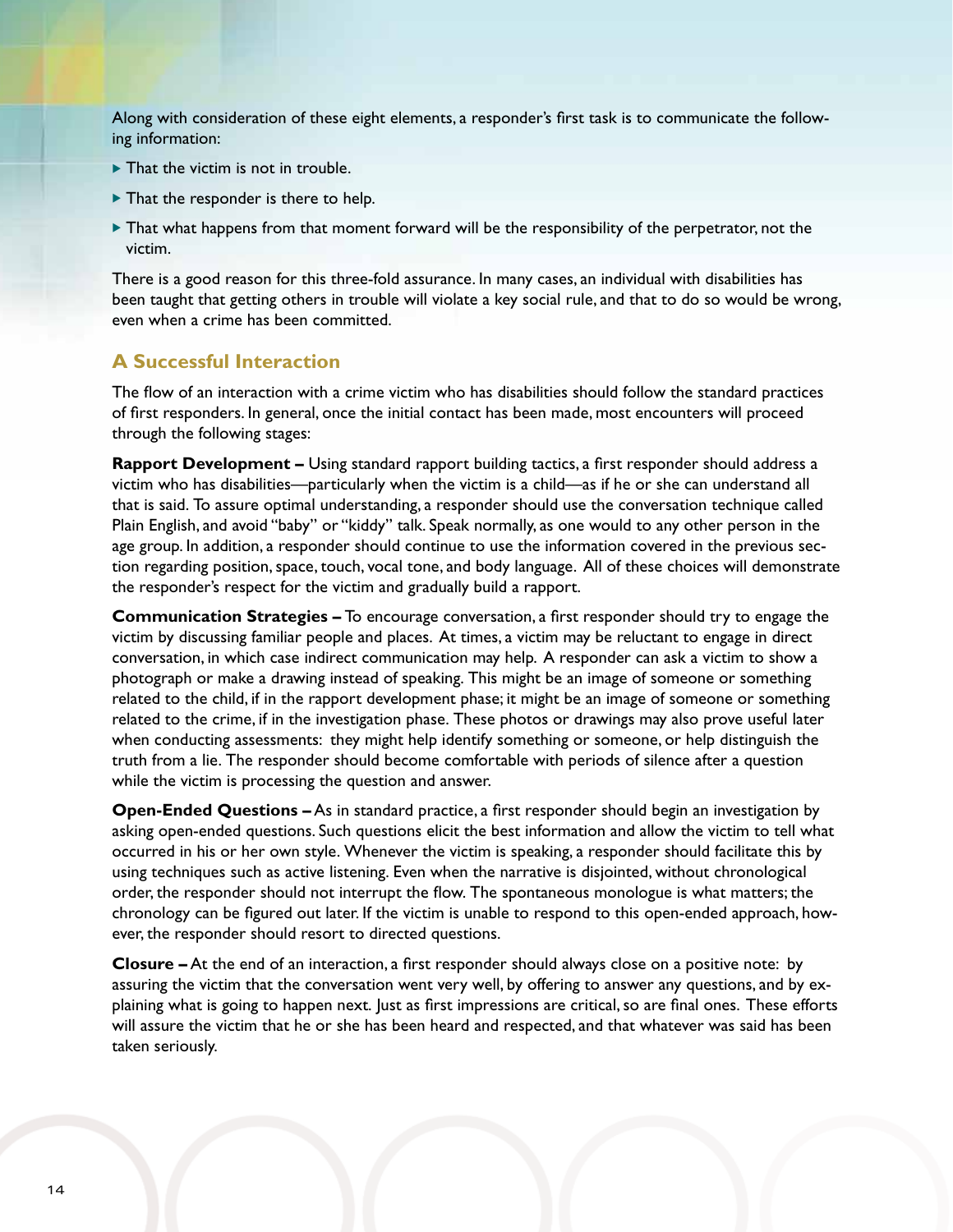#### **Subsequent Interventions**

As described above, the initial response to a crime involves first responders who go either to the scene of the crime or to the location of the crime victim. After this first interaction with the victim, subsequent interventions may take place either at a police station or at a hospital where, once again, the interaction and communication skills described in this training program will be key. Whenever a victim has a disability, it is essential that all first response professionals involved during these later stages—whether they be victim advocates, Sexual Assault Response Team members, chaplains, protective service professionals, or others—are as familiar with disability protocols as the first responders who precede them. As with any other victim, conversations with the care providers or other household members will be limited to acquiring essential information about the crime that occurred and considerations necessary for assuring appropriate accommodations for the crime victim with a disability.

**Sexual Assault Response Team –** If a victim may have been sexually assaulted, the next intervention will occur at a hospital. There, members of a Sexual Assault Response Team will interact with the victim. Their goal will be to conduct a forensic sexual assault exam of the victim—and, if this victim has a disability, they must follow certain protocols. First, they must gain consent for the exam from the victim (depending on the legalities in their jurisdiction) and/or the legal guardian. It is essential for those acquiring consent to know if the victim is 18 years of age or older. If the person has reached the age of majority, they are the only one who can consent, unless they have been deemed incompetent in a court of law and a legal guardian or conservator has been appointed. If another individual states that they are the legal guardian for the victim, it is essential that they provide proof of a current guardianship court order. Fraud has been committed in this regard, either by benign manner (they are the parent or de facto caregiver and mistakenly believe that this gives them the legal authority to consent for another person) or attempt to control and defraud (by knowingly falsely asserting that they hold a valid guardianship court order). There must also be an opportunity for the victim to be interviewed outside of earshot and eye view of their family or care providers. If the victim's disability is physical, the Sexual Assault Response Team must be prepared for proper transfer to the exam table (a hydraulic lift table is one solution). If the victim's disability involves communication, the appropriate people or appliances must be in place, as well. This may include an interpreter's presence at all stages of the exam.

**Chaplain –** Spiritual comfort and support for both victim and witnesses is essential to a successful investigation, particularly when the crime victim has a disability. Chaplains can offer such support at all stages and locations of intervention. By being present from the outset, or as early as possible during the course of the response, a chaplain may be able to ease the psychological distress of the victim, which may in turn facilitate the investigation. After the initial encounter of victim and chaplain, the victim has the right to request the presence of the chaplain during the rest of the investigation proceedings.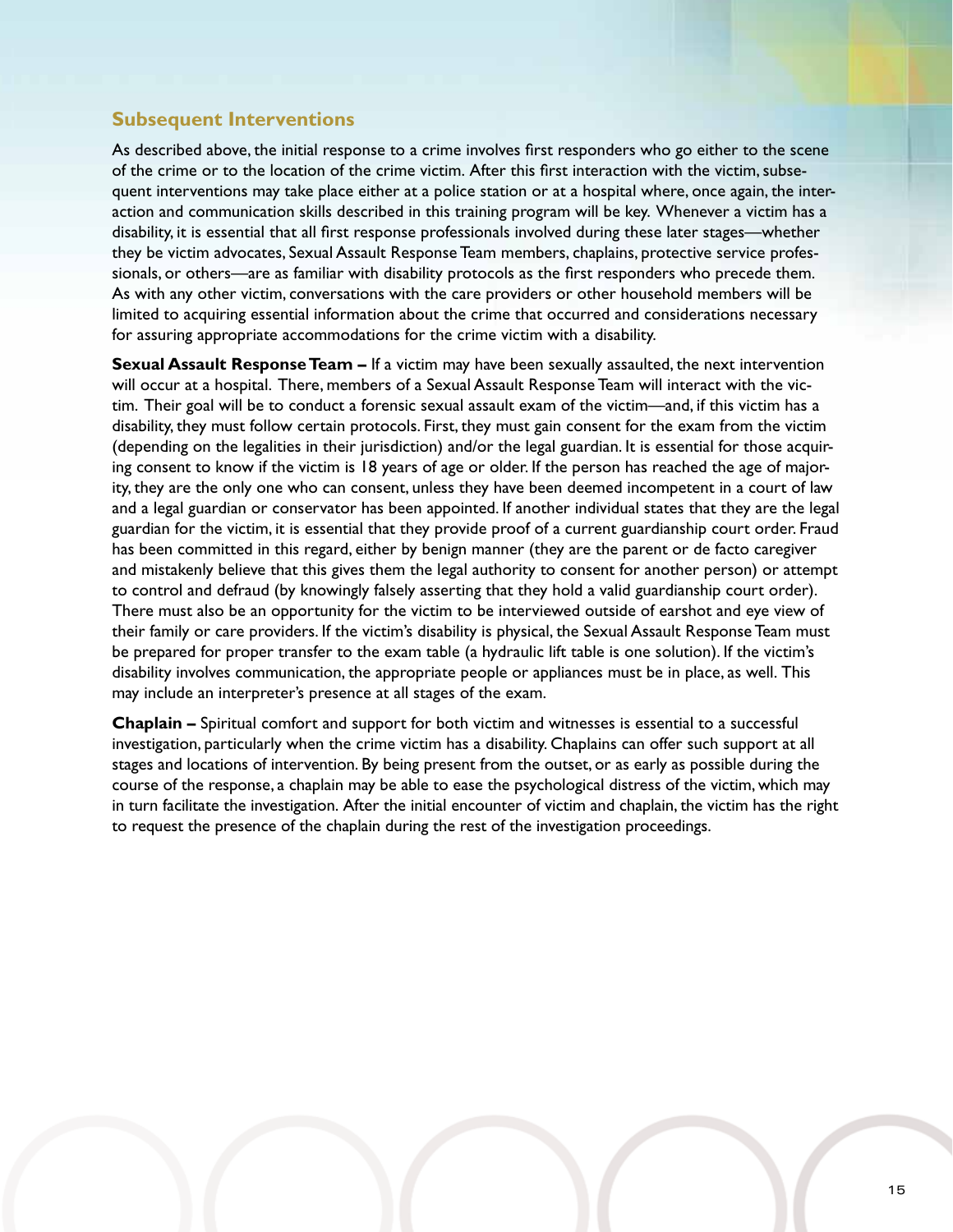#### *Instructor: stoP DVD when Part 6 begIns.*

## **D I S C U S S I O N P O I N T S & Q U E S T I O N S**

- 1. How much interplay should there be between first responders and other professionals involved in the case? Is the presence of a disability resource person necessary?
- 2. How is the role of a chaplain affected when the crime victim has a disability?
- 3. When the crime victim is a child with a disability, what issues may arise regarding consent, and what impact might this have on a first responder?
- 4. When a child uses assistive technology for communication, how would the first responder accommodate this type of communication with the victim?

### **PART 6: TRANSPORTATION**

The initial response to a crime involves first responders who go either to the scene of the crime or to the location of the crime victim. After this first interaction with the victim, the next stage may involve transportation of the victim, either to a police station or to a hospital—and here, too, whenever a victim has a disability, certain protocols will apply.

The following issues should be considered before initiating transportation of any victim who has disabilities:

**Physical Fragility –** Paramedics may be needed if a victim is medically fragile, has been injured, or becomes behaviorally distressed. Because this need may not be apparent, first responders should always inquire if there is a medical condition or fragility to be considered.

**Behavior –** Some victims with disabilities have behavioral patterns that escalate due to stress. These changes can range from involuntary movements to aggressive behavior, and may occur in individuals with disabilities such as Tourette's syndrome, attention-deficit disorder/attention-deficit hyperactivity disorder, autism, and Asperger's syndrome. In some cases, the assistance of paramedics may not suffice, and accompaniment by the parent/care provider may be necessary. In other cases, parental transport to the next stage of the investigation may be the best option.

**Ambulation or Communication Equipment –** A victim's ambulation appliances (e.g., wheelchair, crutches) as well as any communication equipment (e.g., machines, communication boards) must always accompany the victim during transport.

**Medical Support –** A victim's medical support (e.g., medications, oxygen equipment) must always accompany the victim during transport. Also essential are instructions regarding the method of administration of these items.

**Service Animals –** A victim's service animal must also be allowed to accompany the victim during transport. Such animals could be a service dog, cat, pig, or some other trained animal.

**Interpreter –** Some victims communicate best with the services of a qualified interpreter. For example, they may not mean what they say, and what they mean may only be expressed with the assistance of an interpreter. In such cases, the interpreter should be called to the scene or to the next stage of the investigation, and the majority of communication should be conducted with the interpreter's assistance.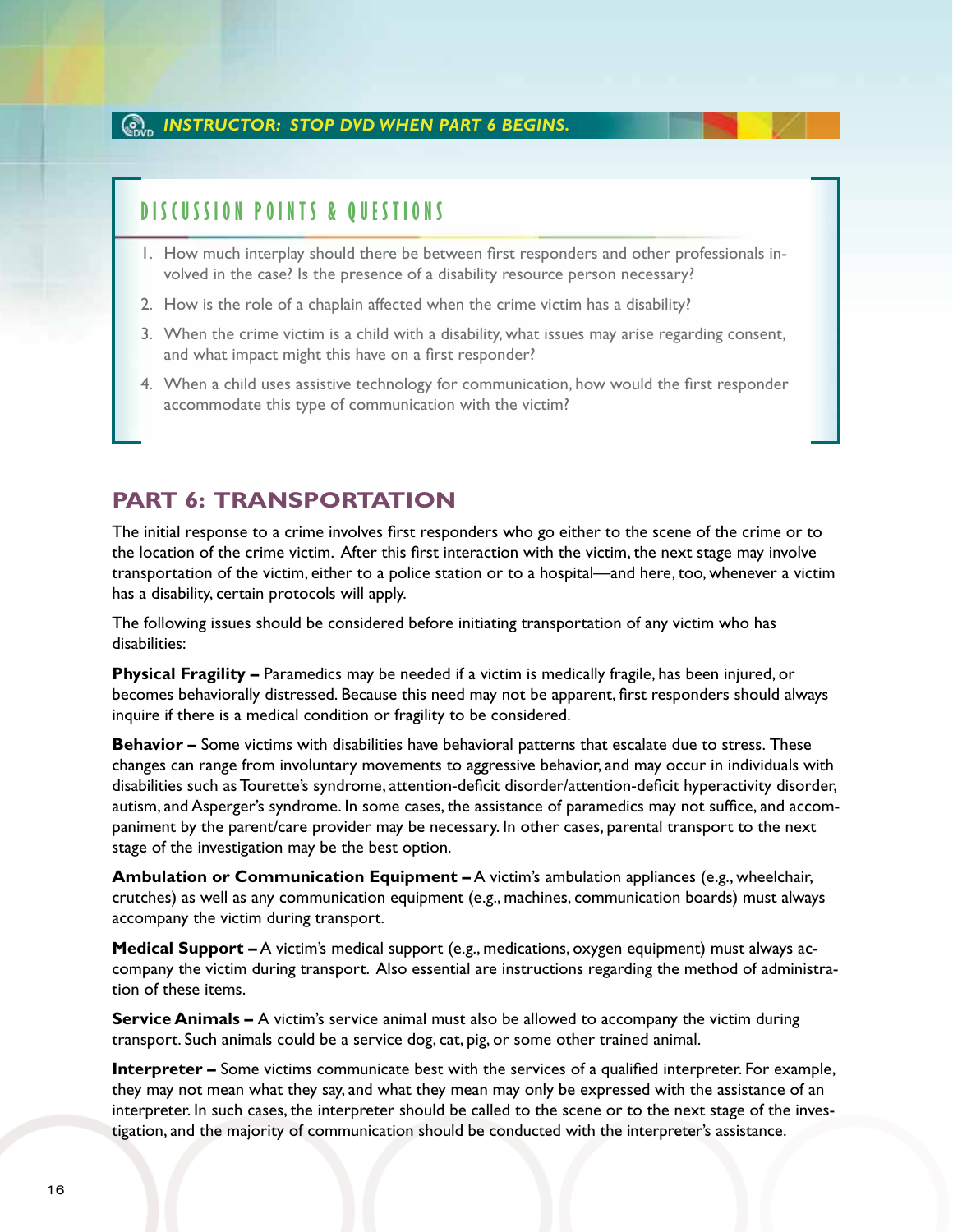#### *Instructor: stoP DVD when Part 7 begIns.*

## **D I S C U S S I O N P O I N T S & Q U E S T I O N S**

- 1. If a victim becomes distressed and begins to behave in ways that appear out of control, this behavior may simply be an expression of agitation as a function of the victim's disability. How do you know whether you should attempt to intervene or let the victim "do his thing"?
- 2. What are the protocols of working with service animals? Should you pet a dog when it is working?
- 3. When a first responder is told that a victim does not mean what they say, should the responder believe this? What other communication options might be appropriate in this situation?

#### **PART 7: REPORT WRITINg**

The writing of a first responder's report should also follow standard procedures. The protocols for report writing include the following steps:

- $\triangleright$  Document what was said, by whom, and who heard the statements.
- Document the demeanor of the declarant while making the statements.
- Document the context of the statements made.
- $\blacktriangleright$  Include statements made by everyone present, regardless of whether or not you believe the person may later be declared incompetent to be a witness, since the statement may be later declared admissible under the spontaneous statements rule.
- Avoid characterizations; instead use the technique of objective description. Use person-first and re-u spectful language about all persons at the scene.
- ▶ Avoid language that demeans or dehumanizes such as "suffers from" (as in, "the child suffers from cerebral palsy") or "she only can grunt." Instead, emphasize facts: "to communicate she uses grunting sounds."
- Describe behaviors and conduct that you observe, and avoid making interpretations or assessments.

When the case involves a victim with a disability, it is essential to avoid personal prejudice and maintain objectivity—a perspective that is often difficult to maintain in today's disability-negative society.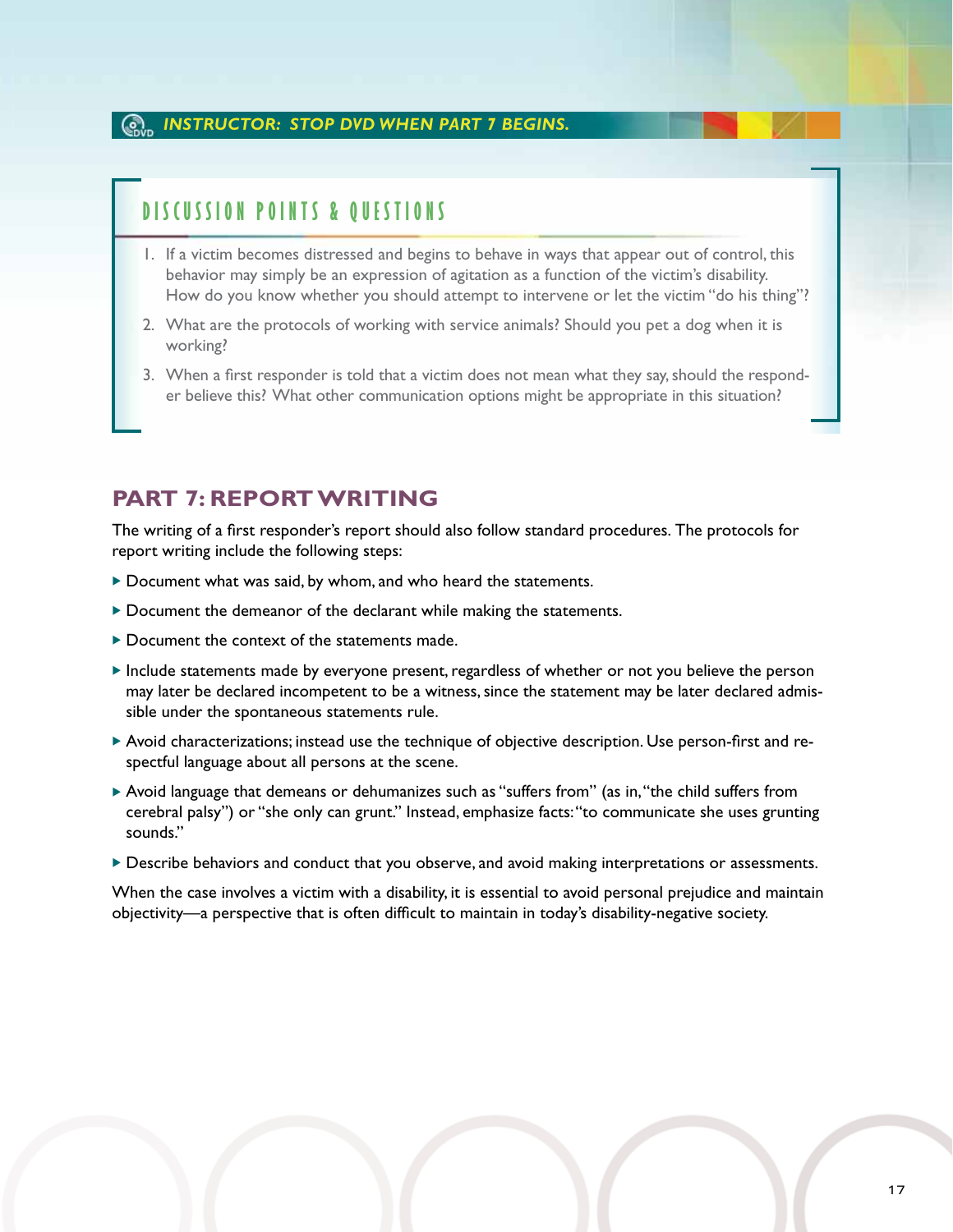*C***<sub>up</sub>** INSTRUCTOR: STOP DVD WHEN SECTION 4 BEGINS.

## **D I S C U S S I O N P O I N T S & Q U E S T I O N S**

- 1. What are the various connotations of the term *nonverbal*?
- 2. What might motivate you or someone else to describe a victim as nonverbal?
- 3. What kinds of disabilities could be considered hidden? How might you learn that a victim has a disability, and how would knowledge of this disability improve your response?
- 4. What might happen when you touch a victim who has a disability? What about touching the victim's wheelchair? What are the appropriate options?
- 5. In terms of eye contact, what are the appropriate options, and why?
- 6. How might lighting affect your interaction with a victim who has a disability?
- 7. In developing a rapport with the victim, what steps should you follow?
- 8. How might drawings or photographs help, both during your investigation and later on?
- 9. What is the difference between recording an observation of behavior and characterizing a behavior?
- 10. Consider common words or phrases used to describe individuals with disabilities. Which descriptions belong/do not belong in a report? Are there other assessments or conclusions that belong/do not belong in a report?
- 11. What is the key factor when closing your interaction with the victim?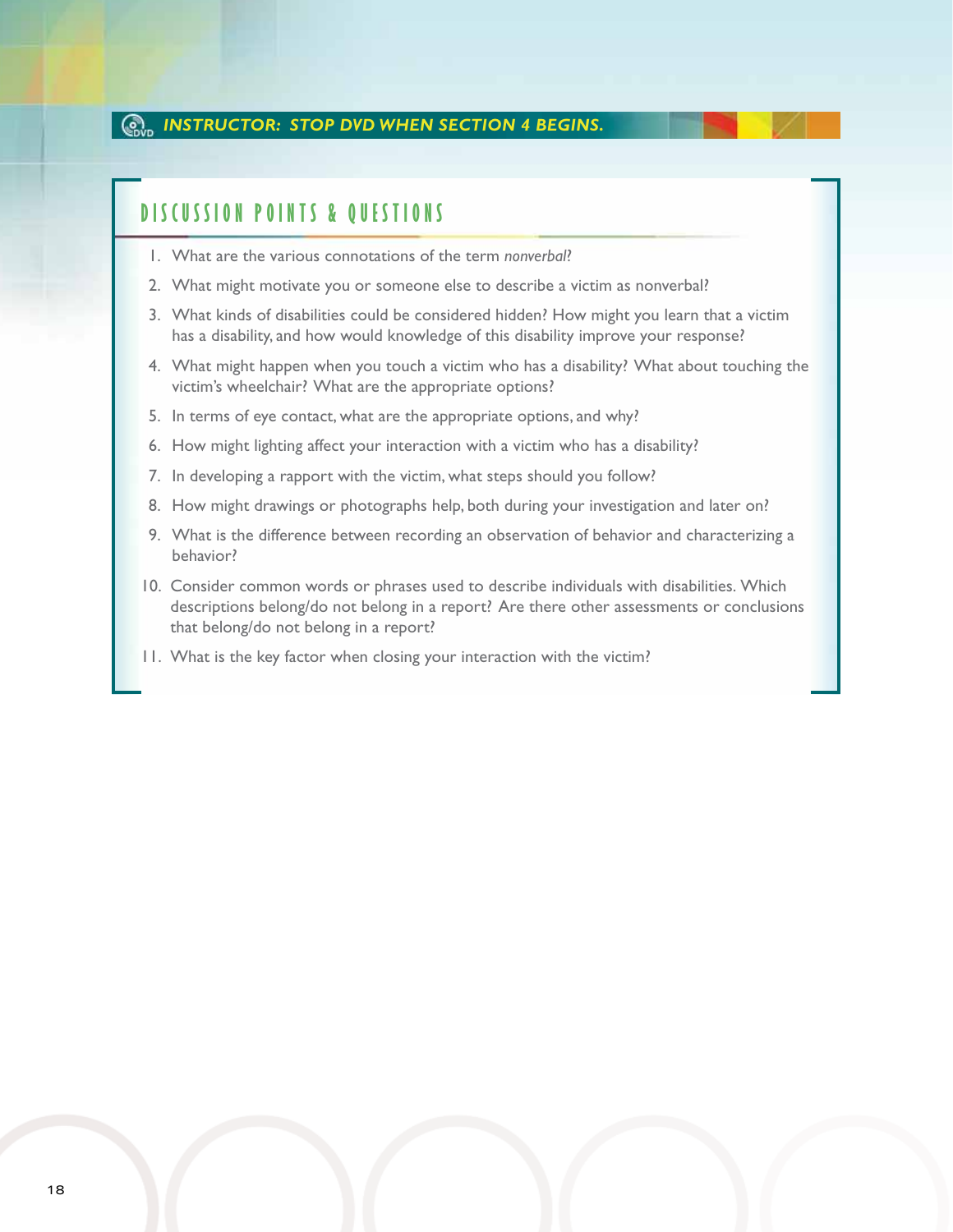

## SECTION 4

## **REFERENCE AND BACKgROUND MATERIAl**

The foundation material for this DVD is the *First Responders Curriculum: Responding to Child Abuse Calls Involving Children with Disabilities.*

Additional materials were used from the law enforcement training program of California's Office of Criminal Justice Planning-funded Child + Adult Abuse and Neglect Disability Outreach (CAN DO!) Project.

### **DEFINITIONS OF DISABIlITy**

The definitions of disability used as a foundation for this DVD project are listed below:

According to the Americans with Disabilities Act of 1990, 42 U.S.C. § 12101, the term *disability* means, with respect to an individual,

- $\triangleright$  a physical or mental impairment that substantially limits one or more of the major life activities of such individual;
- a record of such an impairment; or
- being regarded as having such an impairment.

According to the Developmental Disabilities Assistance and Bill of Rights Act of 2000, Public Law 106- 402 – October 30, 2000, the term *developmental disability* means a severe, chronic disability of an individual that

- $\triangleright$  is attributable to a mental or physical impairment or combination of mental and physical impairments;
- $\blacktriangleright$  is manifested before the individual attains age 22;
- $\blacktriangleright$  is likely to continue indefinitely; and
- **Example 3 results in substantial functional limitations in three or more of the following areas of major life activity:** self care, receptive and expressive language, learning, mobility, self-direction, capacity for independent living and economic self-sufficiency, and need for a combination and sequence of special, interdisciplinary, or generic services, individualized supports, or other forms of assistance that are of lifelong or extended duration and are individually planned and coordinated.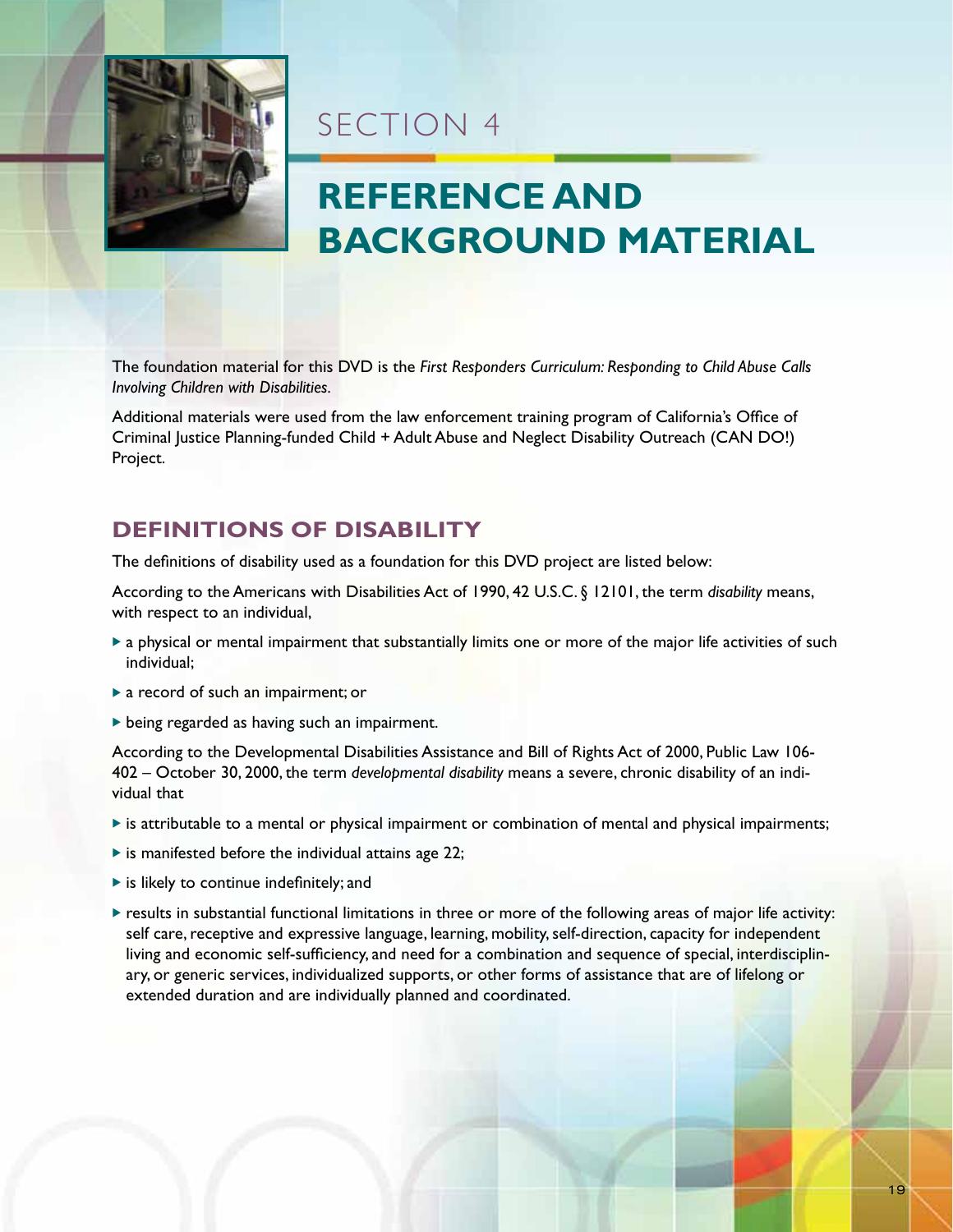#### **WORKINg WITh AN INTERPRETER**

The following is an excerpt from the Standard Practice Papers available at the Registry of Interpreters for the Deaf (RID) Web site, www.rid.org. The excerpt covers the interpreter's professional conduct and the confidentiality expected of them. The practices RID suggests apply to working with interpreters of any kind and can help an interviewer develop skill in working with interpreters.

*It is the interpreter's sole responsibility to enable deaf or hard-of-hearing individuals the opportunity to communicate freely with hearing individuals. In order to do this, they must be given enough information about a particular assignment to allow them to determine if it is a situation where they can perform professionally. Content may be shared so the interpreter may determine if she or he has sufficient knowledge or skill to adequately convey the information in both languages. Also, names of participants are shared to ensure that the interpreter is able to work without bias or partiality toward any of the parties involved.* 

*Interpreters strive to remain unbiased toward the content of their work and not alter or modify the meaning or tone of what is conveyed. Interpreters may request materials prior to certain assignments to assist in their preparation. Confidentiality is crucial, and an interpreter is expected to refrain from discussing or disclosing the content of a situation in which he or she interpreted. Aside from court mandated testimony, an interpreter strictly maintains this confidentiality. RID and the National Association of the Deaf (NAD) have jointly developed the NAD-RID Code of Professional Conduct, which may be seen in its entirety on the RID Web site.*

### **ACRONyMS**

**ADA –** Americans with Disabilities Act

**AlS –** Amyotrophic lateral sclerosis

**Arc –** Arc previously stood for the Association for Retarded Citizens, but because language preferences have changed, the organization is now referred to as "the Arc." Arc–U.S. is the national organization that advocates for individuals with developmental disabilities. See the Language section for an explanation of why it is no longer acceptable to refer to individuals with disabilities using adjectives.

**CAN DO –** Arc Riverside's Child + Adult Abuse and Neglect Disability Outreach

**CREDO –** A philosophical approach; the acronym stands for compassion, respect, empathy, dignity, and openness to the needs of others.

**DMH** – Department of Mental Health

**DVD –** Digital video disc

**IDEA –** Individuals with Disabilities Education Act

**OCJP –** The California Governor's Office of Criminal Justice Planning, closed in 2004, was merged into the California Governor's Office of Emergency Services (OES). All project information is available through OES.

**TDD –** Telecommunications Device for the Deaf

### **GLOSSARY OF TERMS**

**Attention-Deficit Disorder and Attention-Deficit hyperactivity Disorder –** Attentiondeficit disorder (ADD) and attention-deficit hyperactivity disorder (ADHD) are phrases used to describe a child or adolescent who has difficulty focusing and maintaining attention in academic and social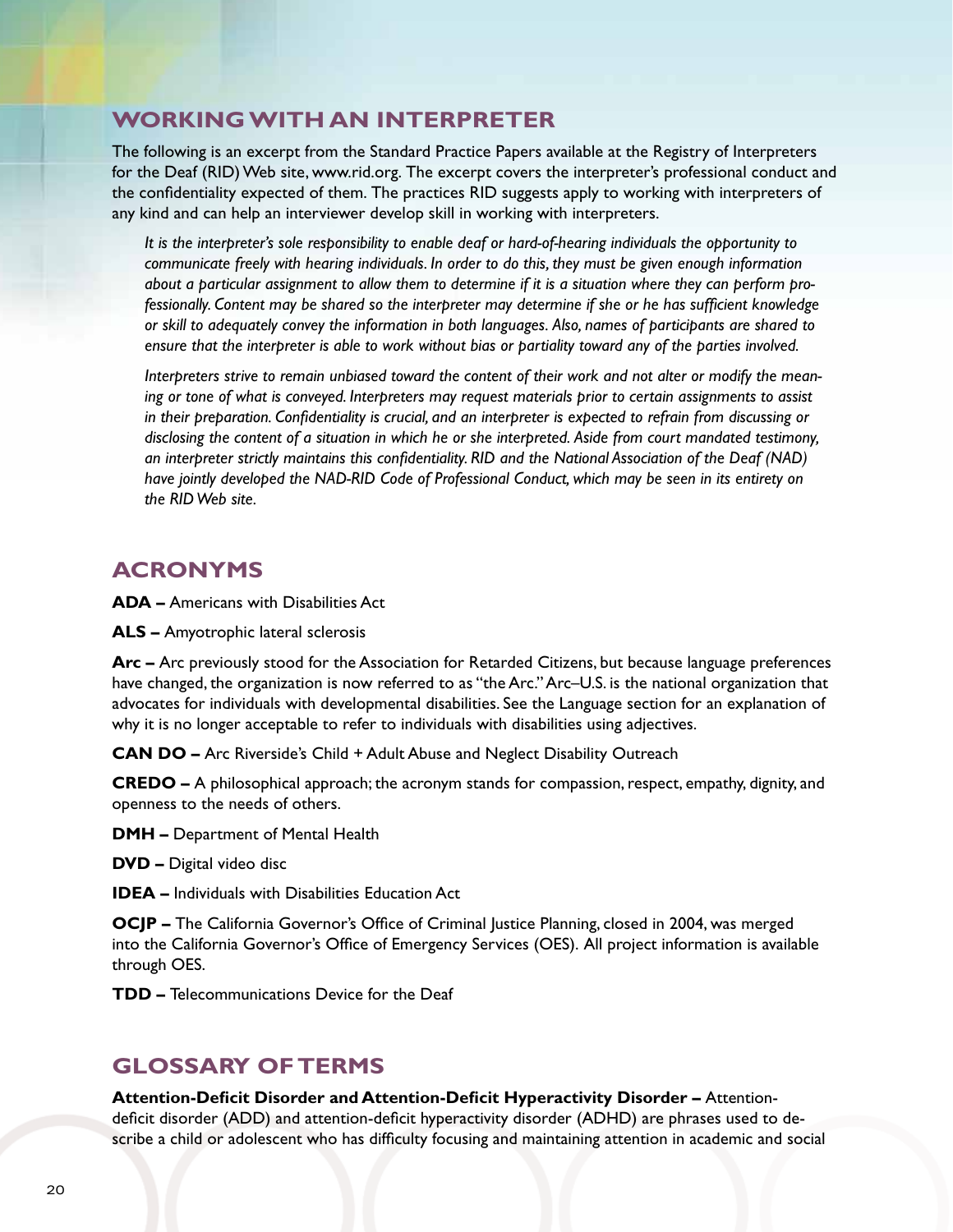situations. Children are sometimes labeled attention-deficit disorder or attention-deficit hyperactivity disorder if they are very energetic and tend to be disruptive in the classroom or, conversely, if they are very quiet children who sit at their desks staring out the window or doodling. A child who is chronically disorganized, has difficulty remembering, consistently loses things, or waits until the last minute to complete homework or projects also may have ADD.

Children and adults with attention-deficit hyperactivity disorder have symptoms in two main areas. The first is characterized by a poor attention span, which causes the individual to ignore details, make careless mistakes, and have difficulty following instructions, listening, and finishing tasks. They also may appear to be forgetful, distracted, and disorganized. The second area is hyperactivity or impulsivity that causes a person to fidget, have difficulty sitting still, talk excessively, interrupt others, be in constant motion, and display a general sense of physical restlessness. Although most of us exhibit some of these symptoms occasionally, a person with attention-deficit hyperactivity disorder probably displays them more consistently and has done so since early childhood. (Definitions are taken from OneADDplace.com, www.oneaddplace.com.)

**Amyotrophic lateral Sclerosis –** Amyotrophic lateral sclerosis (ALS) is a chronic, progressive disease marked by gradual degeneration of the nerve cells in the central nervous system that control voluntary muscle movement. The disorder causes muscle weakness and atrophy; symptoms commonly appear in middle to late adulthood, with death in 2 to 5 years. The cause is unknown, and there is no known cure. This disorder is also called Lou Gehrig's disease or motor neuron disease. Literally, amyotrophic lateral sclerosis means "without muscle nourishment, side (of spinal cord) hardening."

**Anxiety Disorders –** The Anxiety Disorders Association of America offers the following definition for generalized anxiety disorder (GAD) on its Web site, www.adaa.org:

*Generalized anxiety disorder is characterized by persistent, excessive, and unrealistic worry about everyday things. People with the disorder experience exaggerated worry and tension, often expecting the worst, even when there is no apparent reason for concern. They anticipate disaster and are overly concerned about money, health, family, work, or other issues. Sometimes just the thought of getting through the day produces anxiety. They don't know how to stop the worry cycle and feel it is beyond their control, even though they usually realize that their anxiety is more intense than the situation warrants. When their anxiety level is mild, people with GAD can function socially and be gainfully employed. Although they may avoid some situations because they have the disorder, some people can have difficulty carrying out the simplest daily activities when their anxiety is severe.*

Other types of anxiety disorders include panic disorder and agoraphobia, post-traumatic stress disorder, social and other specific phobias, and obsessive-compulsive disorder.

**Autism –** Autism is a complex disorder of unknown origin that can cause delays or difficulties with growth and development, primarily in the areas of communication and social interaction. In addition, anxiety issues and a need for routine or sameness in many aspects of life is typical. Physical appearance and development are not affected.

**Autism Spectrum Disorders –** These are disabilities that range from autistic disorder to Asperger's syndrome. The difference is in the severity and number of characteristics the individual has. Both may improve as the child ages into adulthood, but not always. Changes in function during the early years of development (before age 6) seem to predict later language and social skills. Children with autism spectrum disorders demonstrate deficits in (1) social interaction, (2) verbal and nonverbal communication, and (3) repetitive behaviors or interests. Also, they may have unique sensory responses, such as when they are touched, and they may appear quite sensitive to sound or light.

**Blind –** Legal blindness, according to the American Foundation for the Blind, is "a level of visual impairment that has been defined by law to determine eligibility for benefits. It refers to central visual acuity of 20/200 or less in the better eye with the best possible correction, as measured on a Snellen vision chart, or a visual field of 20 degrees or less."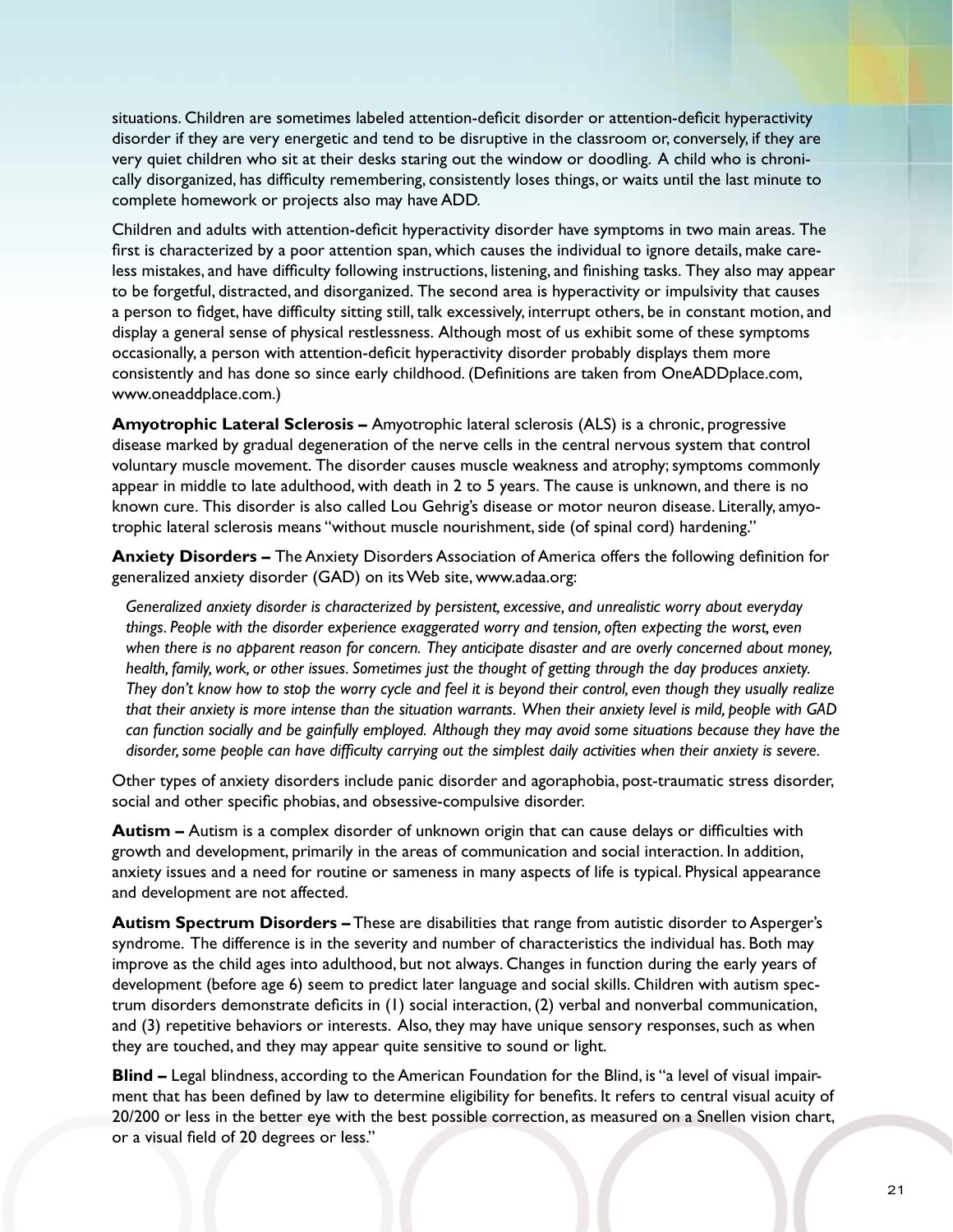**Braille –** Braille is a system for writing down language that uses raised dots on the page that blind people read by touch. It is based on a logical system in which dots in particular formations represent letters. It is estimated that approximately 10 percent of those who are blind use Braille.

**Cerebral Palsy –** According to the Web site of the Cerebral Palsy Program at the Alfred L. DuPont Institute in Wilmington, Delaware, "cerebral palsy is diagnosed when developmental milestones as well as physical findings that might include abnormal muscle tone, abnormal movements, abnormal reflexes, and persistent infantile reflexes are present. . . . Most children with cerebral palsy can be diagnosed by the age of 18 months."

**Cognitive Disability –** People who have cognitive disabilities have difficulty in learning and thinking.

**Communication Disability –** Communication disabilities interfere with a person's ability to understand and express speech or language.

**Compulsions –** People with obsessive-compulsive disorder typically try to make their obsessions go away by performing compulsions. Compulsions are acts the person performs over and over again, often according to certain "rules." People with an obsession about contamination may wash their hands constantly to the point that their hands become raw and inflamed. A person may repeatedly check that she has turned off the stove or iron because of an obsessive fear of burning the house down. The individual may have to count certain objects over and over because of an obsession about losing them. Unlike compulsive drinking or gambling, obsessive-compulsive disorder compulsions do not give the person pleasure. Rather, the rituals are performed to obtain relief from the discomfort caused by the obsessions.

**Deaf –** These definitions of deaf and Deaf are taken from the National Association of the Deaf's Web site, www.nad.org:

*When we define "deaf," the parameters of the definition should be determined. The audiological definition can be used—that is, one that focuses on the cause and severity of the hearing loss and whether or not hearing can be used for communication purposes. Generally, the term "deaf" refers to those who are unable to hear well enough to rely on their hearing and use it as a means of processing information. Or a cultural definition may be used, as Carol Padden's and Tom Humphries'* Deaf in America: Voices from a Culture *(1988) clarifies:*

We use the lowercase deaf when referring to the audiological condition of not hearing, and the uppercase Deaf when referring to a particular group of deaf people who share a language—American Sign Language—and a culture. The members of this group have inherited their sign language, use it as a primary means of communication among themselves, and hold a set of beliefs about themselves and their connection to the larger society. We distinguish them from, for example, those who find themselves losing their hearing because of illness, trauma, or age; although these people share the condition of not hearing, they do not have access to the knowledge, beliefs, and practices that make up the culture of Deaf people.

*People lose their hearing in various ways. The most common causes of hearing loss are*

- <sup>u</sup> *childhood illnesses (spinal meningitis and rubellagerinan measles are the most common examples);*
- *pregnancy-related illnesses (such as rubellagerinan measles or dependence on drugs or alcohol);* u
- **injury (a severe blow to the head can damage the hearing);**
- *excessive or prolonged exposure to noise;* u
- *heredity (scientists involved with the mapping of the Human Genome Project have identified approximately*  u *50 "deaf" genes to date, and they are working on identifying the remaining 350 "deaf" genes); and*
- *aging (progressive deterioration of hearing in older people, which is a natural part of the aging process).* u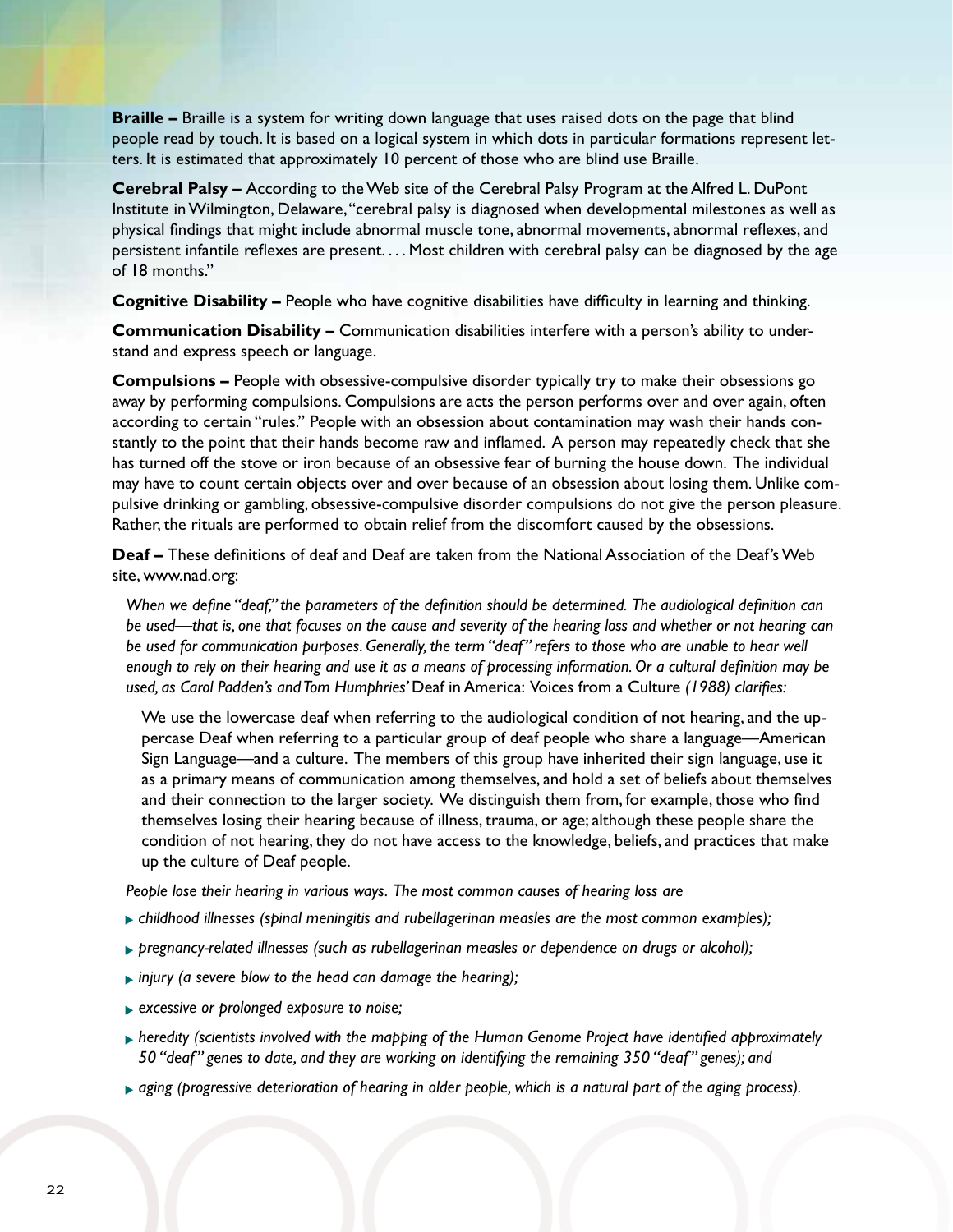**Dual Diagnosis –** This term refers to having both a condition of mental retardation and of mental illness. In mental health communities, this term also is used to refer to individuals who have both a mental illness and an addiction to drugs and alcohol.

**Electronic Devices –** Many computerized devices permit voiced communication at a variety of levels and are suited to the individual's literacy skills and needs.

**Epilepsy –** Epilepsy is a neurological condition that from time to time produces brief disturbances in the normal electrical functions of the brain. Normal brain function is made possible by millions of tiny electrical charges passing between nerve cells in the brain and to all parts of the body. When someone has epilepsy, this normal pattern may be interrupted by intermittent bursts of electrical energy that are much more intense than usual. They may affect a person's consciousness, bodily movements, or sensations for a short time. These physical changes are called epileptic seizures. That is why epilepsy is sometimes called a seizure disorder. The unusual bursts of energy may occur in just one area of the brain, or may affect nerve cells throughout the brain. Normal brain function cannot return until the electrical bursts subside. (Definition taken from the Epilepsy Foundation's Web site, www.epilepsyfoundation.org.)

**Facilitated Communication –** This is a method of assisting an individual who uses a keyboard or a word or picture board by providing resistive support to the individual's hand or arm. The facilitator holds or supports the person's arm or hand so that the individual can touch the letter, word, or picture in sequence to form a phrase or sentence.

Hard-of-Hearing – The term hard-of-hearing refers to those who have some hearing, are able to use it for communication purposes, and who feel reasonably comfortable doing so. A hard-of-hearing person, in audiological terms, may have a mild to moderate hearing loss. The terms deaf and Deaf have been described above.... [The] Deaf Life article "For Hearing People Only" (October 1997, page 8) defines hard-of-hearing in the following manner: "Hard-of-Hearing" [HOH] can denote a person with a mild-tomoderate hearing loss. Or it can denote a deaf person who doesn't have/want any cultural affiliation with the Deaf community." The terms hearing impaired and deaf and dumb are now considered unacceptable.

**Intellectual Disability (formerly Mental Retardation) –** *Intellectual disability* is a term used to describe people who have certain limitations in mental functioning and in other areas of life, such as communicating with others, taking care of themselves, and social skills. These limitations will cause a child to learn and develop more slowly than a typical child. Children with mental retardation may take longer to learn to speak, walk, and take care of their personal needs such as dressing or eating. They are likely to have trouble learning in school. They will learn, but it will take them longer. There may be some things they cannot learn. (Definition taken from the National Dissemination Center for Children With Disabilities Web site, www.nichcy.org.)

Learning Disabilities - The phrase learning disabilities refers to a disorder that affects people's ability either to interpret what they see and hear or to link information from different parts of the brain. These limitations can show up as specific difficulties with spoken and written language, coordination, selfcontrol, or attention. Such difficulties extend to schoolwork and can impede learning to read and write or to do math. (Definition taken from the LDOnLine Web site, www.ldonline.org.)

**Loop Systems –** Most hearing aids today have a switch marked M and T. Some even have M, MT, and T. The M (microphone) position is for normal listening, that is, receiving sound via the microphone built in to the hearing aid. The T position is for receiving sound via an induction coil in the hearing aid. For the induction coil to provide sound, a magnetic field is set up by a loop of wire around the area concerned and powered from a special loop driver amplifier. The MT position on some hearing aids allows a person to listen simultaneously to both airborne sound via the microphone and inductively transmitted sound via the induction loop system.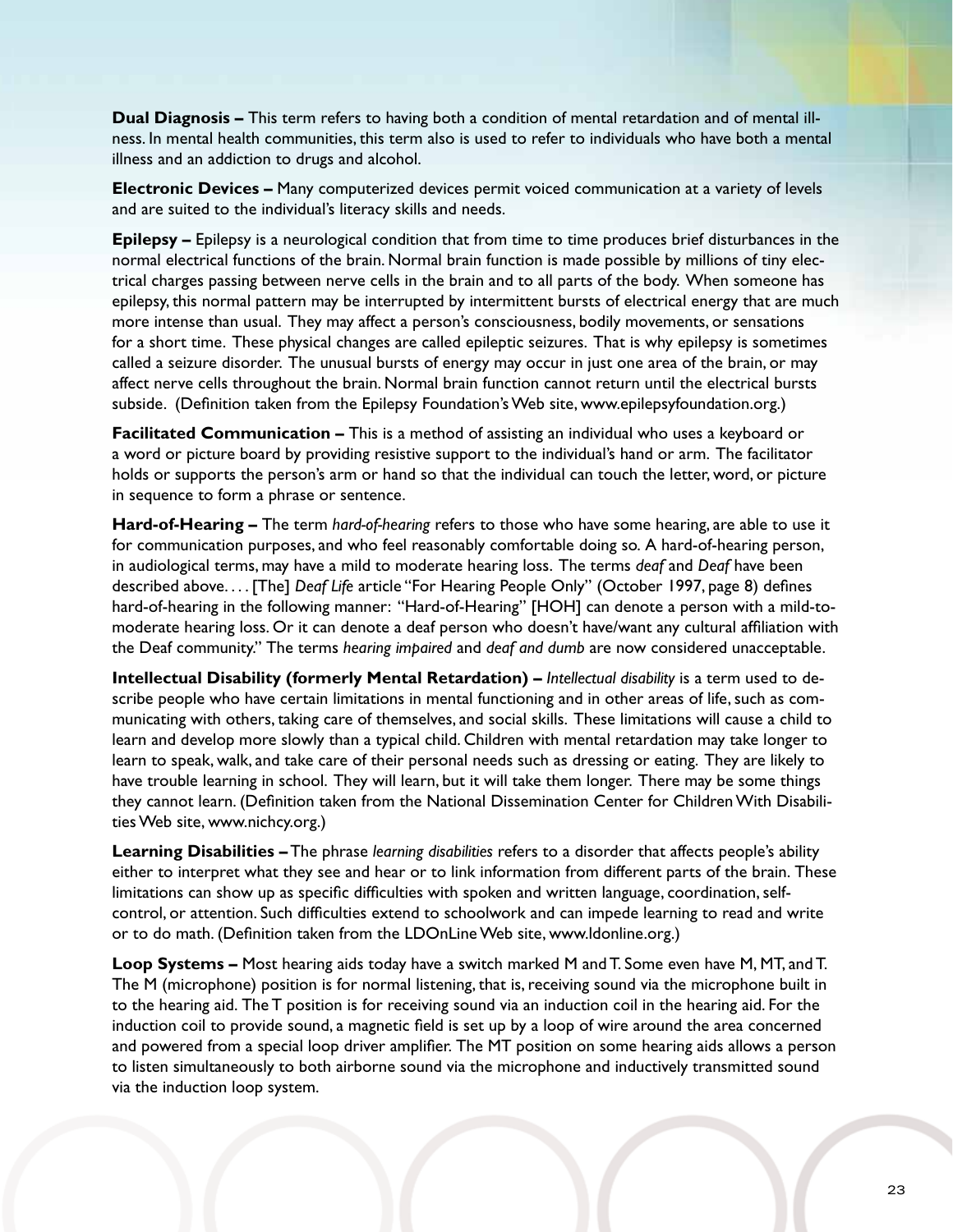In recent years, induction loop systems have begun to be provided in public places such as churches, cinemas, theaters, offices, reception desks, lecture theaters, conference rooms, and even in the home, where the T facility is used to listen inductively. Induction loops are now becoming mandatory in many public buildings. Apart from being a means of communication, they also support a facility's emergency evacuation protocol. (This information was taken from the Web site, www.hagger.co.uk.)

**Medically Fragile –** Children and adults who require constant medical care—for example, individuals who require tubes for breathing and eating and who require special handling for transferring from a chair to a bed—are considered to be medically fragile.

**Mental Illness –** Mental illness includes conditions such as schizophrenia, schizoaffective disorder, bipolar disorder, major depressive disorder, obsessive-compulsive disorder, panic and other severe anxiety disorders, autism and pervasive developmental disorders, attention-deficit/hyperactivity disorder, borderline personality disorder, and other severe and persistent illnesses that affect the brain. These disorders can profoundly disrupt a person's thinking, feelings, moods, ability to relate to others, and capacity for coping with the demands of life. Mental illnesses can affect persons of any age, race, religion, or income. Mental illnesses are not the result of personal weakness, lack of character, or poor upbringing. Mental illnesses are treatable. Most people with serious mental illness need medication to help control symptoms, but also rely on supportive counseling, self-help groups, assistance with housing, vocational rehabilitation, income assistance, and other community services to achieve their highest level of recovery. (Definition taken from the National Alliance on Mental Illness Web site, www.nami.org.)

**Neurological Conditions –** Neurological conditions are those that affect the nervous system (i.e., brain, spinal cord, nerves, and muscles), such as stroke (brain attack), Alzheimer's disease, and back pain. (Definition taken from the Neurology Channel Web site, www.neurologychannel.com.)

**Obsessions –** Obsessions are thoughts, images, or impulses that occur over and over again and feel out of the person's control. The person does not want to have these ideas, finds them disturbing and intrusive, and usually recognizes that they do not really make sense. People with obsessive-compulsive disorder may worry excessively about dirt and germs and be obsessed with the idea that they are contaminated or may contaminate others. Or they may have obsessive fears of having inadvertently harmed someone else (perhaps while pulling the car out of the driveway), even though they usually know this is not realistic. Obsessions are accompanied by uncomfortable feelings, such as fear, disgust, doubt, or a sensation that things have to be done in a way that is just so.

**Obsessive-Compulsive Disorder –** People who have this neurological disorder experience recurrent, unwelcome thoughts (obsessions) and repetitive behaviors (compulsions) that drive them to perform certain activities repetitively. These symptoms cause distress, take up a lot of time, and significantly interfere with the person's work, social life, and relationships. Most individuals diagnosed with obsessivecompulsive disorder recognize that their obsessions come from their own minds and are not about real problems, and that the activities they are compelled to perform are excessive or unreasonable. (Definition culled from the Web site of the Obsessive Compulsive Disorder Foundation, www.ocfoundation. org.)

**Other Features of Obsessive-Compulsive Disorder –** Obsessive-compulsive disorder symptoms cause distress, take up a lot of time (more than an hour a day), or significantly interfere with the person's work, social life, or relationships. When someone with obsessive-compulsive disorder does not recognize that these beliefs and actions are unreasonable, it is called obsessive-compulsive disorder with poor insight. Obsessive-compulsive disorder symptoms tend to wax and wane over time. Some may be little more than background noise; others may produce extremely severe distress.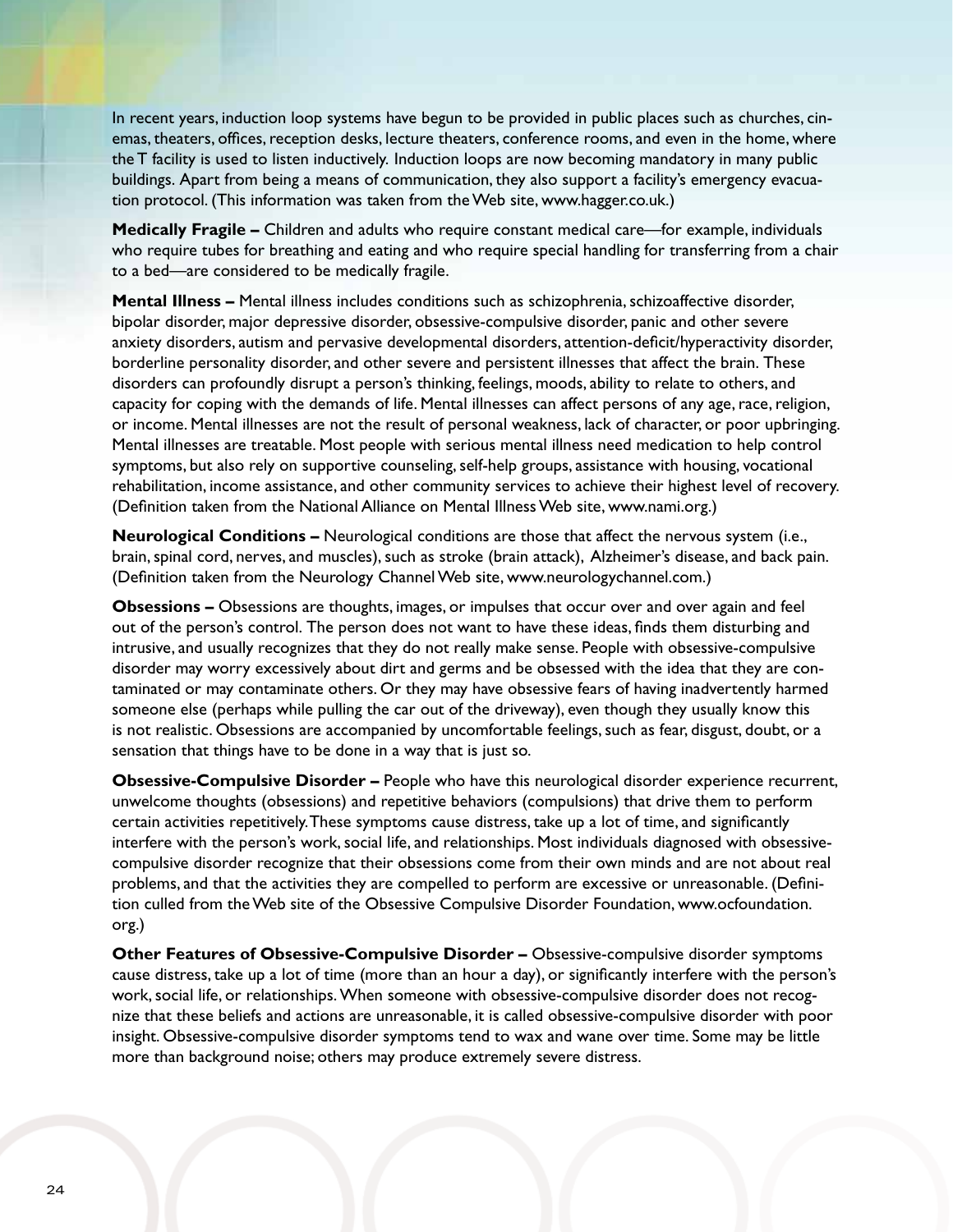**Picture Boards –** These are commercially or individually designed boards with pictures indicating the most typical things, actions, or ideas the individual may want to convey. Usually these boards include clear pictures of the basics, such as food and clothing, and more specific items the person may want, such as water, sandwich, sweater, bathroom, and TV. Many individuals customize their commercial boards. These boards are for individuals who cannot read.

**Psychiatric Condition –** See the Mental Illness section.

**Response Set –** This occurs when questions are asked that demand a set response pattern. For example, a response set occurs if all questions in a row are answered "yes" and the interviewee automatically says "yes" to the next question, or if one can identify a pattern for correct responses on a true/false test.

**Sign language –** See the Deaf section. There are many different types of sign languages, including American Sign Language and finger spelling, and the sign languages of foreign countries. Signed English is one of several signing systems created to reproduce the grammar and word order of English. (Scott, Susanne and James H. Lee, "Serving Clients Who Use Sign Language," American Speech-Language-Hearing Association Web site, www.asha.org.)

People who are both deaf and blind also use American Sign Language or an English signing system. However, they feel the signs by placing their hand over the signer's hand and may use only finger spelling.

**Spinal Cord Injury –** Spinal cord injury is damage to the spinal cord that results in a loss of function, such as mobility or feeling. Frequent causes of damage are trauma (e.g., a car accident, gunshot, fall) or disease (e.g., polio, spina bifida, Friedreich's ataxia). The spinal cord does not have to be severed for a loss of function to occur. In fact, in most people with spinal cord injury, the spinal cord is intact but the damage to it has resulted in loss of function. Spinal cord injury is very different from back injuries such as ruptured disks or pinched nerves, or degenerative conditions that may occur with aging, such as spinal stenosis.

People can "break their back or neck" yet not sustain a spinal cord injury if only the bones around the spinal cord (the vertebrae) are damaged, but the spinal cord is not affected. In these situations, the individual may not experience paralysis after the bones are stabilized. (Definition taken from the National Spinal Cord Injury Association, www.spinalcord.org.)

**Stroke –** A stroke or "brain attack" occurs when a blood clot blocks a blood vessel or artery, or when a blood vessel breaks, interrupting blood flow to an area of the brain. When a brain attack occurs, it kills brain cells in the immediate area. Doctors call this area of dead cells an infarct. These cells usually die within minutes to a few hours after the stroke starts. When brain cells die during a stroke, abilities controlled by that area of the brain are lost. This includes functions such as speech, movement, and memory. The specific abilities lost or affected depend on where in the brain the stroke occurs and the size of the stroke (i.e., the extent of brain cell death). For example, someone who has a small stroke may experience only minor effects such as weakness of an arm or leg. Someone who has a larger stroke may become paralyzed on one side or lose the ability to express and process language. Some people recover completely from less serious strokes, while other individuals lose their lives to very severe strokes. (This definition is found on the Web site of the National Stroke Association, www.stroke.org.)

**Touch Toxic –** This occurs when touch is painful or distressing for the individual. This is most common in individuals diagnosed with an autism spectrum disorder, but can also be present in individuals who have attention-deficit disorder or attention-deficit hyperactivity disorder, an obsessive-compulsive disorder, or an anxiety disorder.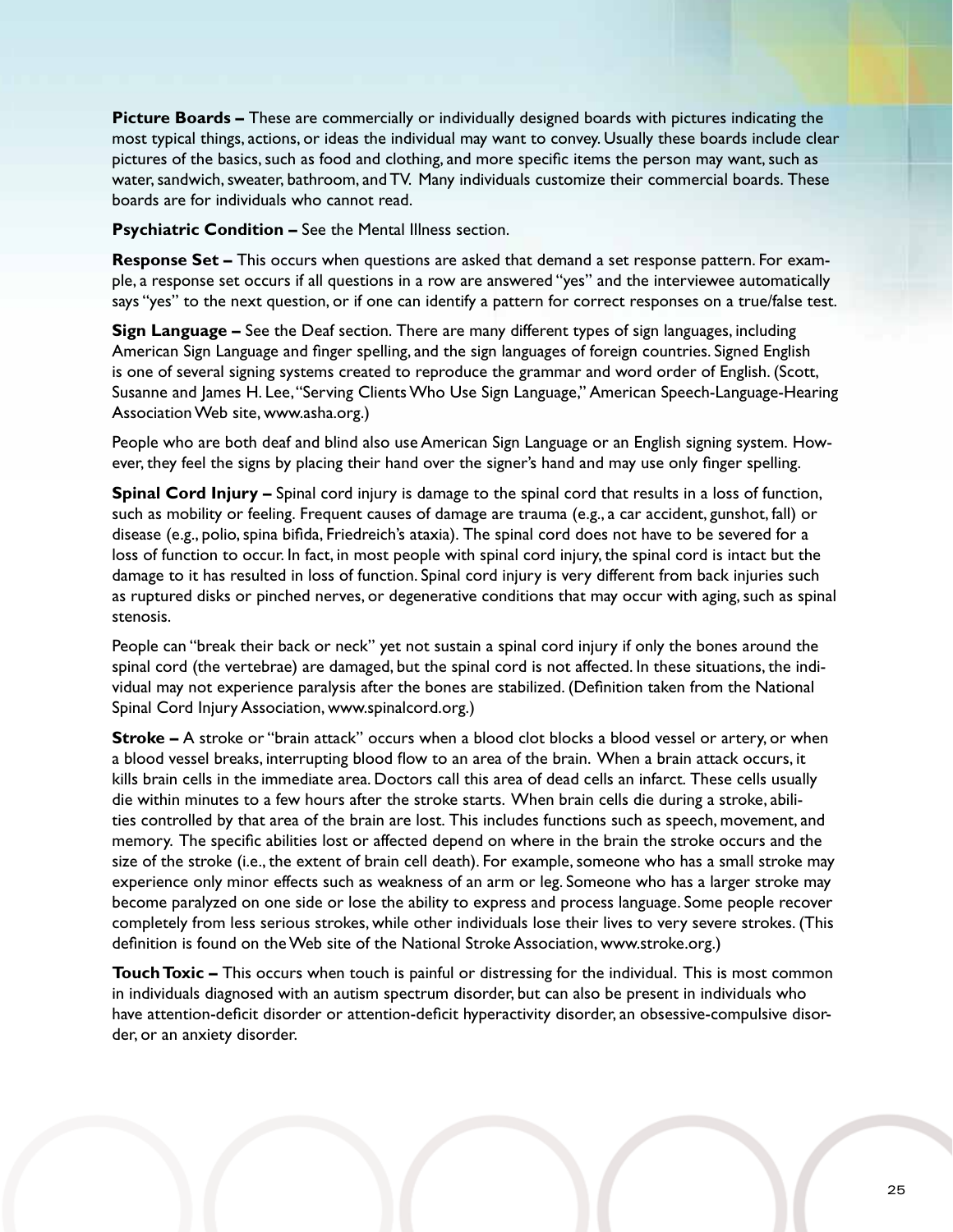**Vision Impaired –** Vision impairment refers to reduced or degraded vision due to conditions such as macular degeneration, cataracts, glaucoma, stroke, and retinal damage. (Definition taken from the Wrong Diagnosis Web site, www.wrongdiagnosis.com.)

Word Boards – Like picture boards, word boards contain frequently used words and give the individual the opportunity to communicate quickly.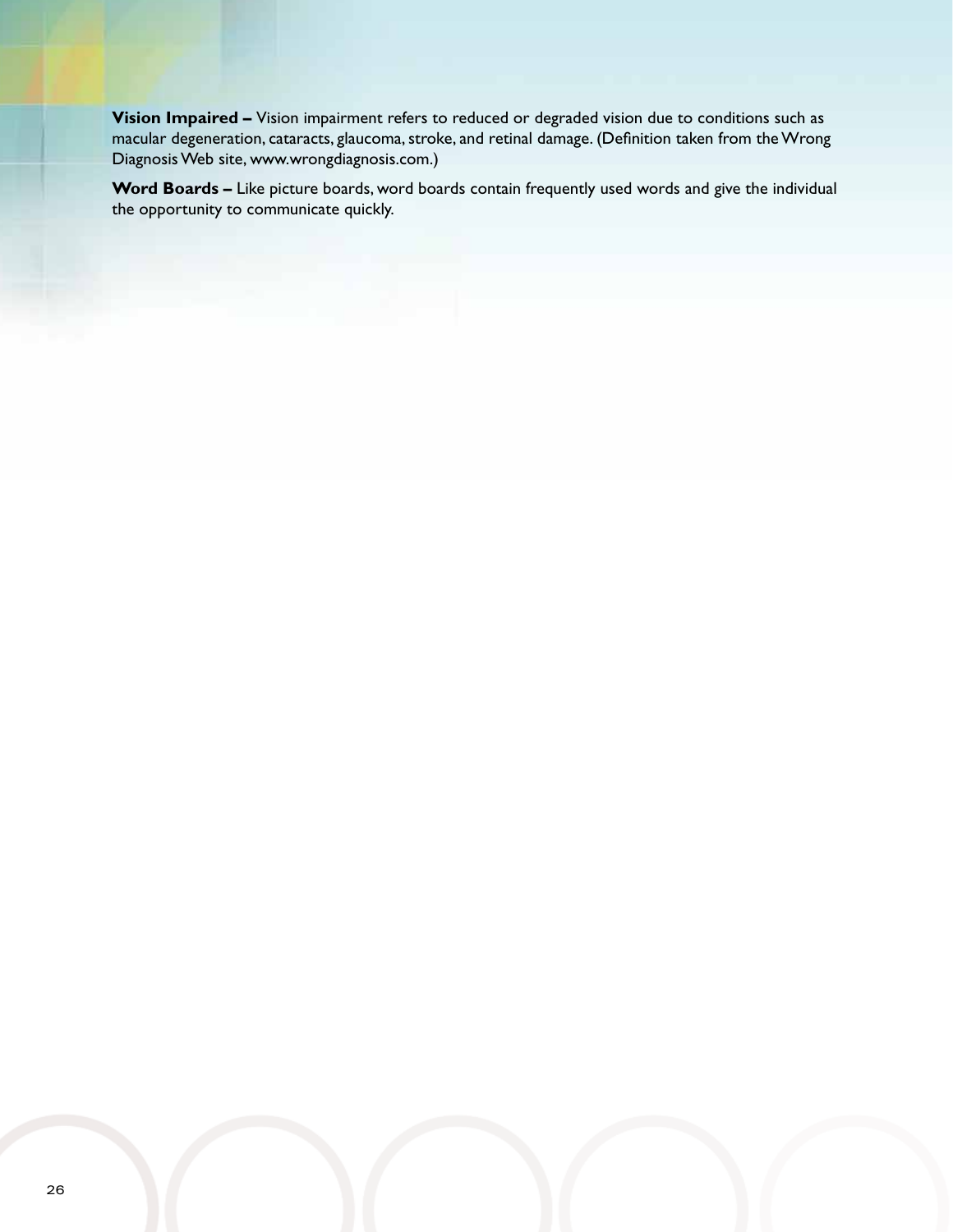

## SECTION 5

## **APPENDIx**

### **RESOURCES**

Preparation for working with crime victims and witnesses who have disabilities is a necessity. Finding a specialist or consultant in a hurry can be an added strain on the officer and others working the case.

The table below includes information that can be used when the need arises. It should be filled out with local and national resources.

Some national information is provided to give you a head start. This is illustrative only. Although we have included some of the major resources, the idea is to identify the types of organizations, agencies, and governmental departments that should be included on your list. Thus, following the first list is a form for you to complete and keep handy as you serve victims of crime who have a disability.

For those who are interested in acquiring a copy of *First Responders Curriculum: Responding to Child Abuse Calls Involving Children with Disabilities,* the comprehensive curriculum upon which this DVD is based, the original documents can be downloaded at the following URL: www.calema.ca.gov, or Arc-Riverside (www.arcriversideca.org) can be contacted for an updated version.

| <b>RESOURCE</b>                                             | <b>AGENCY</b>                                                                             | <b>TELEPHONE</b>                         | <b>E-MAIL OR URL</b>         |
|-------------------------------------------------------------|-------------------------------------------------------------------------------------------|------------------------------------------|------------------------------|
| Developmental Disabilities<br>Experts & Resource (National) | Administration on<br>Developmental Disabilities                                           | 202-690-6590                             | www.acf.hhs.gov/programs/add |
| Local Developmental Disabilities<br>Experts & Resource      | State Councils on Dev. Disab.; Nat'l<br>Assn. of Councils on Dev. Disab.                  | 202-506-5813                             | info@nacdd.org               |
| Deaf Child/Adult                                            | OSERS - Office of Special ED &                                                            |                                          | www.ed.gov/osers             |
| <b>Blind Child/Adult</b>                                    | Rehab Svcs.                                                                               |                                          |                              |
| Sign Language Interpreters                                  | Check Internet and your state<br>licensing board of certified<br>interpreters             |                                          |                              |
| Mental Illness Experts &<br>Resource (National)             | NAMI - Nat'l Assoc. on Mental<br>Illness; and NMHA - Nat'l Mental<br>Health Association   |                                          |                              |
| Mental Illness Experts & Re-<br>source (Local)              | NAMI - local<br>$DMH - local$<br>NAMH - local                                             |                                          |                              |
| <b>Facilitated Communication</b><br>Experts & Resource      | Syracuse University, Cultural<br>Edn / Fduc<br>230 Huntington Hall,<br>Syracuse, NY 13244 | Phone: 315-443-4752<br>Fax: 315-443-2258 | dpbiklen@syr.edu             |
| <b>Facilitated Communication</b><br>Interpreters            | Syracuse Univ.                                                                            |                                          |                              |
| Forensic Interviewers                                       | Child Advocacy Ctr.                                                                       |                                          |                              |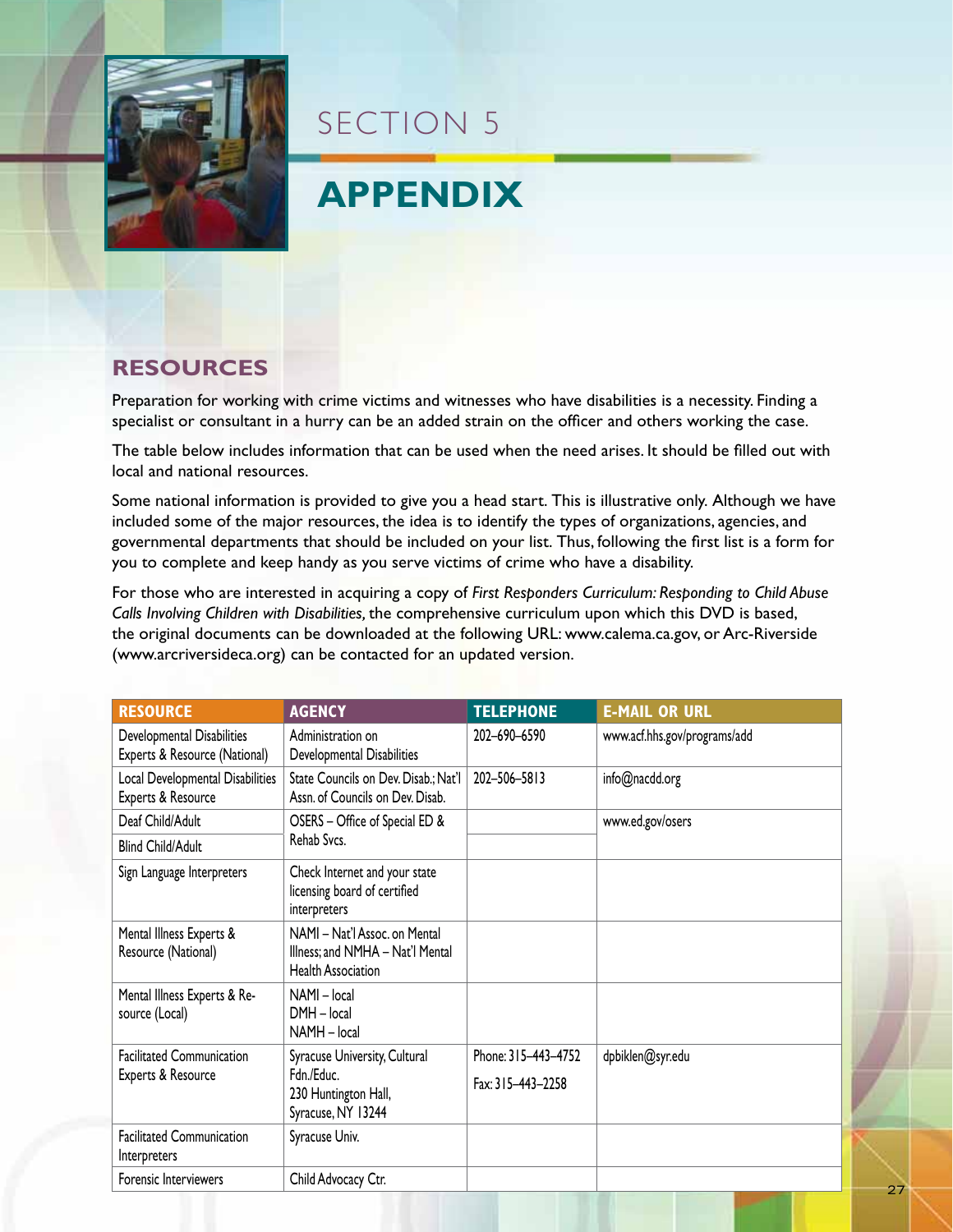| <b>RESOURCE</b>                                                                                                               | <b>AGENCY</b>                                                                              | <b>TELEPHONE</b> | <b>E-MAIL OR URL</b>                           |
|-------------------------------------------------------------------------------------------------------------------------------|--------------------------------------------------------------------------------------------|------------------|------------------------------------------------|
| Disability Experts & Resource                                                                                                 | Independent Living Center                                                                  |                  |                                                |
| Service Animals                                                                                                               | Service Animal Registry of America                                                         |                  | www.affluent.net/sara                          |
| Special Education Division                                                                                                    | <b>School District</b>                                                                     |                  |                                                |
| Organizations that advocate for<br>and provide services to children<br>and adults with developmental<br>disabilities          | Arc of the U.S.                                                                            | 202-534-3700     | www.thearc.org                                 |
| Agencies specializing in respond-<br>ing to the nexus of abuse and<br>disability plus online resource<br>library and listserv | Arc Riverside, CAN DO! Project<br>(Child + Adult Abuse and Neglect<br>Disability Outreach) | 951-688-5141     | ArcriverCa@aol.com<br>www.disability-abuse.com |
| Cerebral Palsy                                                                                                                | 800-872-5827<br>United Cerebral Palsy<br>www.ucp.org                                       |                  |                                                |
| Onsite resource and outreach<br>program                                                                                       | SafePlace Austin                                                                           | 512-267-SAFE     | www.safeplace.org                              |
| Victims services                                                                                                              | National Center for Victims of Crime                                                       | 202-467-8700     | www.ncvc.org                                   |
| Victims services                                                                                                              | National Domestic Violence Hotline<br>800-799-7233<br>www.ndvh.org                         |                  |                                                |
| <b>Victims services</b>                                                                                                       | 800-656-HOPE<br>Rape, Abuse & Incest National<br><b>Network</b>                            |                  | www.rainn.org                                  |
| Individuals with Disabilities                                                                                                 | University of Minnesota                                                                    |                  | www.mincava.umn.edu                            |

### **RESOURCES FOR CRIME VICTIMS WITh DISABIlITIES**

This is a form for you to complete and keep handy as you serve victims of crime who have a disability.

| <b>RESOURCE</b>                                             | <b>NAME</b> | <b>AGENCY</b> | <b>TELEPHONE</b> | <b>E-MAIL OR URL</b> |
|-------------------------------------------------------------|-------------|---------------|------------------|----------------------|
| Developmental Disabilities Experts<br>& Resource (National) |             |               |                  |                      |
| Local Developmental Disabilities<br>Experts & Resources     |             |               |                  |                      |
| Deaf Child/Adult                                            |             |               |                  |                      |
| <b>Blind Child/Adult</b>                                    |             |               |                  |                      |
| Sign Language Interpreters                                  |             |               |                  |                      |
| Mental Illness Experts & Resource<br>(National)             |             |               |                  |                      |
| Mental Illness Experts & Resource<br>(Local)                |             |               |                  |                      |
| <b>Facilitated Communication</b>                            |             |               |                  |                      |
| Experts & Resource                                          |             |               |                  |                      |
| <b>Facilitated Communication</b>                            |             |               |                  |                      |
| Interpreters                                                |             |               |                  |                      |
| Forensic Interviewers                                       |             |               |                  |                      |
| Disability Experts & Resource                               |             |               |                  |                      |
| Special Education District/Directors                        |             |               |                  |                      |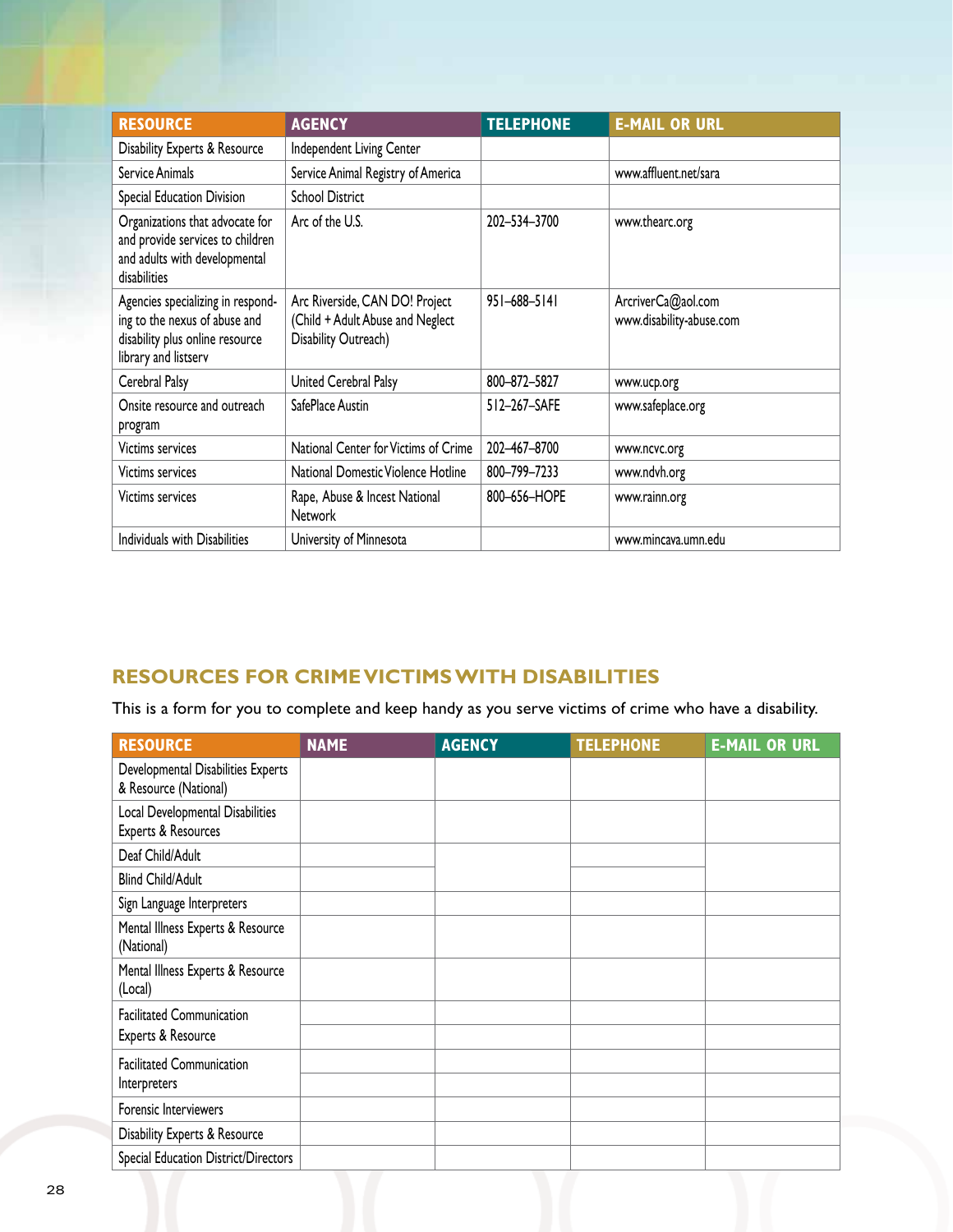### **ADVISORy BOARD MEMBERS**

| <b>PROFESSIONAL</b><br><b>IDENTIFICATION</b>                             | <b>NAME AND TITLE</b>                                                                 | <b>STATE</b> |
|--------------------------------------------------------------------------|---------------------------------------------------------------------------------------|--------------|
| Law Enforcement                                                          | Carolyn Gammiccia<br>Police Officer                                                   | MI           |
| Law Enforcement                                                          | <b>Tony Miano</b><br>Chaplain, Los Angeles County Sheriff's Department                | CA           |
| Prosecution                                                              | Elizabeth Schiebel<br>District Attorney, Northeast County                             | <b>MA</b>    |
| Protective Services - Adult                                              | Eva Kutas<br>Director, Office of Investigations and Training, Dept. of Human Services | <b>OR</b>    |
| Protective Services - Children                                           | George Stone<br>Supervisor, Riverside County Medical Center                           |              |
| People with Disabilities                                                 | Angela Kaufman,<br>Project Assistant, L.A. City Dept. on Disability                   |              |
| <b>Victims Services</b>                                                  | Wendy Abramson<br>Director, SafePlace                                                 |              |
| Sharon D'Eusanio<br><b>Victims Services</b><br>Attorney General's Office |                                                                                       | FL.          |
| <b>SART Services</b>                                                     | Diana Faugno<br><b>SART Trainer</b>                                                   | CA           |
| <b>SART Services</b>                                                     | Michael Weaver<br>Emergency Room Physician                                            | <b>MO</b>    |

The following professionals were members of our national advisory board:

## **DVD STAFF PRODUCTION TEAM**

The following professionals were members of our DVD Staff Production Team:

| <b>NAME AND TITLE</b>                                     | <b>STATE</b> |
|-----------------------------------------------------------|--------------|
| Nora J. Baladerian, Ph.D.<br><b>Executive Producer</b>    | CA           |
| Jim Stream<br><b>Executive Producer for Arc Riverside</b> | CA           |
| Jennifer Ballinger<br>Co-Producer                         | CA           |
| Greg Byers<br>Producer, Director, and Writer              | CA           |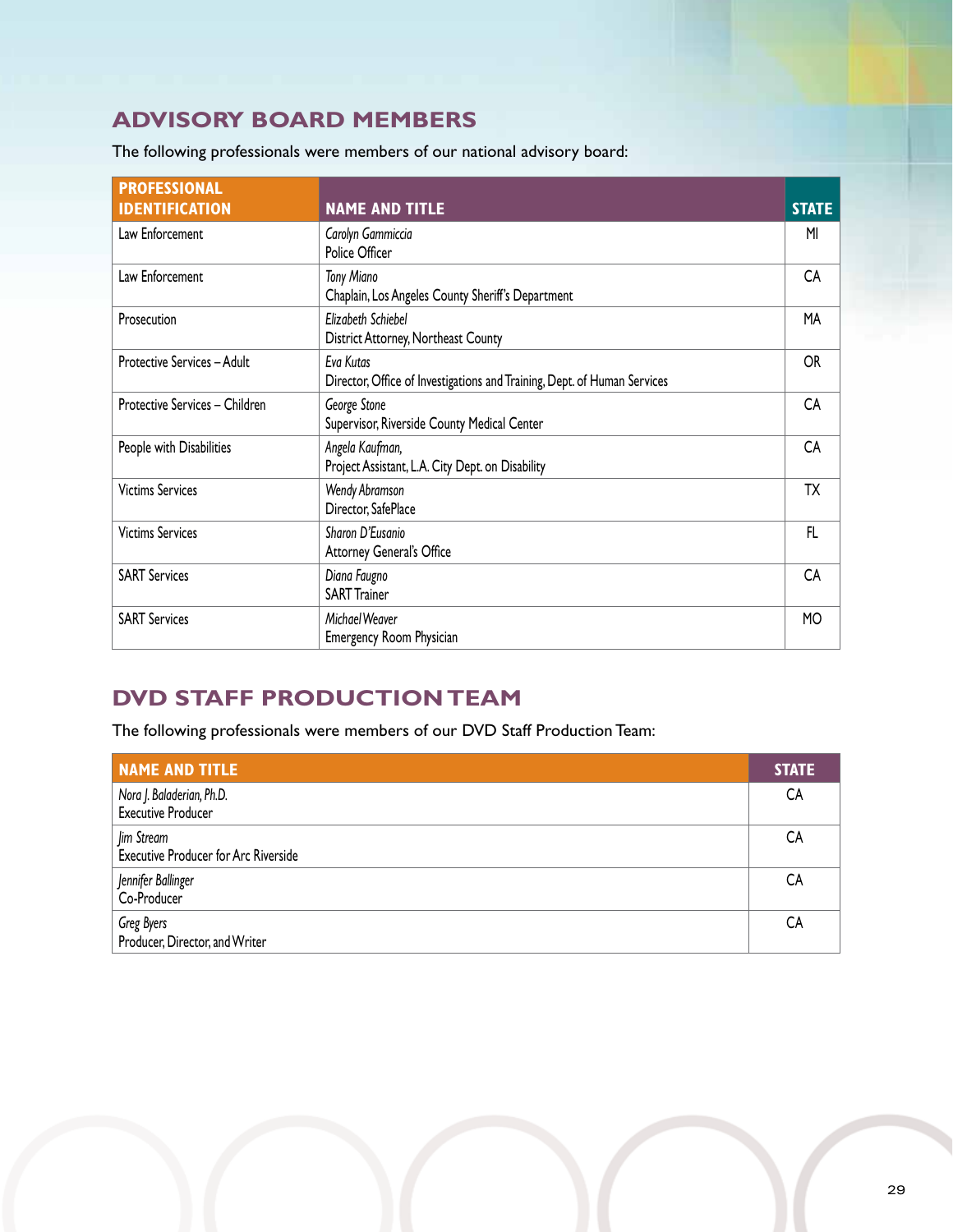### **EVAlUATION AND OBSERVATIONS**

The following evaluation form was used in our pilot tests of this DVD training product to assess its value and effectiveness through observations by members of our national advisory board.

Please use this format to inform OVC about your experience in using this training DVD. Positive comments provide validation that this product is meeting the needs of those responding to crime victims. Negative comments help guide future efforts and help to avoid repetition of undesired outcomes. Many comments let OVC know that this information is important to those in the field serving crime victims with disabilities, as well as those preparing to serve them.

#### **DVD Evaluation Form**

Please answer the following questions in order to inform OVC about your experience in using this training DVD.

| #   | <b>QUESTION</b>                                                                                                       | <b>YES</b> | <b>NO</b> | <b>COMMENT</b>      |
|-----|-----------------------------------------------------------------------------------------------------------------------|------------|-----------|---------------------|
| Ι.  | Did you learn something new while watching this training DVD?                                                         |            |           |                     |
| 2.  | Did you learn something new about people with disabilities?                                                           |            |           | What did you learn? |
| 3.  | Did you learn a new attitude or fact about people with disabilities<br>that will help in your job?                    |            |           | Please describe:    |
| 4.  | Did you learn first response contact skills or techniques that you<br>will be able to apply in your job?              |            |           | Please describe:    |
| 5.  | Did you enjoy watching the DVD?                                                                                       |            |           |                     |
| 6.  | Was the length of the DVD about right for your learning needs?                                                        |            |           |                     |
| 7.  | What was the most important factor you gained from watching<br>this DVD?                                              |            |           |                     |
| 8.  | What did you like best?                                                                                               |            |           |                     |
| 9.  | What did you like least?                                                                                              |            |           |                     |
| 10. | Was anything missing?                                                                                                 |            |           |                     |
| П.  | Would you recommend this DVD as an appropriate training tool<br>for other law enforcement or first response agencies? |            |           |                     |

| Name                               | Phone               |
|------------------------------------|---------------------|
| Position                           | <sub>-</sub> Agency |
| E-mail<br><b>State of Contract</b> |                     |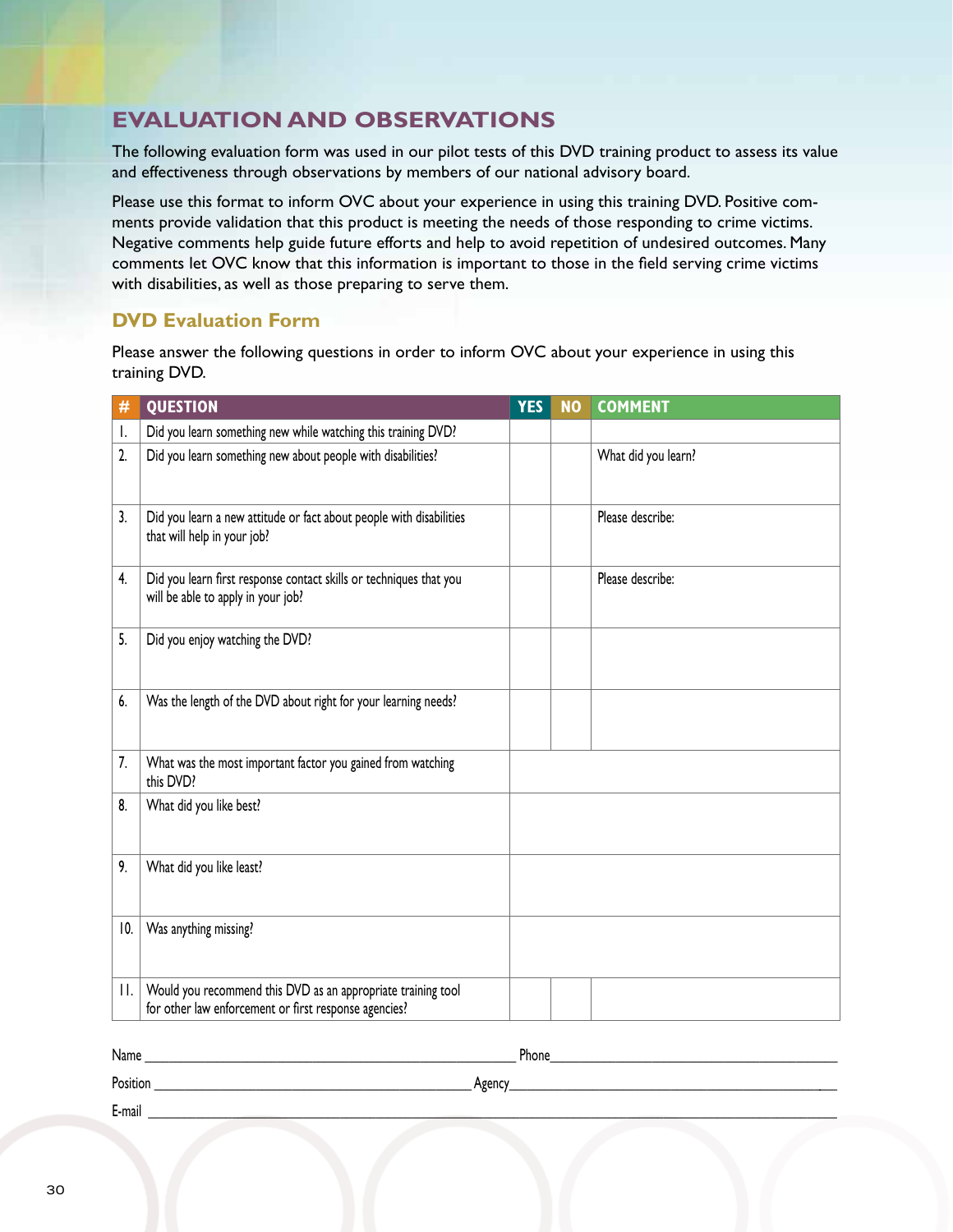### **WRITTEN TRANSCRIPT OF ThE DVD**

A complete transcript of the training DVD, *Victims with Disabilities: Collaborative, Multidisciplinary First Response,* is provided below.

#### **OVC - VICTIMS WITH DISABILITIES: COLLABORATIVE, MULTIDISCI-PlINARy FIRST RESPONSE**

>> Every day someone becomes a victim and every day a first responder is in some way working to help a victim of crime. Some of these crime victims are more vulnerable than others. People with physical disabilities may have difficulties protecting themselves or escaping harm. Some victims may not be able to readily communicate the vital information to a first responder that is needed to further their case. Conversely, the first responder may not be able to access the crime victim's information due to being unfamiliar with various methods of communication. This training video will focus on improving those very first contacts with crime victims and their families.

>> Part 1: Introduction. The first response is not limited to law enforcement, but is a multidisciplinary team effort, which can include paramedics, firefighters, emergency medical technicians, both child and adult protective personnel, and interpreters. Further steps in the first response could also include forensic medical examiners, SART and SANE professionals, chaplains, victim advocates, and other healthcare and law enforcement professionals. We want to assure that all those who may or should be included reflect the multidisciplinary collaboration that is best for the victims and best for the case.

>> This initial contact is important and will have a permanent effect on the victim and their family. This contact will gain their trust and allow you to help victims cope with the trauma of the crime and begin to restore a sense of security and control back into their lives. This training information is for you as a first responder to use in addition to your current skills and practices in the field. Although there are many types and combinations of disabilities, this training video focuses primarily on individuals with cognitive and communication disabilities.

>> Cognitive differences are found in people who have mental retardation or conditions like mental retardation, such as those resulting from acquired brain injuries and learning disabilities that affect information processing.

>> Communication differences include speech production difficulties of individuals who have cerebral palsy, who are deaf or hard-of-hearing, deaf blind, and others whose communication may be difficult to understand. They may communicate best with the use of assistive communication technologies or use of certified or qualified interpreters.

>> When the first responder has information about how a disability may affect an individual and how trauma and stress bring out or intensify certain characteristics, the responder is more likely to understand that some behaviors that may seem odd or aggressive are, in fact, behaviors intended to communicate or simply demonstrate the victim's trauma or stress. Their behaviors may include rocking, pacing, loud verbal outbursts, and self-hitting, among others. These are not behaviors to be managed or stopped by the responder, but understood as part of the individual's normal behavior or exaggerated due to the stress of the event or moment.

>> By yourself.

- >> They said that.
- >> Yeah.

>> What a bunch of baloney. That's stupid.

>> Get this. He made my sister get off the ride.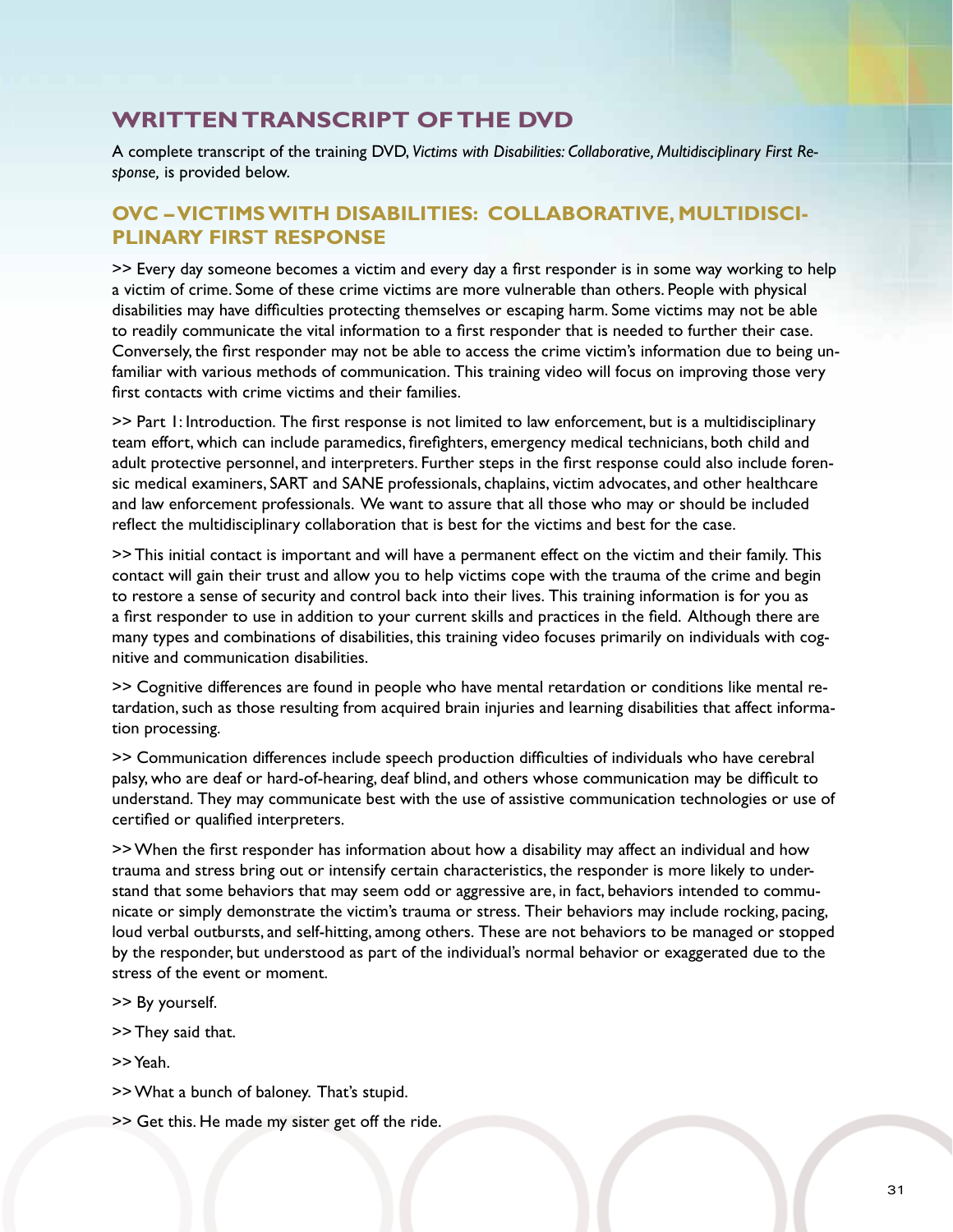>> We live in a society that maintains a disability negative attitude, which is based on a history of myth and misconception supported by a lack of understanding, awareness, and communication in all facets of disabilities.

>> If we want me angry and upset and I'm frustrated and it's wrong.

>> Yes, it was wrong. And just being angry it's no excuse to get physically aggressive.

>> What he did, so pull my hair and punch my arm. It's black and bluish and secomb the truth.

>> This Saturday I'm leaving. I'm going to the **with my family**.

- Where are you going? >>
- Huh? >>
- Where are you going? >>
- >> This Saturday.
- >> No where?
- >> Um Oklahoma.

Oklahoma. >>

>> Yes. With my family.

>> Sometimes even if it's not an issue of them being understood, a lot of times you know communication deficits can be in putting thoughts together logically. And sometimes you know really seemingly articulate people or guys that are fairly articulate and the disability is kind of hidden when you're looking at them. You're saying oh what's wrong with this guy. You know he looks, he looks totally normal, you know. And it would then be when you get into a prolonged conversation you can see that the disability may be very involved with regard to their communication skills.

>> I have one thing to say. For the residents who live in Inglewood, be on alert. There was a kidnapping last night around 8:30 p.m. A 13-year-old was kidnapped at gunpoint after he got out of his uncle's truck. They sped off on the area around 104th and Dody \_\_\_\_\_\_. Just to let you guys know.

>> Ryan.

>> Okay. Once again like every Wednesday I'm going out to see the No Doubt cover band called No Duh, and I'm going to give them a copy of my CD.

>> Fantastic. All right. Good for you.

>> Three weeks from Friday, I'll be 37 years old and I'm going to be singing a Journey song, "I'll Be All Right Without You."

>> Two things to look forward to.

>> Officers and other first responders have identified specific issues that affect their work with individuals with disabilities. They find that, at times, it's hard to understand what the person is saying. They're uncertain that the victim understands what they are asking. They are concerned that the person with disabilities may have limited or different vocabulary. They are aware that the victim may love or have a close relationship to the abuser. They recognize that the victim may be dependent on the abuser. They do not know alternative resources if the caregiver or abuser is removed from the victim's home. They have an initial uncertainty of the person's credibility or reliability. They have a heightened concern about the viability of the case.

>> These common reactions may make these cases more difficult and also make the first responder less effective in their duties.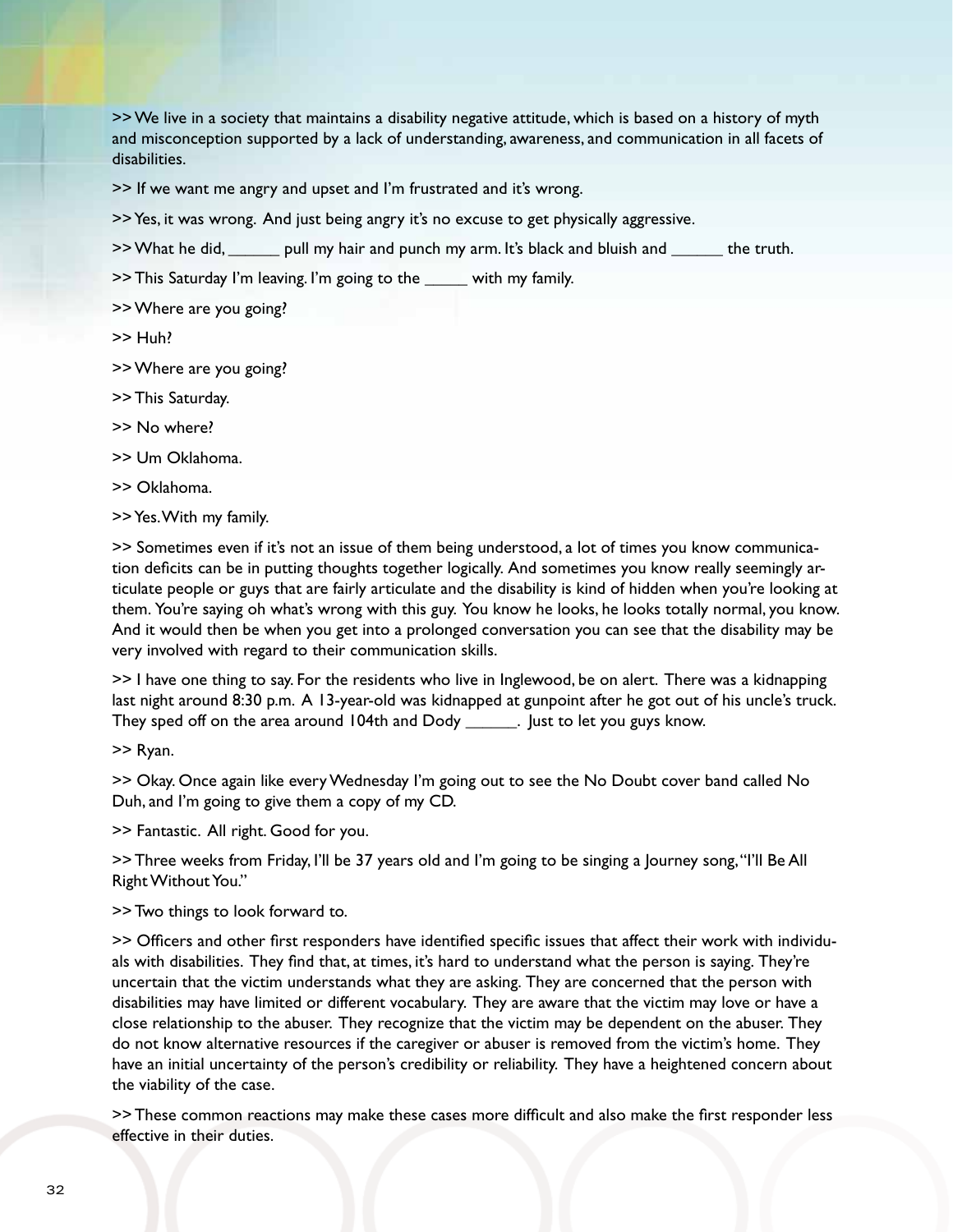>> Exposure and interaction is the key to understanding people who have disabilities and eliminating the fear of the unknown. Although this video cannot address all situations or all disabilities, the understanding and use of the basic principles provided in this training program will assist any first responder in having a more successful personal experience and create a positive experience for the victim.

>> Part 2: Exposure and Knowledge.

>> Hey yeah \_\_\_\_\_ mailroom. Background, that's your cue to start moving, okay. That's okay.

>> Personal familiarity with individuals who have a disability creates an understanding and awareness to one's uniqueness. But for those who are not as familiar, they may feel uncomfortable, awkward, and uncertain in responding to any individual with a disability.

>> Going back like go back to the beginning. I'm a woman who has cerebral palsy. I'm also a daughter, a sister, a sister-in-law; hopefully, soon, one day I'll be an auntie. I mean it's just a part of who I am. It definitely has an affect on who I am. It affects certain areas of my life more than others. You know I don't drive. I take the bus everywhere. That certainly, cerebral palsy has that effect on how I live my life in certain areas, but I didn't want it to define who I am. You know I'm a woman who has cerebral palsy. I'm a woman who's black. I'm a woman who's no longer 25. You know it doesn't, it's just not the sole definition of who I am. It's part of who I am.

>> Pass me the ball.

>> When meeting an adult or child with a disability, it is helpful to consider what they have been taught socially in order to fully understand and document their information accurately.

>> Nick had never spent the night by himself before and really when he lived with my mom, he didn't have a lot of responsibilities. He was really taken care of.

>> I'll tell them.

>> Oh, he loves this one.

>> I'm going to stand by myself. No. I go to the hospital. No, I call mom's cell phone first. My mom didn't answer the cell phone. I called the hospital. Let me read more. I grabbed the phone book and looked down \_\_\_\_\_\_\_, called my mom's cell phone. First, I called my mom's cell phone. Then she didn't answer. I grabbed her phone book and looked down \_\_\_\_\_\_\_, found it, called.

>> So he was smart enough on his own with nobody telling him to do this to open up the phone book and he found the M's and looked up for Middletown Regional Hospital and called and went through the nurse's station and got them to get him through the room so that he could get a hold of us, which I was pretty impressed by.

>> The only reason I called because somebody needed to pack my lunch.

>> It wasn't really an emergency.

>> People with developmental disabilities often are taught values and beliefs that affect their behavior and social etiquette. These include, do not get others in trouble and do not cause trouble.

>> That's what they eat. Yeah.

>> Obey the rules and those in charge. Don't get angry. Agree with adults or authority figures. Do not be assertive. Don't express negative feelings or a desire for change. Knowing these values will help you understand why a person may have behaved in a particular way such as not resisting a sexual advance or not telling about an abuse or not wanting to get an abuser in trouble.

>> Sometimes I say a guy is coming, following you or something like that. I punch him and kick him, too. That's what I do. I just punch; I always punch him in the eye. I do like that. Sometimes I always tell a teacher, too. I always tell her that, too.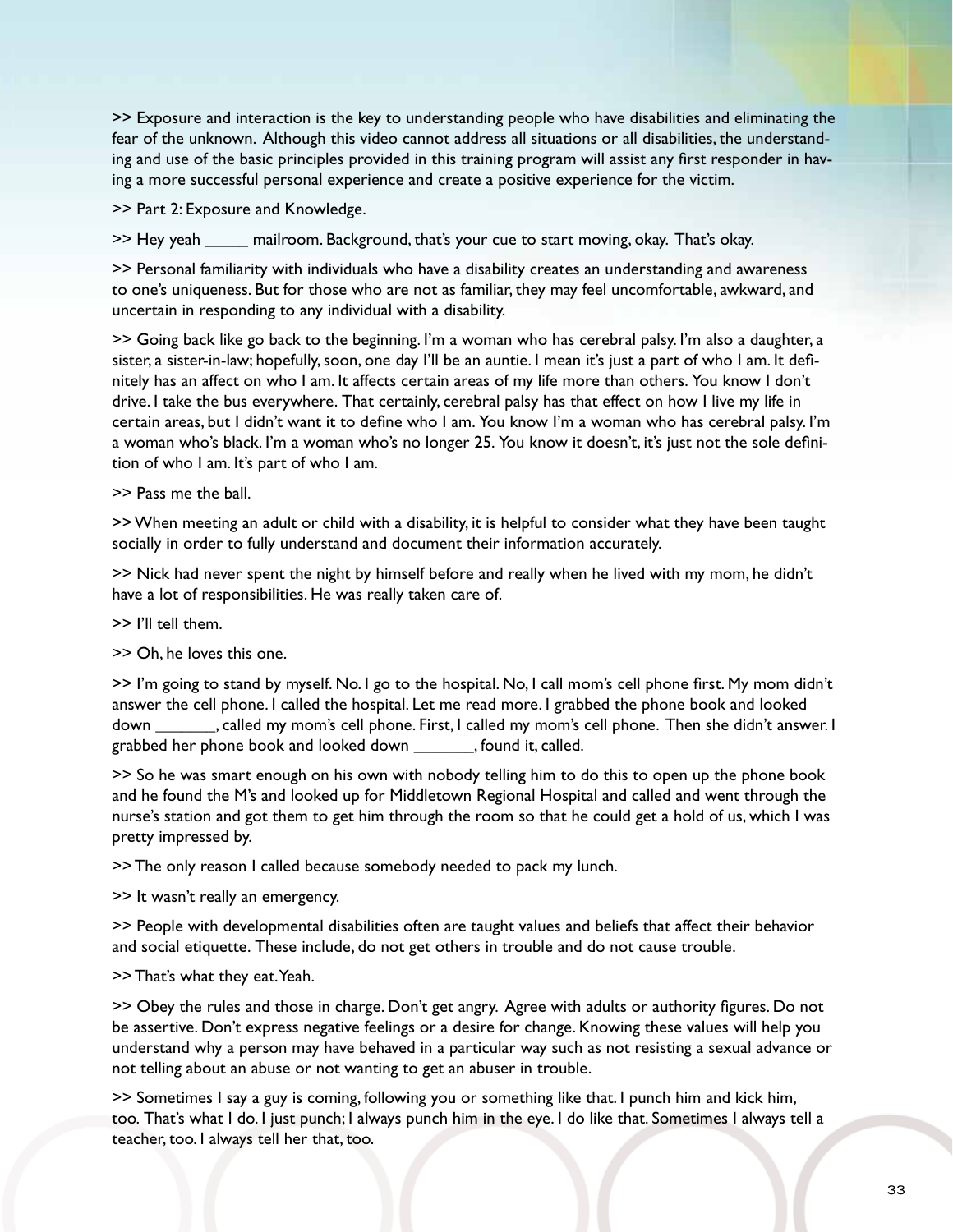>> So where did you learn the self-defense?

>> Because I \_\_\_\_\_\_\_\_, so I says \_\_\_\_\_\_\_\_\_\_\_ the school because Carla told me that because I have to stay away from strangers as I am not allowed to open the door, I cannot do that. I just waited to tell my dad.

>> Okay. That's done.

>> Janine, before you leave can you do something for me? I need for you to do some acting.

>> I don't leave yet before 10.

Oh, I mean before you leave the bathroom, before you come out of the bathroom. >>

Yeah. >>

>> Can you do some acting for me?

>> I don't do acting.

Well here's what I want you to do. Can you take your badge off? >>

>> I can't take it off though. I have to leave it on, on my uniform.

Well what I mean is can you take it off now and then we'll get a shot of you putting it on. >>

>> I already did it before you guys just got here. I already did it.

>> I noticed that. But can you do it for the camera to pretend like you're just putting it on for the first time.

>> Maybe I can do this right now.

Yeah. >>

Okay. >>

>> And do it right there in front of the mirror like you're getting ready, like you do in the morning.

>> No, I'm getting out.

>> No, stay, can you stay in there and put it on in front of the mirror?

>> I'm going to be right here.

>> She's very strong willed and if you don't explain well to her then she puts the brakes on, you know. But once you explain she relaxes and everything's fine.

>> Okay.

>> And then adjust your hat when you're done with that on.

>> I got my hat on.

>> Okay. And making sure it looks nice. That's it. Now look at yourself. Can you wink at yourself real quick?

>> I'm not going to wink my eyes.

>> You can't?

>> Not in the camera.

Well do it in the mirror like you're winking at yourself. >>

>> There. Only one eye.

>> Since there are so many variations in individuals with disabilities' lifestyles, values, beliefs, and world experience, many people believe in the concept of culture of disability. And within this are subcultures that vary depending upon the disability.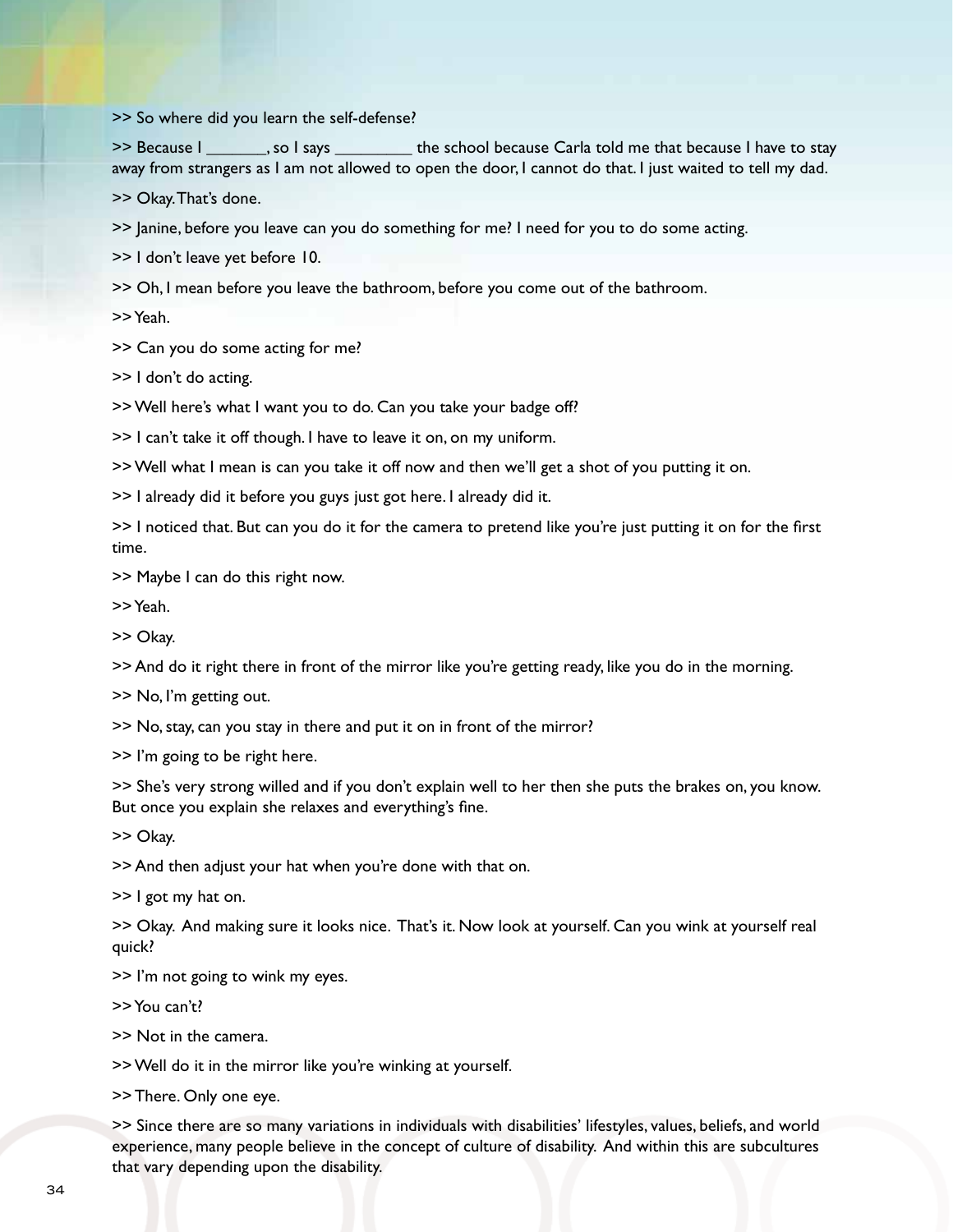>> A lot of people, you know, first think I'm just stupid you. And wait a minute, I'm deaf. I don't understand. Say it again. I can hear you just I don't always understand you. So it's just a matter of reading your lips. And then I'm like oh okay and then make sure that they're more clear and their lip movements rather than it looks like they're mumbling. But they're not mumbling; it's just the way they talk. But to me, it's what I'm hearing is mumbling.

>> And to make sure that you tell them too, if you need to talk to me make sure you're looking at me instead of you know saying something or they may be writing something down first and you can't see. Or if they have a mustache or a beard or something like that it's harder to read lips.

>> And the police couldn't understand her, couldn't understand her. I don't understand them either.

>> This is why it is critical to have some background information on different types of disabilities and how these disabilities affect the individual.

 $>>$ 

>> And scary.

>> Scary. Crying a lot.

>> This book, the legal rights, I have it in my purse and I take it everywhere I go, we go. And we do come across and you're not sure what to do there's always a toll free number that the EMT can call or the police department can call and find out exactly what the proper procedures are. Once you see the ID of that person or whatever, normally you're going to find an ID card that says I'm deaf, I need an interpreter, things like that.

>> Among many individuals with disabilities, their body has been the domain of others for hygiene, dressing, mobility, medical attention, feeding, and transport among other tasks.

>> The child or adult who requires such assistance is used to being touched by others without their permission and have not had the opportunity to develop or exercise a sense of personal body integrity. It is easier to understand that the individual may be confused when sexual contact happens by a caregiver. They always know however that the sexualizing of contact felt wrong or bad.

>> Now I'm going to butter it now. Okay that's how.

>> Sometimes a response set or desire to please may result in many affirmative answers to questions that may not accurately reflect the individual's experience.

>> Janine do you have waffles every day?

>> Yes, I do. Yes.

>> You never vary from it? You don't have like, what if you're out of waffles and there's only toast.

>> But then you know why because after this is cereal.

>> So, this is your first course, first-course meal.

Yeah. >>

>> What she means is she varies about every other day. You have waffles maybe what two or three times a week and then you have cereal the other days.

>> Yeah. Yes, I do.

>> So, you don't eat cereal right after this?

>> No.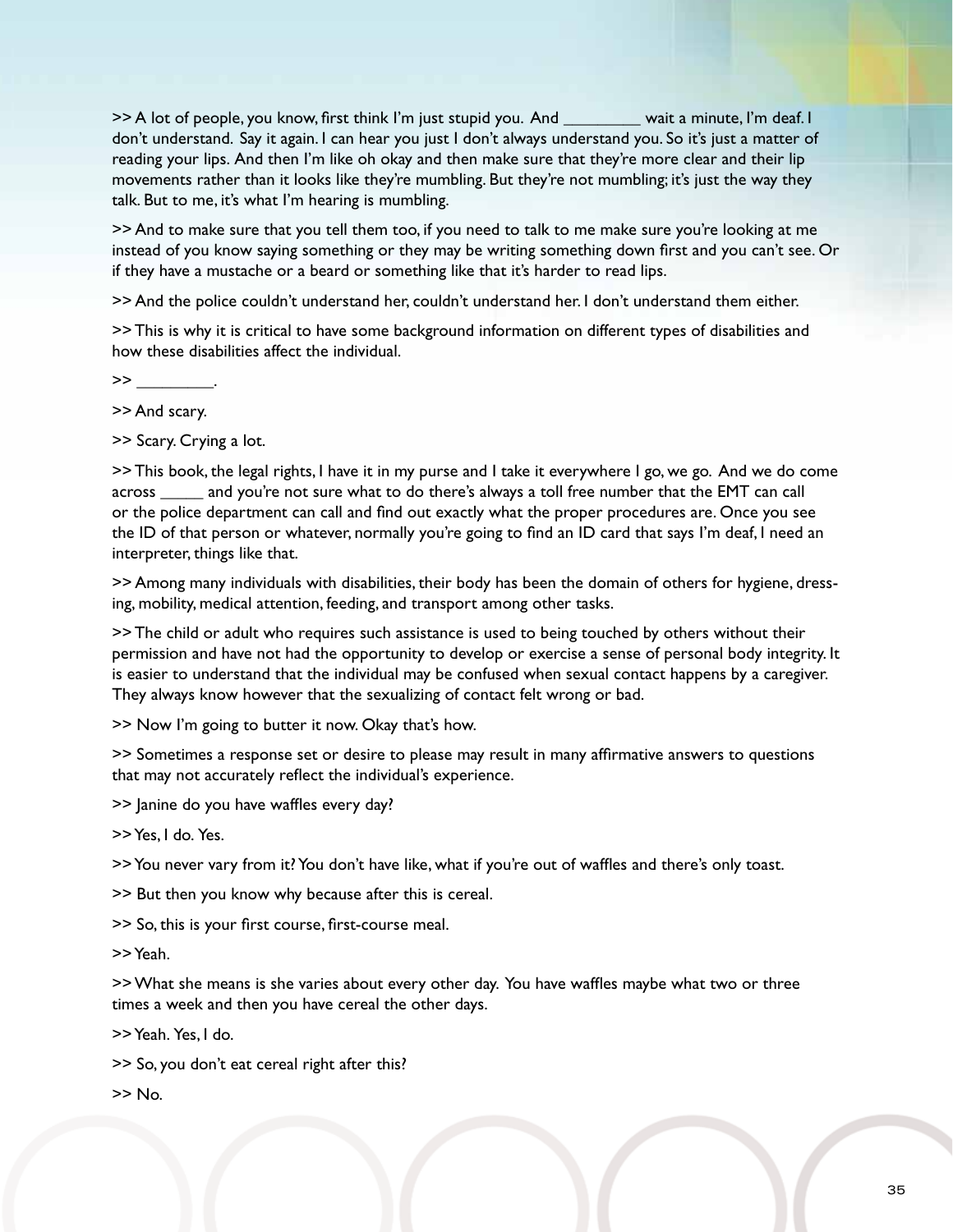>> By allowing them to tell what has happened in their own way and later by having a discussion with others who know the person will lead to a more productive result.

>> A training guide that accompanies this training DVD contains a section on a variety of major types of disability you're likely to encounter as a first responder. Although the differences in lifestyles appear vastly different, throughout this video you will see that there are more similarities than differences among those with and without disabilities.

>> Okay, here we go.

>> Part 3: Profiles for Practice.

>> The following sections are glimpses into the lives of some individuals with disabilities. Physical appearances will sometimes clue you in to a disability, but other times you will need to pay closer attention to find out that a disability may be something you can't see and that maybe there is something more capable beyond one's disability. Take the time to listen and observe. Notice the speech and thought patterns.

>> Pretty amazing, huh.

>> Notice the concern of family members and appreciation of employers. Notice any similarities to your own life.

>> Okay. My name is Danny Harris. I'm a writer from \_\_\_\_\_\_\_ School and I worked so hard today and I'm here with my good friends. This is my brother, Joey, and this is my dad, Steve Harris.

>> Hi, everybody.

>> We, we had a good time from Wes of last week until Saturday and Sunday and Monday, Tuesday, Wednesday, Thursday, and Friday. Last Saturday, we had brunch for action club for action club for pancakes and bacons.

>> Were you supposed to have one today?

>> That was last Saturday.

We were supposed to go do one today weren't we? >>

>> Yeah, we were supposed to be doing one day.

What happened? How come you didn't? >>

What happened? Oh, we just had a good time and it was a good time. >>

Was it supposed to rain today or something? >>

>> Well, it was raining last week because, but the problem is the rain has came all the way from the clouds last night because it was raining last night. So and that's the whole story.

>> Do you know the Amtrak is Joey?

Uh. >>

>> I can't find the Amtrak schedule. I can't find the Amtrak.

>> Oh, right here huh. \_\_\_\_\_\_\_. Right here. Do you see it there? \_\_\_\_\_\_\_\_ the map \_\_\_\_\_\_\_ because he takes the train. It's right here. Do you see there?

>> The train. Oh yeah.

>> Joseph will get interested in something and walk away sometimes and I have to go looking for him. And that's my fear, that he's gotten out of the bounds and away you go. So I mean he's, when he was younger, he scared the heck out of me. He got, you know left the front door. We used to keep the front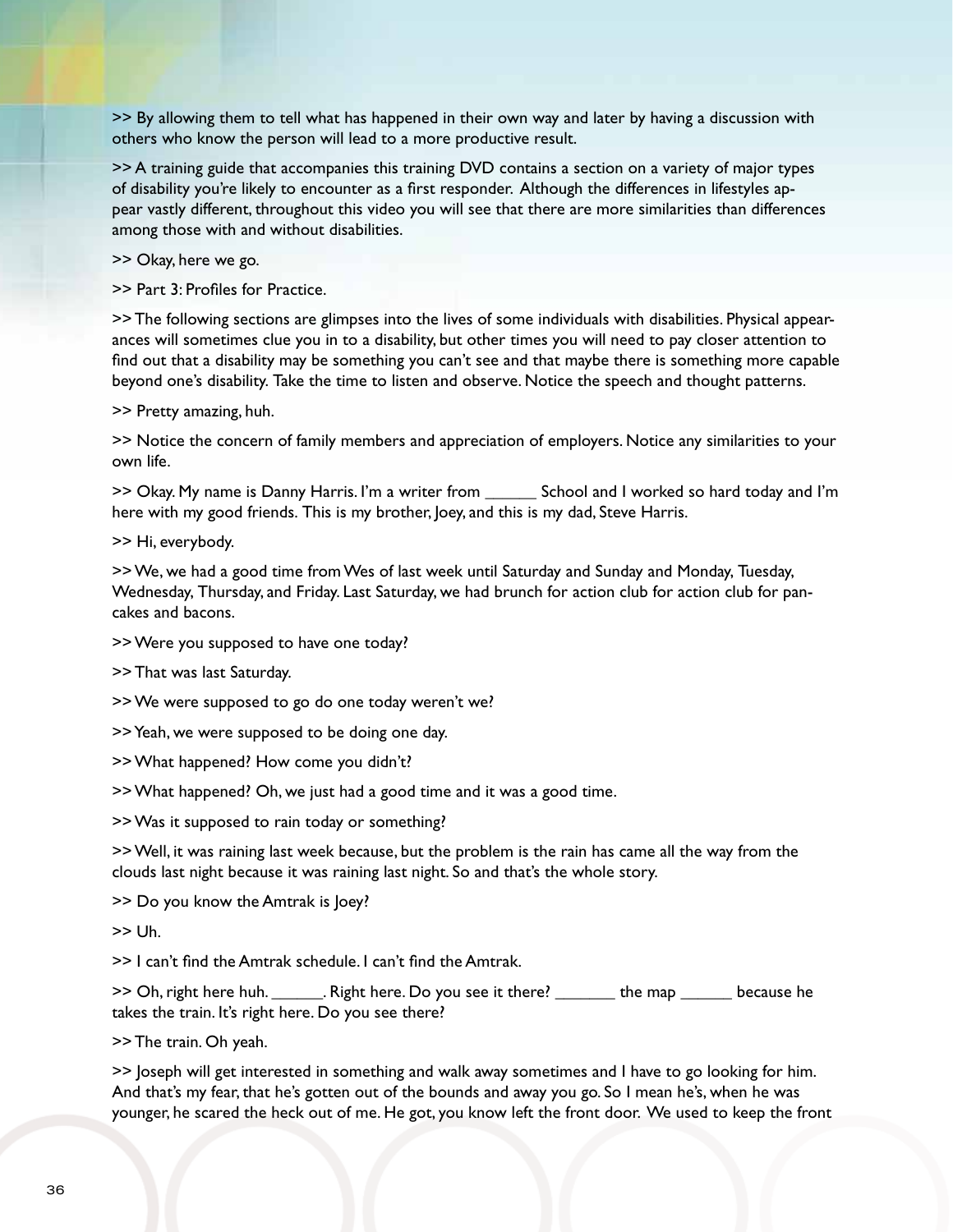door alarmed so I'd know when they left the house. But he'd go out, he'd wander off, he was hungry for a doughnut. He'd walk three blocks over to the doughnut shop and we didn't know. And we had to go call the police and say we're missing an autistic child who got out of the house and off he was going. And again he didn't have the capability at that time, as he still really doesn't, to say here I live at this location. And that's a great fear for a parent.

>> Are you guys going to do it one more time?

Yeah. >>

Okay, this time I'm not going to tell you guys anything. >>

>> Her hearing loss was about 80%. Now it's dropped down, it's gone to about 90%. So she's actually, through the years, she's actually gotten a little bit worse. Although you wouldn't be able to tell with her hearing aids. But when we do take tests she has gotten worse so she could even go completely deaf in the years down the line. We don't know. But she is at a 90% hearing loss. When her hearing aids are out it's, she's basically completely deaf, yeah, yeah. So.

>> Well what if I'm at a 100.

>> What if you're at 100. I don't know we'll have to see what happens then. I kind of hope you don't. I kind of hope you kind of stay the way you are.

>> So did you guys have to sign before? Did you read lips with them?

We had to sign. >>

- >> But in the pool mostly.
- >> In the pool.

>> Yeah and I had to jump up and down because I couldn't reach the dog.

>> Yeah because, Erin, you can't hear when you're in the pool because you're not wearing your hearing aids. So that's when we.

>> Yeah because I wear earplugs.

- >> You have to wear earplugs. That when we have to.
- >> Because if I don't, water gets in my ear and I get ear infection.

>> Oh my God.

>> In here it sounds like.

- >> Don't lick it please.
- >> And then I have FM and I use it in the classrooms and my teacher wears a mic.
- >> The FM system.
- Without them how good is your hearing? >>

>> Bad.

- >> Completely no hearing.
- >> Yeah. Completely silent.

>> Now, Erin, if you were to lose your hearing aids and you're not at home would you be able to not be stressed out and be able to communicate with people okay? How would you handle a situation like that?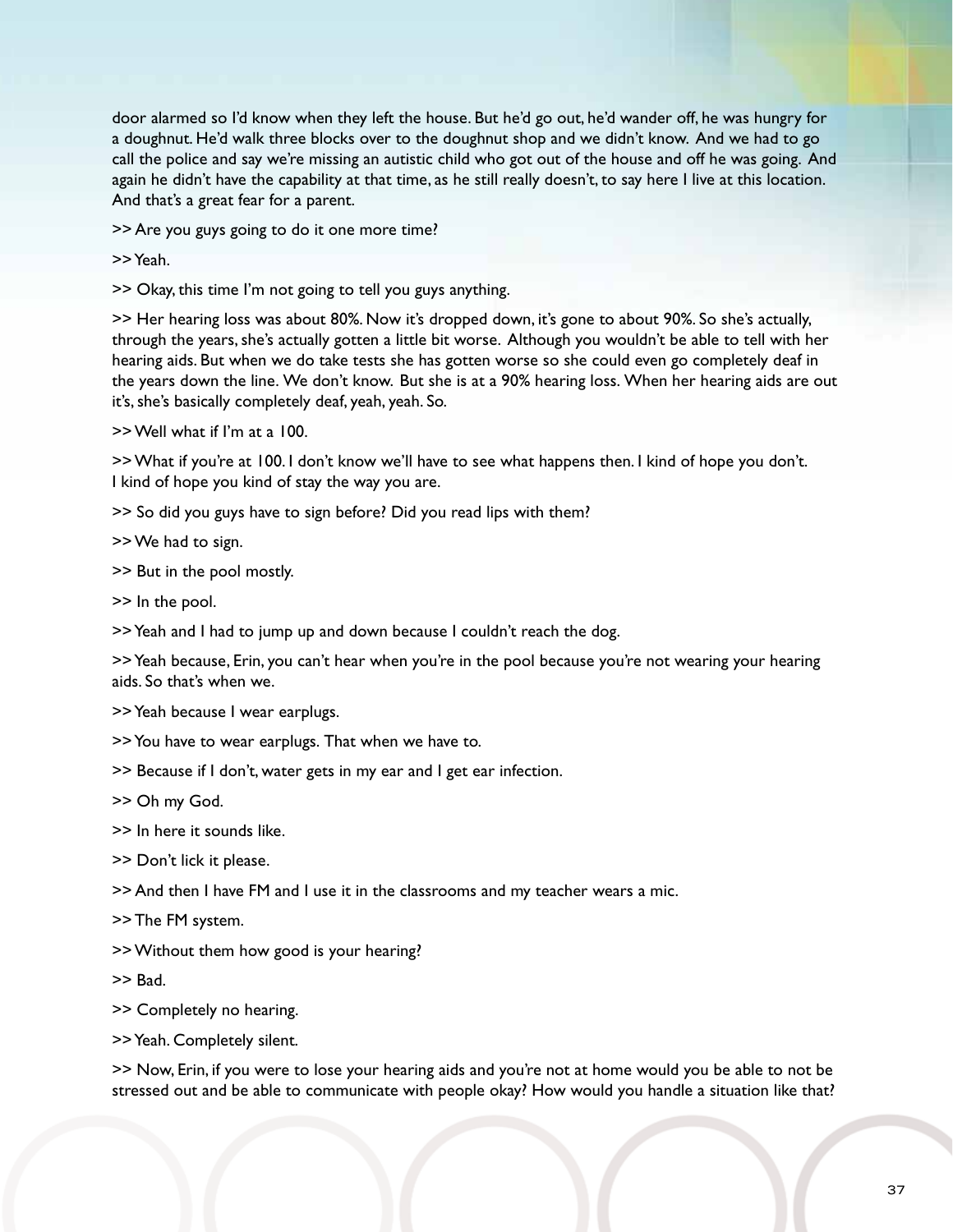>> I would be, but um I wouldn't like it if I didn't have my hearing aids in because I can't hear a thing. I like hearing things that's why.

>> Does it make it much more difficult for you? It's a lot more work isn't it?

>> 'Cause if I read lips sometimes they're like talking too fast and I can't tell what they're saying.

Would you be able to tell someone that they need to speak slower? >>

>> Yeah sometimes, but not really. Because if I just knew that person and I didn't have my hearing aids in I'd be too shy.

>> Go inside. \_\_\_\_\_\_\_\_\_\_\_\_. And my sweatshirt like that. Okay. I do this. I always bring out the trays. I put this in the front too. And the straws goes in the front too. That's why I do it. This is Roberto. He works right here. That's where I work. He's one of the managers too. Okay she works right here and she works with the tomatoes, ketchup, mayonnaise, pickles, tomatoes, ham, and turkey. That's what she does. Okay. Let's go this way. Excuse me. Okay move the trays. You're welcome. Hi. Hello. Okay. Close it. There you go. Over there some kid's always making a mess with the salt shakers. That's what they did.

>> She knows my standards and she knows the owner, Mike Corey. She knows how he likes you know we treat the customer and keep our dining room. So she's, she's making my job easier to keeping this dining room clean, nice and clean. Thank you, Janine.

>> You're welcome.

>> With employees, with the co-workers, she gets along real good. She dances the Macarena for us everyday and you know. So we don't go hey Janine anymore, we call her Macarena, Macarena and when we say Macarena she start dancing for us also.

>> Always in a good mood. She never has anything negative to say. She's diligent about what she does. She's proud of what she does. And the most important thing is, what you want out of every employee, is that she's just reliable and always happy.

>> Hey. And thank you. Thank you very much. Anytime. Thanks.

>> Part 4: Methods of Communication.

>> In this section we will cover pre-interview considerations specifically regarding communication issues, including working with an interpreter.

>> Westminster Police. Do you have an emergency?

>> A dispatcher's radio call is the first opportunity to provide preliminary information to a first responder such as that the victim has a communication, physical, cognitive, or other disability along with a need for a special method of communication.

>> What's the resident's name please?

>> In some cases, the responder may be informed that the child or adult is nonverbal. It is important to ask exactly what that means for this particular individual. In most cases, the person will have limited language skills, including an ability to say or signal yes or no. Some may not have an identifiable method of communicating. In such cases, the information needed for this case will most likely be based upon a report of someone other than the child or adult.

>> These books over here are the daily behavior books where we um keep the daily behavior, the skill development each day. So we settle down at the end of the evening with the staff and you know see how the day went and this is what we enter into these books right here. Any \_\_\_\_\_ that happen on that day, if she got hurt at the day program or something like that.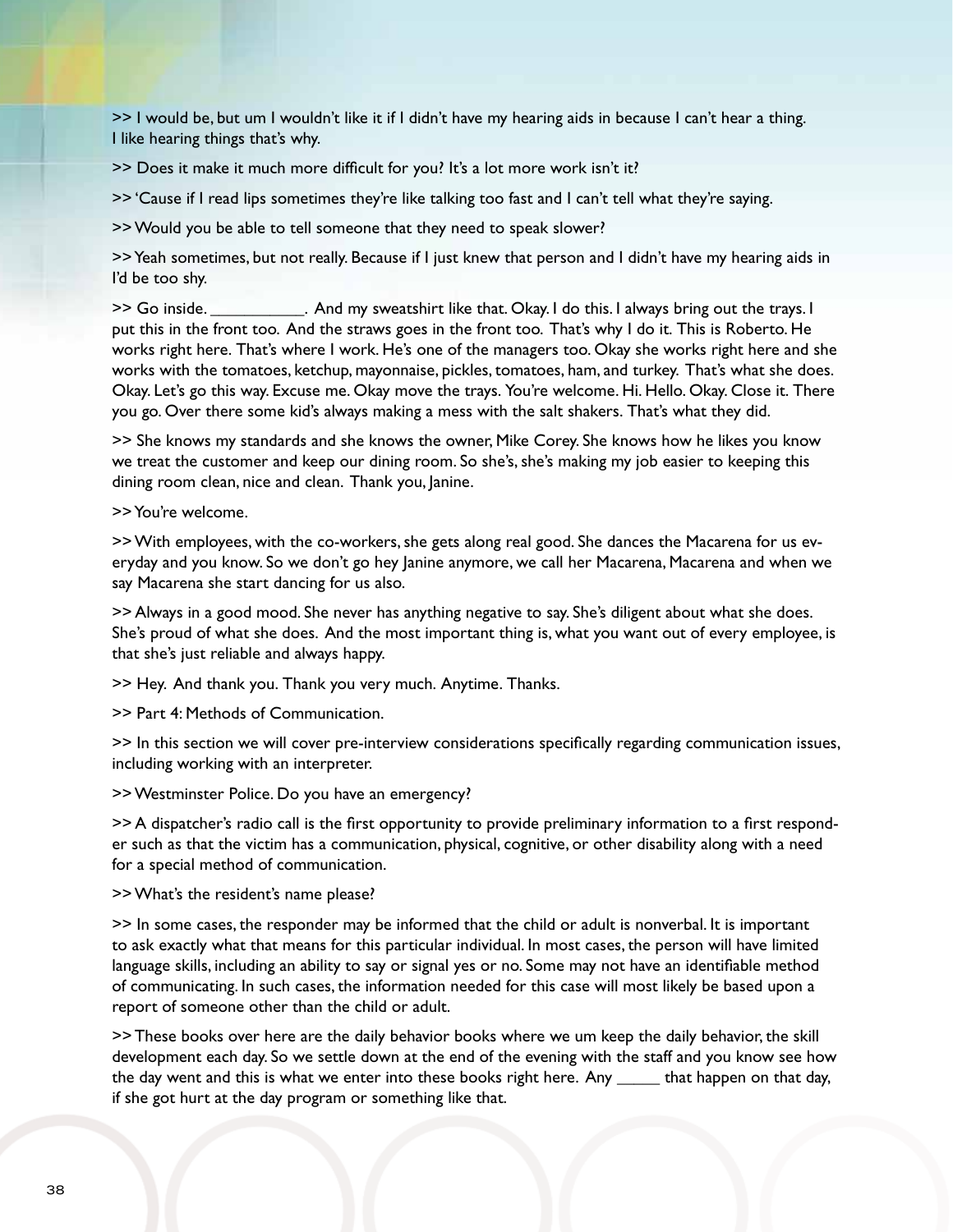>> The responders will be in the difficult position of acquiring such information from individuals who may be the suspects. They may be group home or other residential program staff, work or training coaches and supervisors, transportation providers, family members, or friends. The responder will need to determine how the individual best communicates. If the person requires the use of a communication system or board the parent or other adult will be able to provide information on how you can use this.

>> Most of the interview will involve verbal or sign interchange. However, you could ask for paper and crayons or other tools such as photos of people or places familiar to the person.

>> When we came over to the farm for the restaurant.

>> Or use a communication book such as this one. This will enhance the communication and allow the person to describe their story to you.

>> If a sign language interpreter is normally used, the first responder will need to know how to get the interpreter to the scene or the next intervention location. But every situation is different and sometimes there is no other option but to use a family or household member, a neighbor, or other child or adult to act as interpreter. The disadvantages to this are obvious. The family member could be the abuser or have a personal bias. There could be inaccuracies of the interpretation or the subject matter could be too emotional. And because of the close relationship, the victim may avoid disclosing some of the information fearing what the interpreter may think or say, as well as hurting the interpreter's feelings.

>> Hello. Hi.

>> The ideal situation would be to have an appropriate qualified and certified sign language interpreter on call. The interpreter's role is to bridge communication between two or more parties. The interpreter is not part of the interview.

>> Thank you.

My name is Sherene Holly. I'm an APS social worker and this is my interpreter, Paula. >>

Oh, okay. >>

They should remain impartial and not input their personal feelings or opinions. >>

>> Can we sit down and talk with you for a while?

>> A brief review of procedures for using an interpreter includes the following main points. 1, before the interview, speak with the interpreter and provide them with any necessary background information.

>> Um is there anything you can see that might be a problem or?

>> Do you know what kind of sign language she uses? Did they say anything?

>> Nothing at all. Even on the report it doesn't state anywhere in here.

>> 2, during the interview do not engage in direct conversation with the interpreter.

Um. Oh. I forgot. I don't remember it. I don't have it memorized. >>

Oh that's okay. And these are just questions that I have to ask you. >>

Okay. >>

>> 3, assure proper physical placement of the interpreter. Next to the interviewer is usually the ideal position. Check with the victim to ensure that they are comfortable with the placement. 4, watch for direct lighting sources such as windows to avoid glare for the victim and interpreter. Lip reading and the ability to understand or express one's self can be affected by lighting. 5, speak directly to the victim. Do not say to the interpreter, tell her I want to ask her some questions.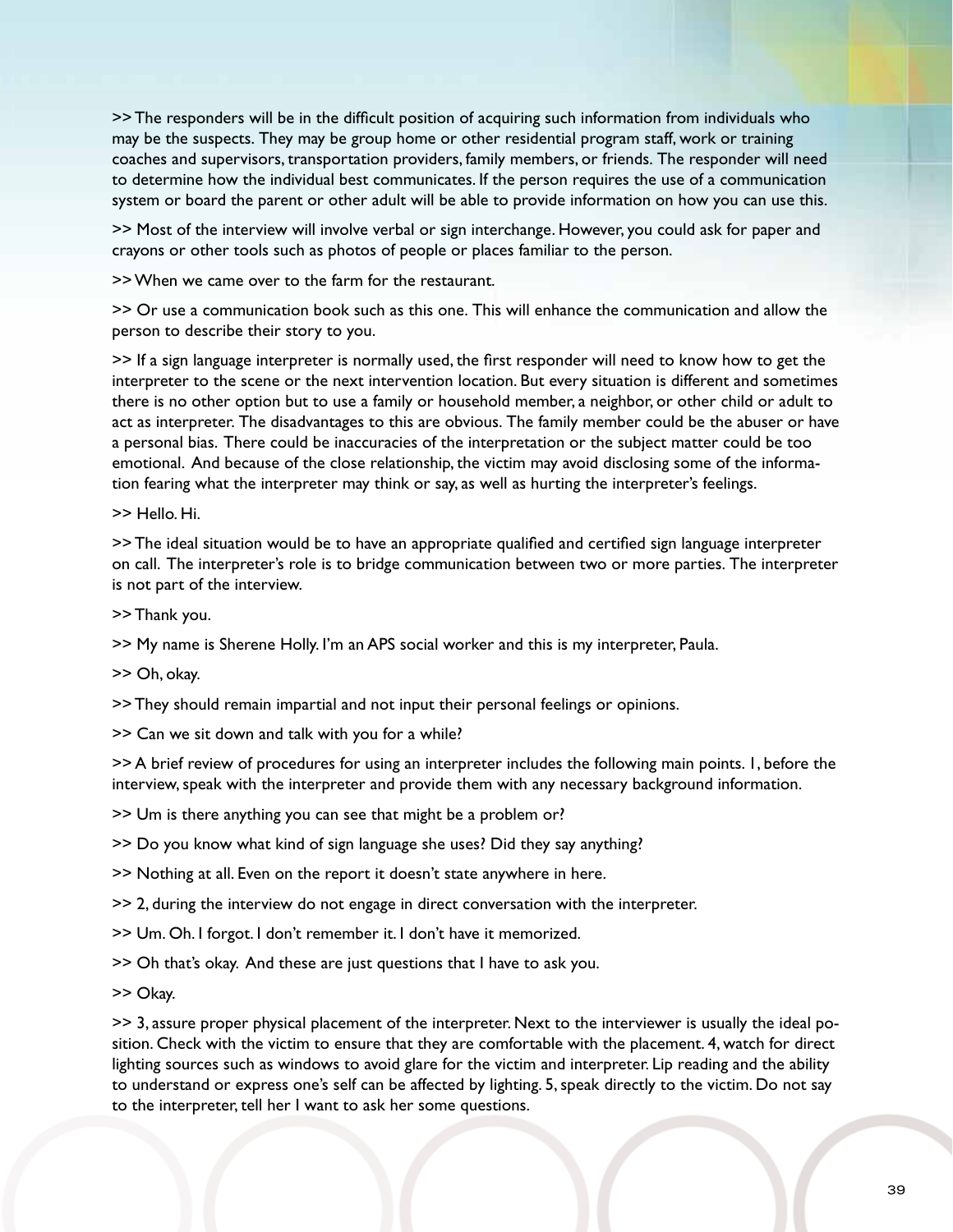>> What's your doctor's name?

Um Dr. >>

>> 6, do not over exaggerate your lips movements or over enunciate if the individual is trying to lip read.

>> Finally, make sure the child or adult knows that you are there to help. And what may happen is not because of their disclosure but because of what the suspect has done. Assure the victim that they are not in trouble.

>>You're not the one at fault.

>> Okay.

>> My job is just to help you and to make sure that you're doing okay. In the event that you do have any questions.

>> As a first responder you will encounter numerous situations that pose a challenge and require a solution. Situations you may encounter off duty and in everyday life can be equally challenging. It could also provide an opportunity to communicate without the distraction of a uniform or critical situation.

>> Hey, Danny, how long have you had that hat?

>> I used to wear this hat on when we went to the Steamers on Sunday.

>> You may notice that some people with a developmental disability will not be able to respond to an open-ended question. Their story or answer may come out as it occurs to them and not in chronological order.

>> Do tell me about on the weekends when you come here on Sundays? What do you do on Sunday?

>> We used to have lunch here at the steamers. Then we'd go lots of good lunches. We have hot dogs and burgers and all good stuff. We had chips and they got cookies and they have good granola bars.

>> If this happens do not interrupt the flow. Be patient with delays. They may require time to prepare the response or express it due to slower mental processing. If the person is unable to respond to a broad, open-ended question, use more limited questions before going to direct questions.

>> What do we tell the public?

>> You have to sit properly on the train. Before we get started we keep our hands inside the train also. Do not touch and also we'll have a big problem for motion for the car.

>> And if you drop something?

>> And if you drop something the conductor will have to stop the train.

>> So we'll pick it up for them.

>> And then we'll have to pick it up for. And have a safe trip and enjoy your ride and all aboard.

All aboard, yeah. >>

>> These are just some of the pre-interview considerations you will need to keep you on track. For more information on working with various communication techniques and interpreters consult the DVD training guide.

>> Part 5: Initial Contact.

>> The following scenarios are not actual true victimization events and no crime has been committed to our individuals with disabilities, but these scenarios may represent a situation a first responder could encounter.

>> Hi, we need to speak with an officer.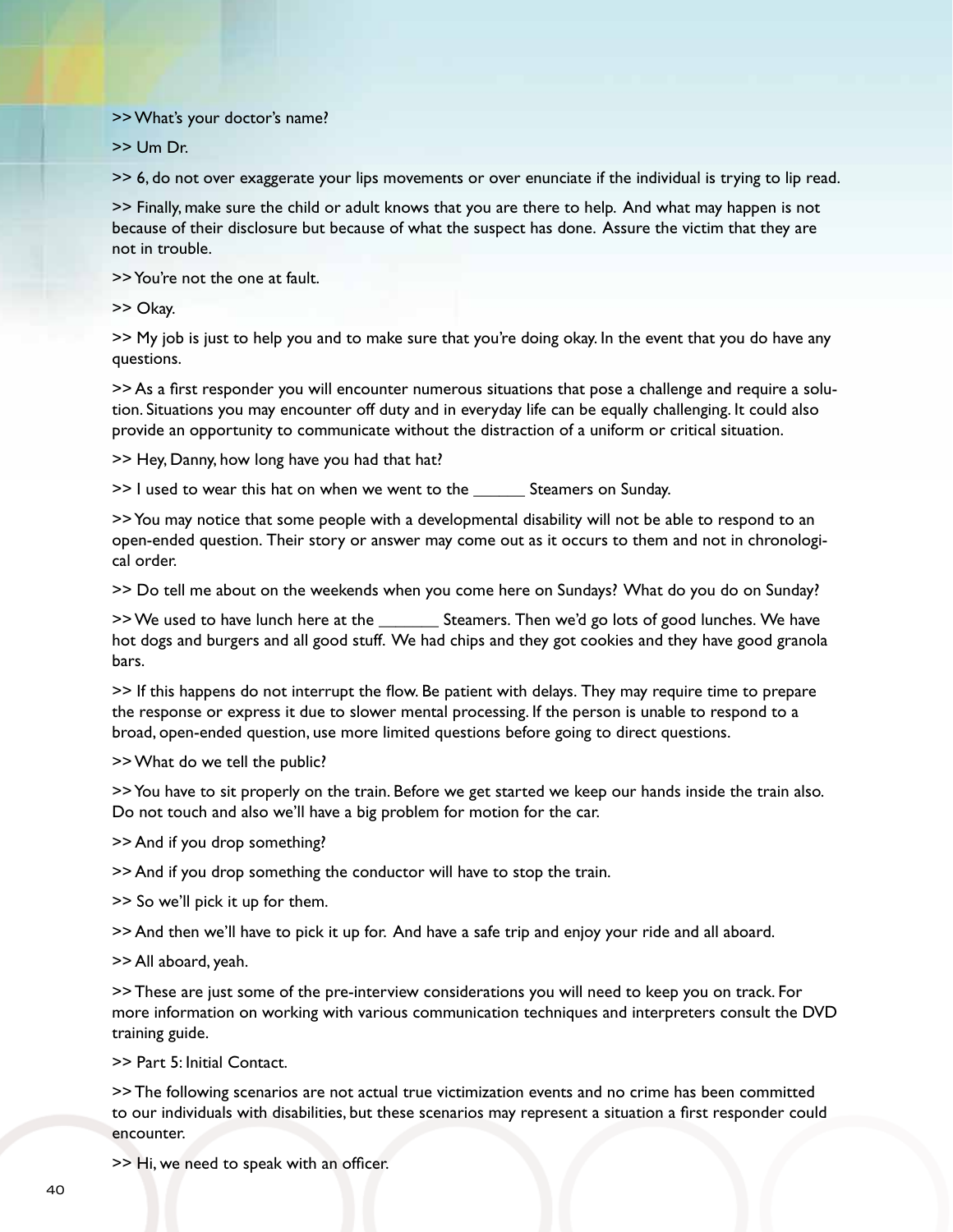#### >> Okay regarding?

>> Well, actually she's staying with me right now and she has told me about, about a week ago she had been assaulted. So I tried to contact her father and can't get a hold of him so we figured that we would come on in here and talk to an officer.

>> Okay and is she a minor?

>> No she's an adult.

>> Okay. And did this happen in Westminster?

Yes. >>

Okay, if you want to have a seat I'll go ahead and get an officer for you. >>

>> Okay thanks.

>> You're welcome.

>> Okay let's go sit right over here.

>> As a point of reference, prior to any initial contact with a first responder, we showed our victims a photo of a male suspect and asked them to look at the photo and remember what he looks like.

>> Okay he's tall.

>> The first responders have not seen the photo and will be meeting our individuals for the first time.

>> He doesn't have to learn to tie his shoes then guess what he's, he's, he might trip and fall down. He was a little bit too warm. When he got cold he wear his jacket.

>> There are many levels of disabilities and our individuals represent only a small section of the population. In a true encounter you may or may not experience a similar individual. This exercise will provide an understanding as to the perceptions of how much information an individual with a disability actually does remember and how they can later communicate the descriptions to a first responder.

>> Study the photo yourself and try to recall the specific details to compare with the victim's descriptions later in the video.

>> 7, 13 Bravo and 15 Bravo, 211 in Freedom Park \_\_\_\_\_\_\_.

 $>$  527, 15<sup>th</sup> and Jackson.

>> From call to call a first responder wears many hats and adjusting your mind set for each new situation and interview may take time.

>> Thanks.

>> Hi, I'm Cindy.

>> Hi, I'm Janine.

>> Nice to meet you, Janine.

>> You too.

>> And.

>> Hi, I'm Robin.

Robin, okay. >>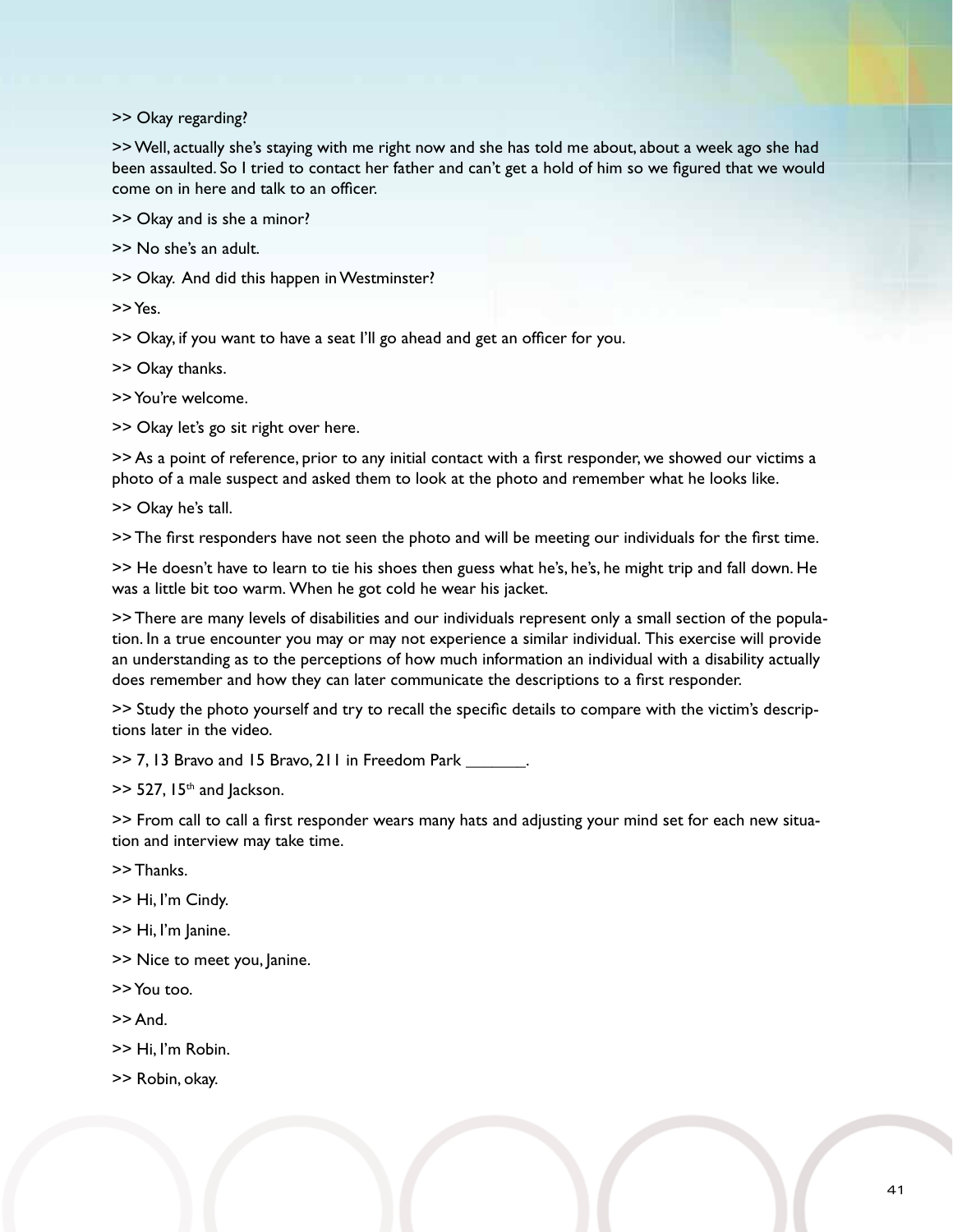>> Nice to meet you.

>> Okay, Janine, I'm going to have you sit in this room right here and I'm going to talk to Robin real quick if that's okay.

>>Yeah.

Okay. Why don't you just find a chair in there and make yourself comfortable okay? >>

Okay. >>

>> The interview with the victim will follow the usual stages of getting to know the child or adult. Identifying yourself and making assessments of communication and intellectual abilities. Modifying the interaction to meet your assessment. Directing the conversation from the general to the specific. Acquiring the information needed to determine whether a crime has occurred or the child or adult needs protection and including the interview.

>> How are you doing? Did you call us?

Yes. >>

What can we do for you today? >>

>> He took my bag with my ID and my wallet.

>> He took your bag.

Yeah. >>

Who took your bag? >>

This guy. He was wearing a blue shirt and a blue hoody and he had brown. >>

>> For an officer initial contact varies depending on the urgency of the call.

>> Did he have a gun or a knife or a?

>> No.

>> Just his hands.

Yeah. >>

Okay. >>

>> And he had a skateboard and headphones.

Was he a white guy or a black guy? >>

White guy. >>

White guy. He was wearing a blue shirt. >>

 $>> Y$ es. Blue shirt with number 93  $\_\_\_\_$  on his shirt.

>> If a victim has been assaulted, injured, or threatened by a suspect with a weapon, and the suspect is still on the loose, the officer will want to get information quickly versus a less urgent matter.

>> Did he hit you?

>> I fell out of my wheelchair.

Oh, okay. Did you hit your head? >>

>> I hit.

>> But once the officer has identified the victim as someone with a communication disability the officer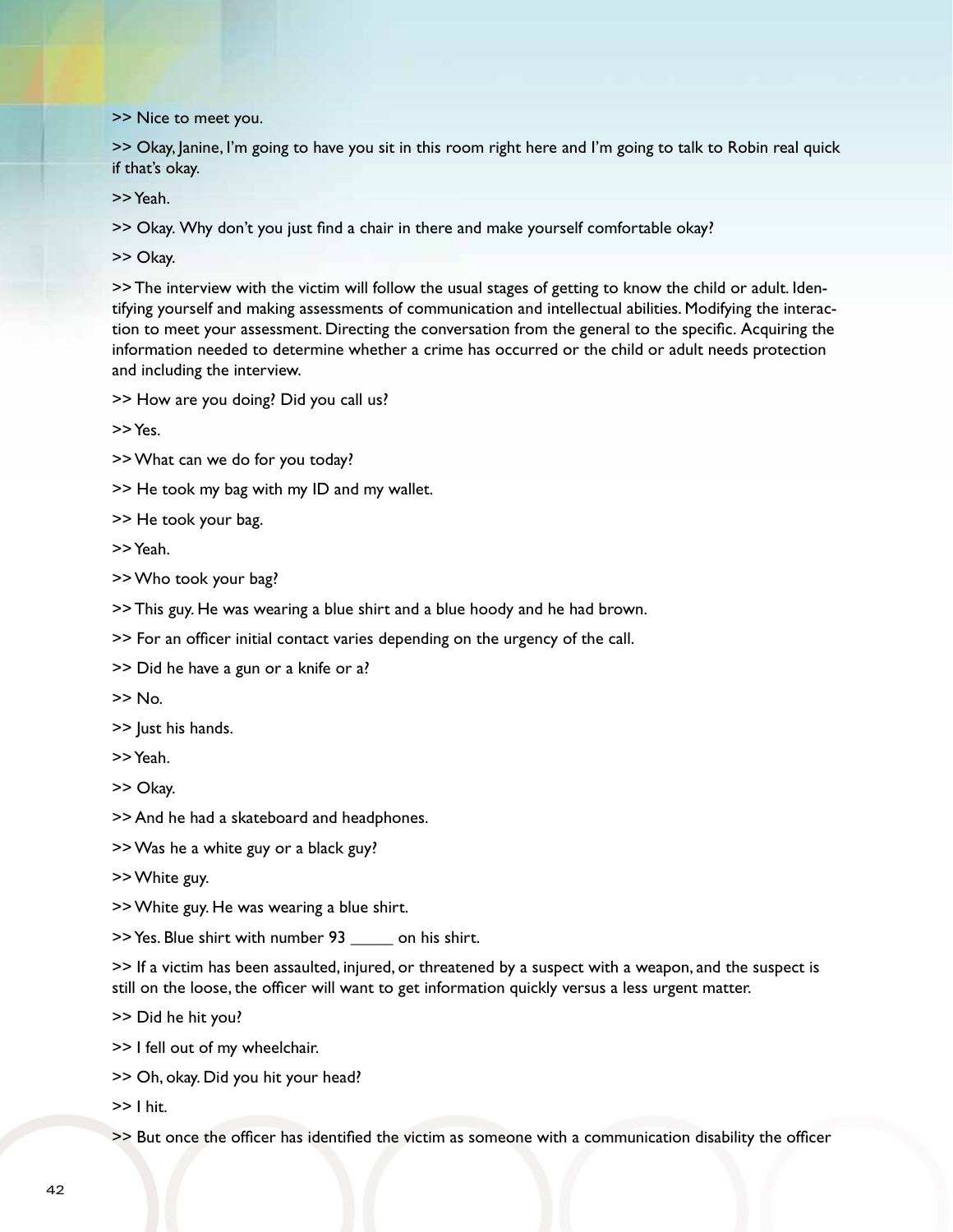should remember to slow down in order to get the information they need.

>> Fight, trying to fight him off.

>> You hurt anywhere else bro?

>> No.

>> Okay, so he was a white guy?

Yeah. >>

Wearing a blue shirt that said 93 on it. >>

>> Yeah and he had on a blue hoody.

>> A blue hood?

>> Like a blue jacket with a hood.

Okay. >>

>> Anybody else see this?

>> No I was going \_\_\_\_\_\_ to come with me to take me home but my friend never showed.

>> So you're not here with anybody else then?

>> No.

>> Okay. Which way did the guy go?

>> I think he went that way.

>> Toward the baseball field.

Yeah. >>

>> Was there anybody else with him?

>> No. He was all by his self.

>> Handling Distractions. By nature of the job and the uniform, an officer or an EMT is a walking distraction. Try to minimize as much as possible any controllable influences such as turning your radio down lower and avoid using sirens and flashing lights when possible. Attempt to record. If at all possible and if allowable in your jurisdiction, record the interview. This will allow a later examination of this statements or audio cues that may be of importance. When the victim is a deaf individual, audio recordings capture only the interpretation of the message and not the actual message. A videotape recording with both the victim and the interpreter visibly clear in frame will provide a complete record of the information gathered on the scene.

>> It is essential to remain aware of the importance of first impressions. These include the impact of the first responder's impression of the crime victim who has a disability. The first responder should display genuine interest, compassion and respect even when feeling at a loss as to the socially correct method of conducting the initial greeting and introductions. Rather than barraging the person with questions at the beginning, to develop rapport you take charge of the conversation by describing the reason you are there and your purpose.

>> And are you Danny?

>> I'm Danny Harris by the way.

>> You're the one that called. Hi, I'm Officer Paul Walker with the Westminster Police Department. You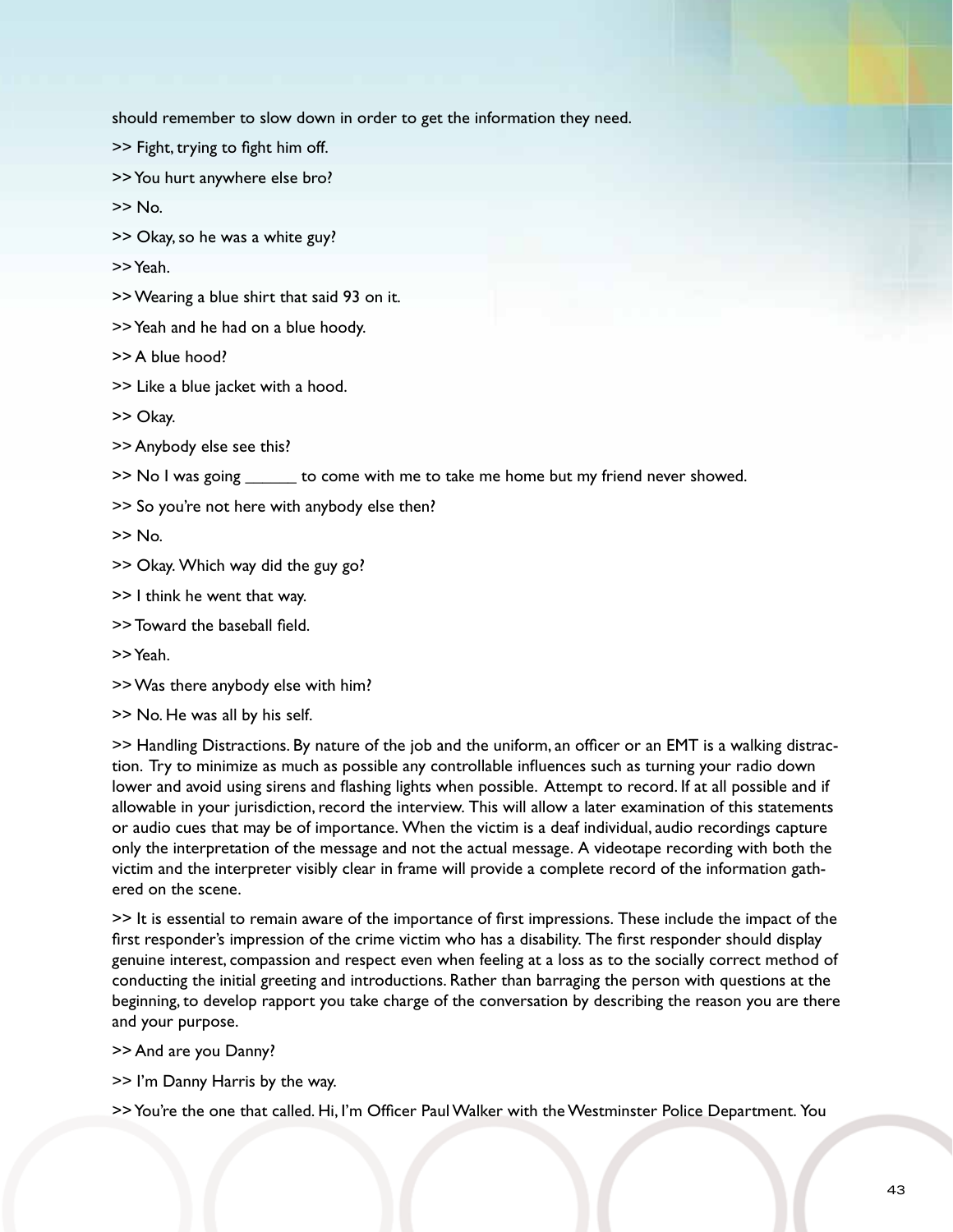called about somebody in the neighborhood.

>> Yep. I just saw him on the picture and somebody for the police, for the picture for that guy.

>> Okay. What did this guy look like?

>> He, well here's the question about this picture. Okay, the first question is for the day for you is that guy was holding that skateboard which was on the first day and then he's wearing a purple hat and a purple shirt with number 9 on it and he's got a big purple hat on it and he's got a blue jacket on it and he's got blue pants on him. But he was look like a skateboard. He's turning around and then he's turning around back at me again.

>> Have you had any problems with this person at all?

Nope. >>

>> Did you ever seen them before today or was today the first time?

>> Because I'm not sure what he saw him or saw somebody today but sometimes I used to see him a lot.

>> So you've seen him before.

>> Well I see him before because.

>> Using interaction skills. Use this as your opportunity to assess their ability to respond, pacing, speed, and delays. Match your pacing and speed to them. Use age and developmental level language appropriate to the child or adult. Use the language technique of plain English. That means use the most basic term or phrase possible.

>> How long ago did you see him? Was it earlier today or was it like before lunch?

>> Sometimes I used to see him for lunch for a long time ago. But it's a long time ago but I never seen him.

>> What is his diagnosis?

>> He's autistic.

>> Autistic. Does he have issues with time, telling time, you know timeframes?

>> Time and ah I want to say tense, yeah.

Okay. So he may say a long time ago, but it very well could have been today. >>

>> Could have been today, yeah.

Okay. >>

>> Voice. Make sure that the tone of your voice, pacing, vocabulary, volume of voice, and intonations offer comfort, demonstrate an interest and concern for the individual's well being. Don't use a loud or forceful voice. And don't talk down to the person or use baby talk.

>> Eye contact. Similar to touch, for some children and adults, particularly those with autism spectrum disorders, eye contact is not a pleasant experience. Actually, eye contact is not necessary for excellent communication to occur. It is best not to demand that the child or adult look you in the eye. If the individual is deaf, eye contact is a necessity for communication.

>> Law enforcement chaplains provide emotional and spiritual care and support the victims or witnesses to critical incidents in crimes.

>> And, Janine, this is Sid; he's a chaplain and he's here to talk to you and help you out.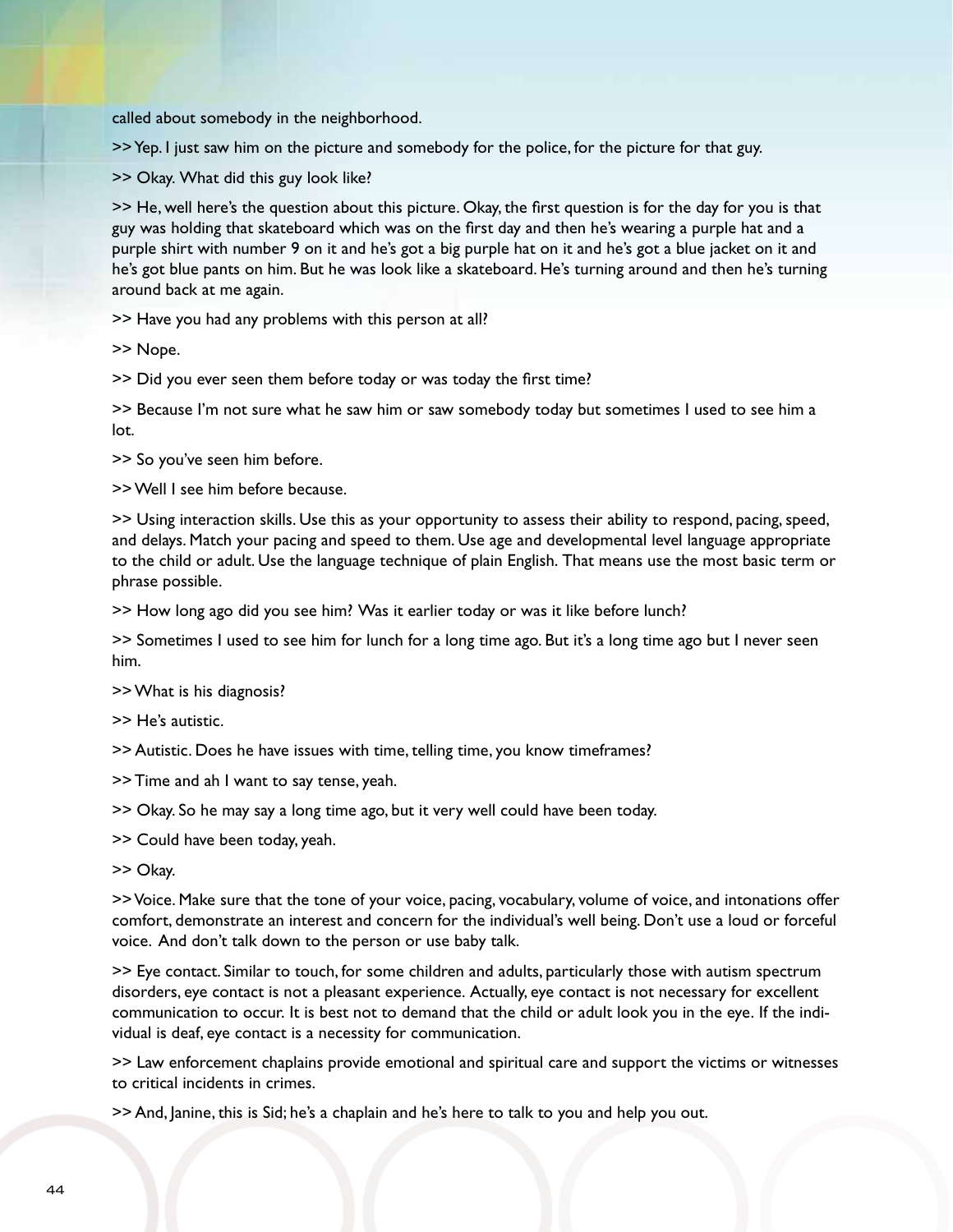>> Hi, Janine.

>> Hi.

>> I'm Sid Bradshaw.

>> I'm Janine.

>> You Janine?

Yes. >>

>> Do you know what a chaplain is?

>> It sounds like a guy's name right.

>> A chaplain is what?

>> He's the name of a guy; he's the name of the chaplain right.

Chaplain is someone that spends some time with people just to talk to you about how you're doing. >>

>> It is at this point that the chaplain understands the needs and conditions that affect the individual and possibly facilitate any needed support and services to the victim. In most situations the chaplain will not be asked to participate in any formal investigative interviews. Although depending on the circumstances, the chaplain may find him or herself present during such interviews.

>> You know is there anybody that you'd like for me to call and tell them that you're here, like you're dad?

>> Uh-huh.

Would you like me to call your dad? >>

>> Yes you can now.

We can. Can I get, just really quick if you'd give me the number I'd appreciate it. >>

>> I don't have the number because I can call my dad on my cell phone.

Oh you can call him on your cell phone. >>

Yeah. >>

>> Okay. Then maybe that's what we'll do is we'll use your cell phone in a few minutes after Cindy comes in and just give your dad a call. Is that okay with you?

>> Yeah.

>> You have his number programmed in there.

>> I always push 3 and that's the number I call my dad.

Great. Well Cindy's going to come in in a few minutes and just visit with you. >>

>> Physical position. In most cases, your physical position is important. Seating yourself at eye level or lower with the victim minimizes problems of authority and intimidation that may be felt. By positioning yourself directly in line of sight of your communication partner, universal communication methods are enhanced. This means that the child or adult can use lip reading skills if necessary, can read your body language, can primarily focus upon you, and will see your concern and interest in their welfare. Space. In addition to level, how much space is designed between you and the child or adult is an important consideration. This may be affected, however, by the child or adult's disability and they may require less or more space to feel at ease or for communication purposes.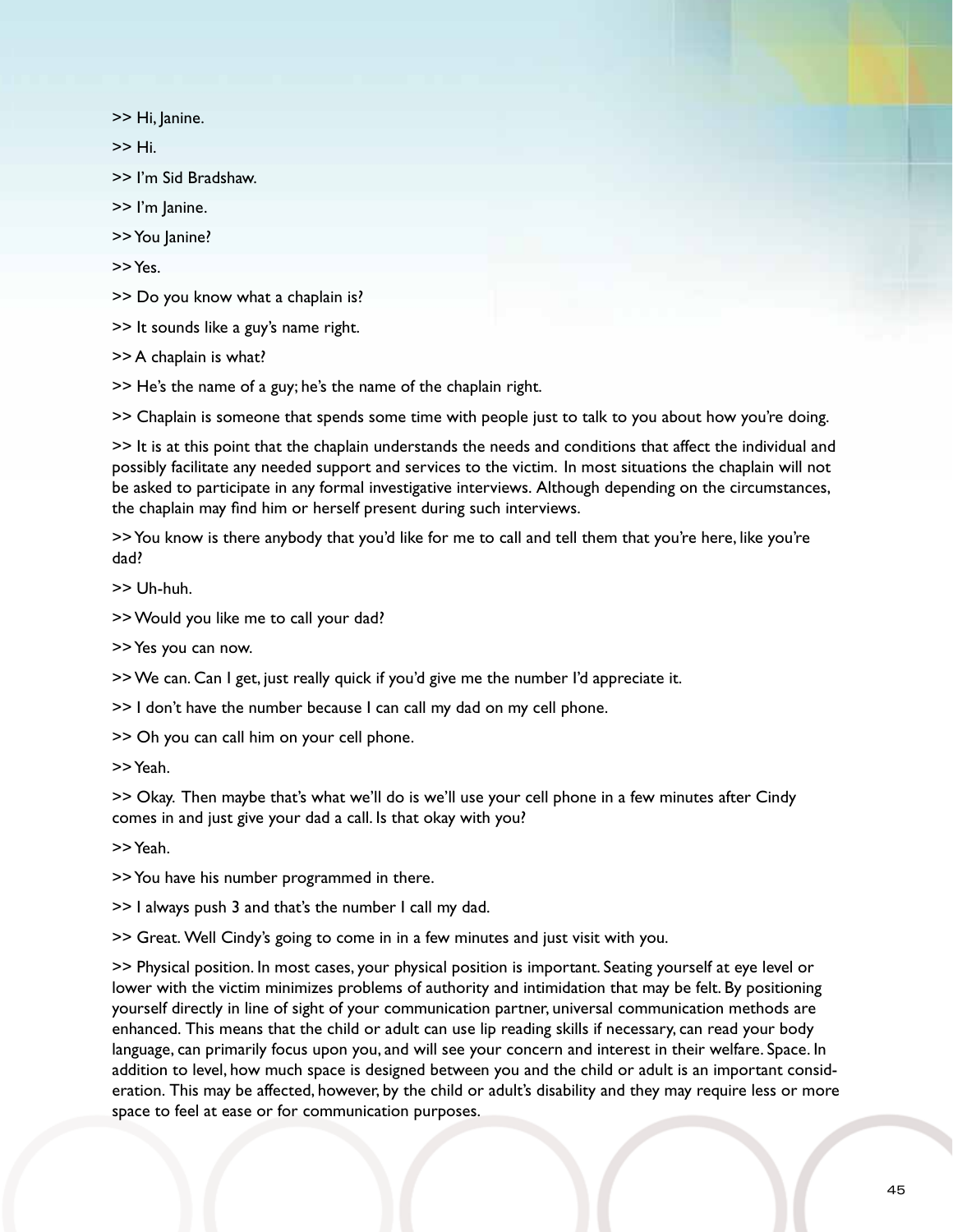>> Okay. You're doing good Nick, you're doing good.

>> I'm so glad you guys are here.

>> In some instances, teamwork is a daily routine and working together can help retrieve information and increase a victim's comfort level. For some victims, fire, rescue, and EMT units can appear to be less physically intimidating than law enforcement officers. Use this to your advantage when situations require a different approach.

>> This is Nick. He's 22 years old. He was the victim of a robbery. No weapons. There was a slight struggle. He fell out of his chair. He keeps complaining about his neck hurting and he's got some scratches back there.

>> Hi Nick, my name's Todd. I'm one of the paramedics. Nice to meet you. Do you mind if I take a look at you?

>> It's okay.

>> Alrighty. What happened?

>> This guy just took my bag and my wallet and my \_\_\_\_\_\_\_\_\_.

>> Okay. And do you hurt anywhere?

>> My neck.

>> Your neck. Do you mind if we take a look at you?

>> It's okay.

Alrighty. Mike here's going to take your blood pressure. >>

>> Hi Nick, can I take your blood pressure? Oh thank you.

Robbery, took his backpack, no witnesses. >>

>> Right fell out of the chair. He's got a little neck pain right now.

>> Thank you, sir.

>> Okay, Mike's going to get your blood pressure. I'm going to take your pulse real quick. Excellent. You don't hurt anywhere else?

>> No.

>> Relax that one for me.

>> Just my neck.

>> Just your neck. Alrighty. I'm going to take a quick look at it. Right back here.

Yeah. >>

>> Alrighty. Your head doesn't hurt at all.

>> No.

No. Can you take a look at me? I'm going to take a look at your eyes real quick. >>

>> In developing rapport, if time allows, after you have described your job and specific role, engage them in conversation about their interests, activities, and family.

>> Who do you live there with?

>> I live; I live with my dad and my dogs.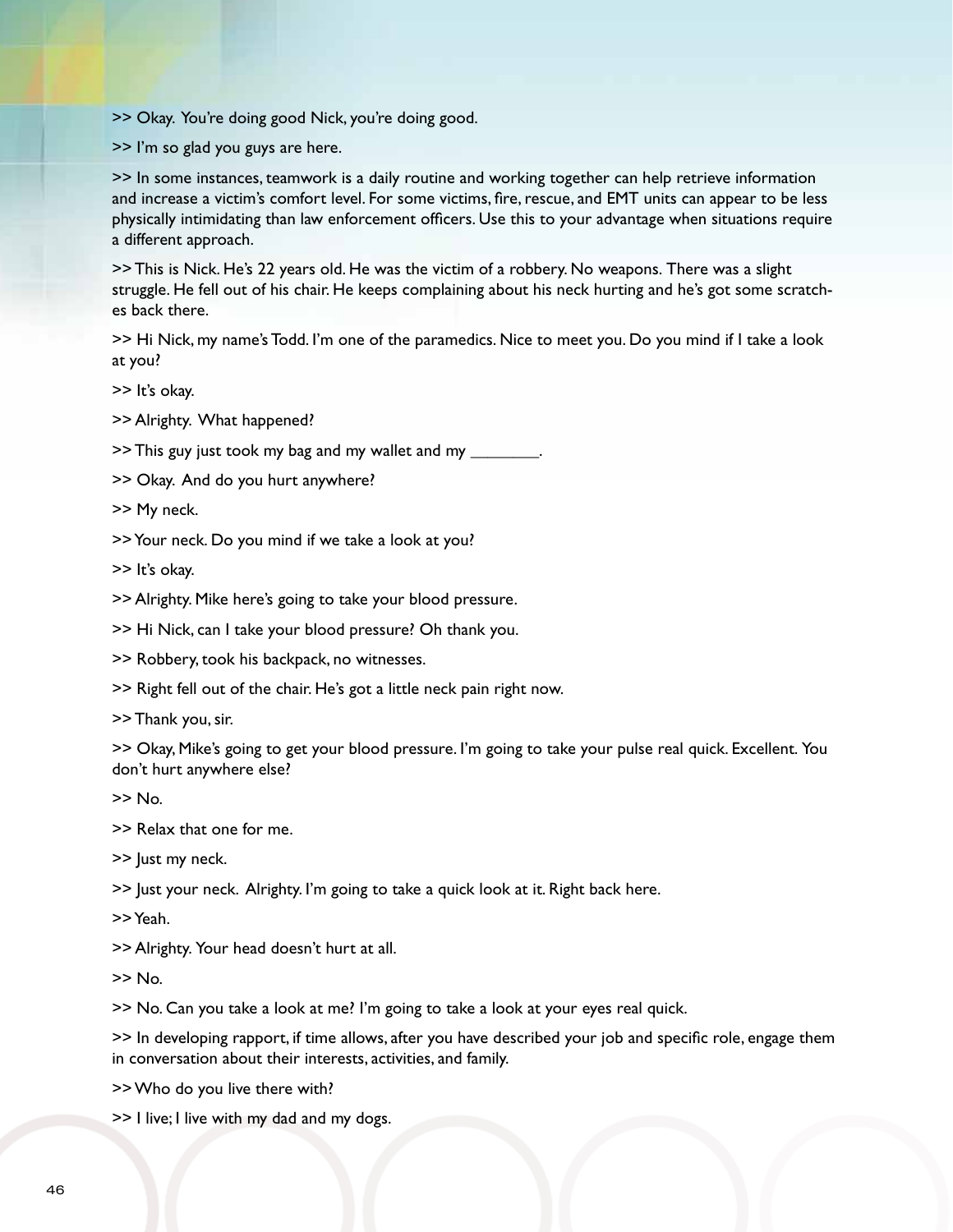>> Your dad and your dogs.

Uh-huh. >>

>> How many dogs do you have?

>> I have two pugs.

Yeah. >>

Yeah. >>

What are their names? >>

>> Bonnie and Clyde.

>> Bonnie and Clyde, huh.

>> I love it.

>> When you feel the person is ready, begin your interview. One at a time beginning with those questions of most interest to the individual. Allow plenty of time to respond and an opportunity to go outside your question to areas they may wish to discuss.

>> And where do you work, Janine?

>> I work at Wendy's by Culver and Walnut in Irvine.

>> And what do you do at Wendy's?

>> I work there for 15 years.

What do you do there? Do you cook? >>

>> I do the dining room.

>> You do the what?

>> I do the dining room.

>> The dining room.

Oh the dining room. Okay. >>

>> Yeah she's in the dining room. You're the one that brings all the food to us right.

>> Sometimes we do because I have to do that.

Look for the numbers on the counters and you bring the food to us and. >>

Yeah. >>

Great. >>

Yeah. >>

>> Do you remember what the suspect looks like?

He's tall, has a purple hat, purple shirt, blue eyes and brown shoes and blue pants. >>

>> That's a good memory.

>> Thank you.

Do you remember what nationality he was? Was he Hispanic, Asian, White, Black. >>

>> He was white.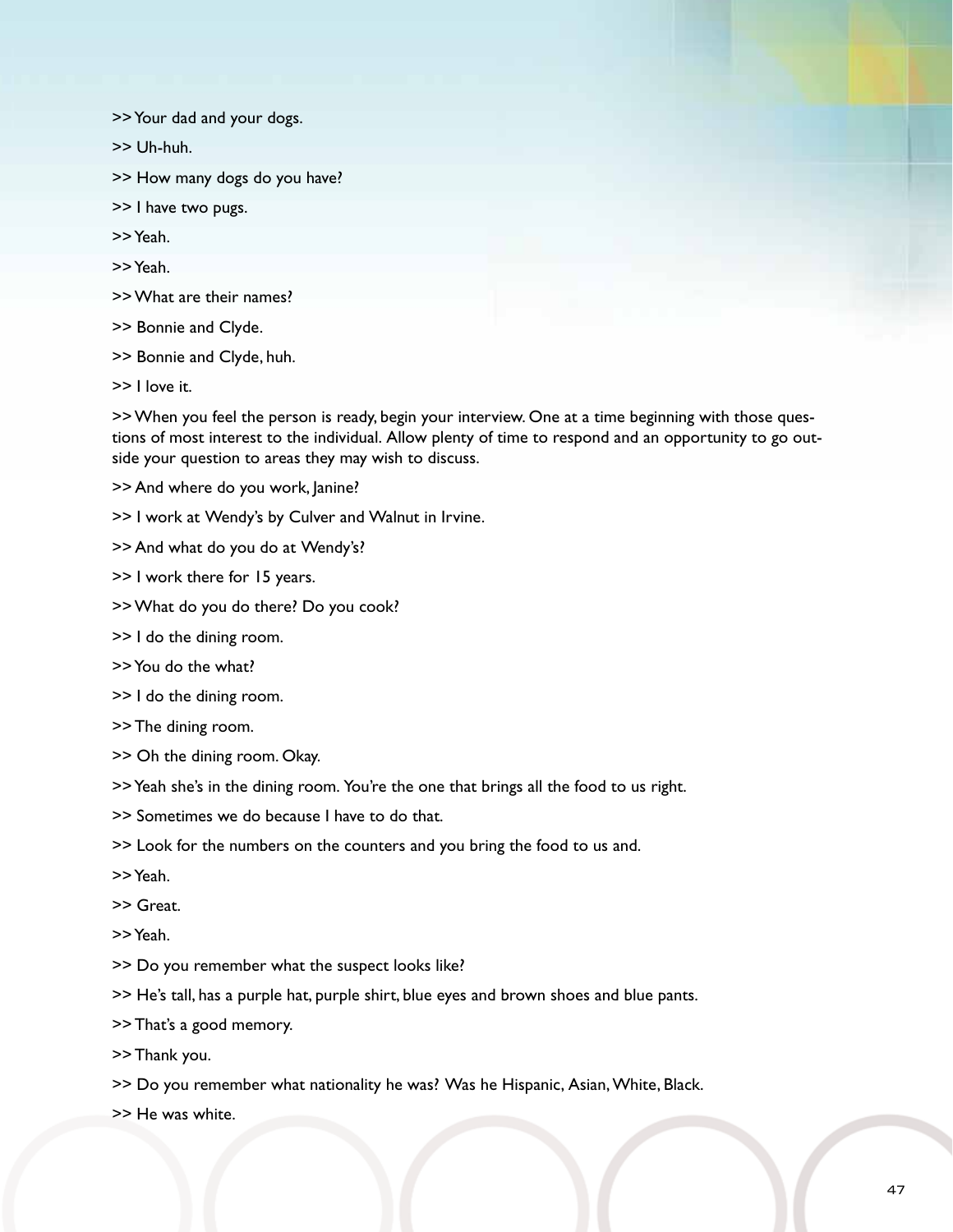>> He's white?

Yeah. >>

Do you remember how tall? Was he my height, a little bit taller? >>

>> He's taller, the same size like you are.

>> He's my height?

>> Yeah.

>> Is he bigger than me or is he skinnier than me?

He's skinny. >>

>> He's skinny?

Yes. >>

>> Is he a little bit skinnier than me or is he my size?

>> He's a little bit skinnier.

>> Skinnier.

Uh-huh. >>

Okay. Did you see any facial hair on him? Did he have a mustache, goatee? >>

>> He had, he has a goatee and a nose and a mouth and eyes and ears.

>> Okay. Did he have, like how Sid has a mustache; does he have a mustache at all?

>> Yeah he don't have a mustache at all.

>> No.

>> Just a goatee.

Oh okay he did have a goatee. >>

Yeah. >>

>> A little one.

>> But under her, his chin.

Under his chin. >>

Yeah. >>

>> Did he have any earrings or was he wearing glasses or anything?

No. He didn't wear glasses. >>

>> No.

>> No.

>> And do you remember was his head really thin shaped? Was it round?

 $\ge$  It \_\_\_\_\_\_\_ being round.

>> It's round.

Yeah. >>

>> Okay.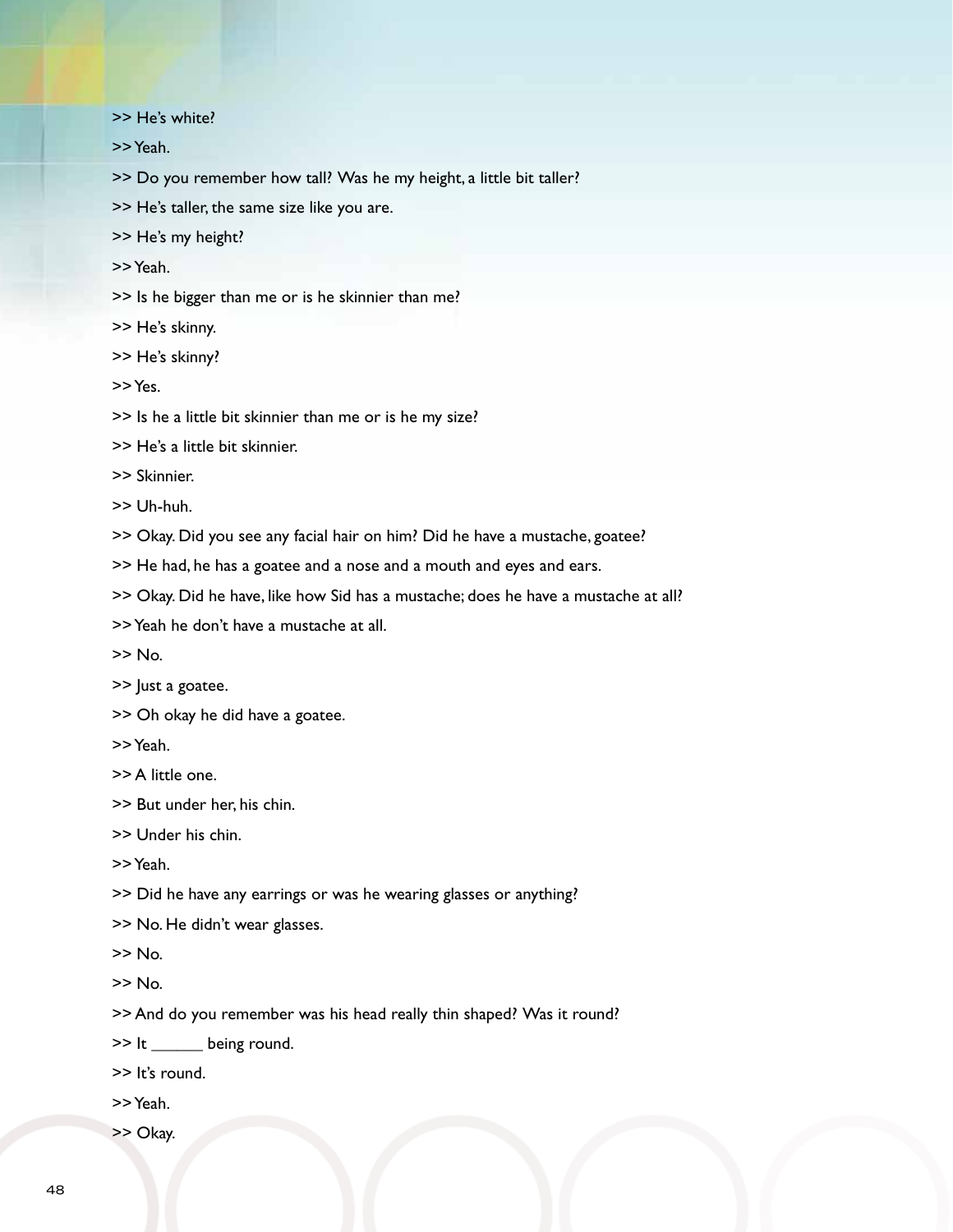>> Nick what kind of medical problems do you have?

>> I just have cerebral palsy.

>> Okay. No seizures, no asthma, no diabetes, no heart conditions, no lung problems. No, just cerebral palsy. Do you take medicine on a daily basis for anything?

>> I used to take valium.

>> Valium. Do you take it anymore?

No, just for my back and \_\_\_\_\_\_ because my back's been acting up too. >>

>> Okay, so you're currently taking it now?

>> No.

>> No. Okay. And are you allergic to any medicine?

Um I forget what they did when I went for a root canal. They put. >>

Was it the numbing agent that they gave you that you were allergic to? >>

No they just gave me, I forget but they gave me something for I didn't take nothing, it put me to sleep. >>

>> Okay. And then you had a reaction to that.

>> Yeah I started wailing on the dentist.

Okay. >>

>> Because I didn't I was, they didn't tell me what they, they told me what they were going to do but you know I forgot.

>> Okay.

>> And he said I'm having problems with my shoes. And you're having problems and what is it. My shoe's untied. Your shoe's untied, okay. And well exting the your shoes in no time and you'll be free and you'll be ready to go.

>> So he actually knocked on your door?

>> Sometimes he does already.

>> Sometimes he knocks on the door.

>> In this scenario our officer is aware that there was not a real suspect or crime but Danny's recollection sounds as though it is reality. But remember Danny was shown a photo of a suspect and one of Danny's education skills at his school is to look at a photo and tell a story about the picture they see.

>> But the problem is he's, he's, he looked to go on his skateboard.

Okay. >>

>> And that's what he does already.

>> Okay. And did you see him today?

>> I just saw him. He, he, he looked like a skateboard kid.

>> Okay. And was he doing anything at all? Was he just walking down the street or was he hurting you or yelling at you or anything like that.

>> No.

>> No.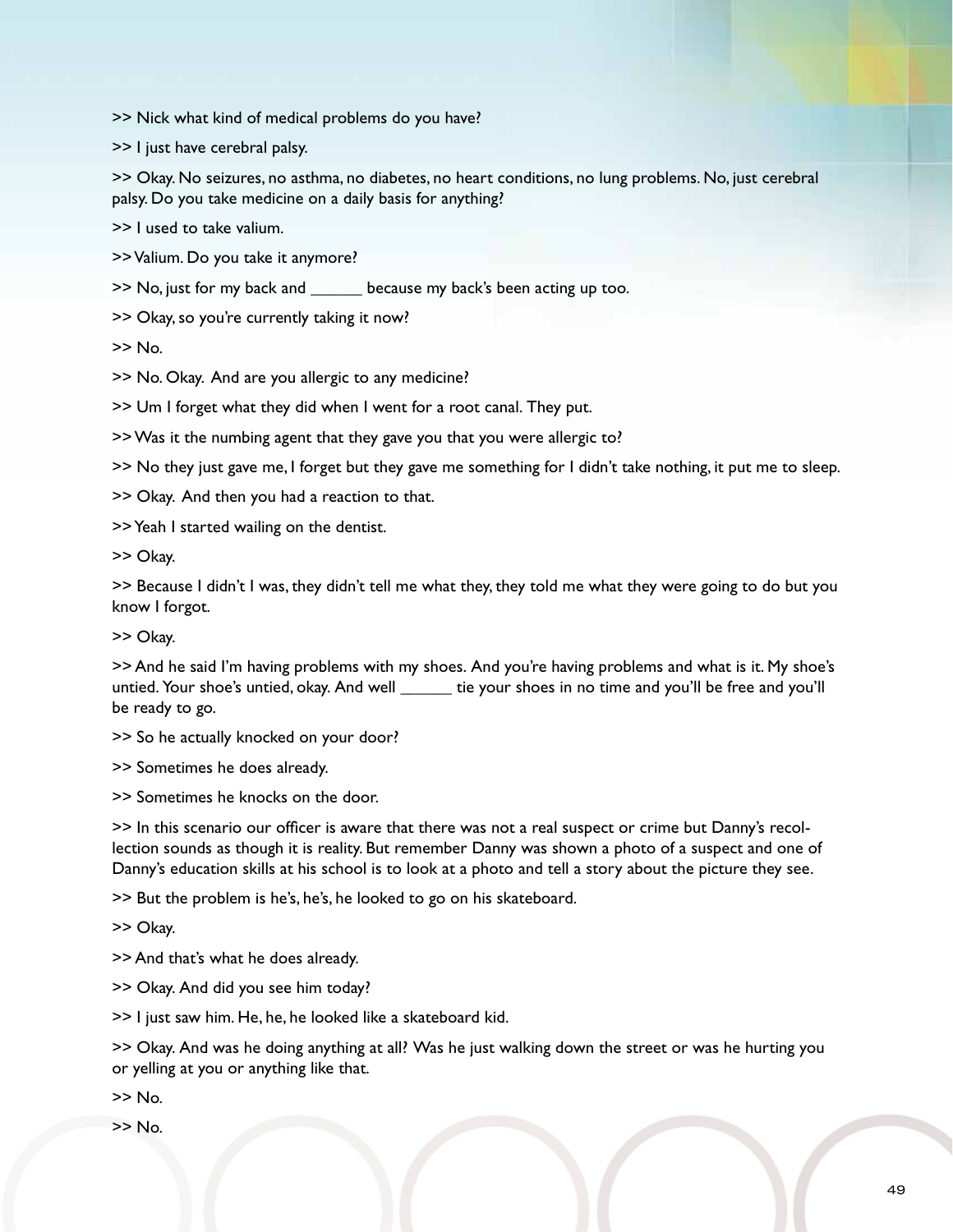>> He's not yelling at me. He's not screaming anymore. He's looking at this and he's trying to say something to me. He said yes.

>> Danny's participation for this video was his best recollection of the suspect and the description he gave was very close to the actual photo. Had this been a real call, Danny's description would be valid and helpful in this case. Officers can establish knowledge of truth versus fantasy by asking questions they know the answer to in order to verify that the child or adult knows what the truth is.

>> How you end your interview is of critical importance. Letting the child or adult know that you understand what has been revealed. That what you have been told will lead to next steps and explaining what these are.

>> Um, given everything that's happened I'm going to go ahead and take you to Long Beach Hospital.

Okay. >>

>> And you're going to go with me in the police car.

Yeah. >>

>> Is that okay?

Yeah. >>

Okay let me give you this back. You can go ahead and put this in your wallet. >>

>> Okay.

>> So just that one neck thing. Would you like to go to the hospital with us today?

Yeah. >>

>> Okay. We'll go ahead and take you to Huntington Beach Hospital. James and Ryan are going to put you on the stretcher there. We'll get you on the gurney and we'll take your chair with you, okay. Do you have anything else? I know he took your bag. Do you have anything else that you need to go? No. Okay they're going to go ahead and wheel the gurney up here. We'll pick you up and move you on over and then take your chair. Okay. Do you have any questions?

>> No.

>> No. Okay. Go ahead and take that off. Great.

>> If you see him again and you think that you need to call us, go ahead and pick up the phone and call us again just like you did. I think you did a good job giving us a call and letting us know.

>> When ending your interview tell the victim that they have done a good job in talking to you. Regardless of your satisfaction with what you have been able to learn, it is likely that the victim has done their best and your recognition of this fact and expression of your appreciation go a long way. This may pave the way for the victim to later provide more information to you or another investigator.

>> I'll tell you what Danny, what we'll do buddy is I'll, I'll let dispatch know what you saw. I'll give them a description. I'll give the other officers a description of the guy that you saw. I'll let them know what you told me and we'll keep an eye out in the neighborhood to see if we can't find him. Okay.

>> Okay.

>> Does that sound good to you?

>> All right. If he doesn't see him, make sure you help somebody. If he, if this guy come and running up to us, to our house he, make sure he get on to the ground and make sure you arrest him and make sure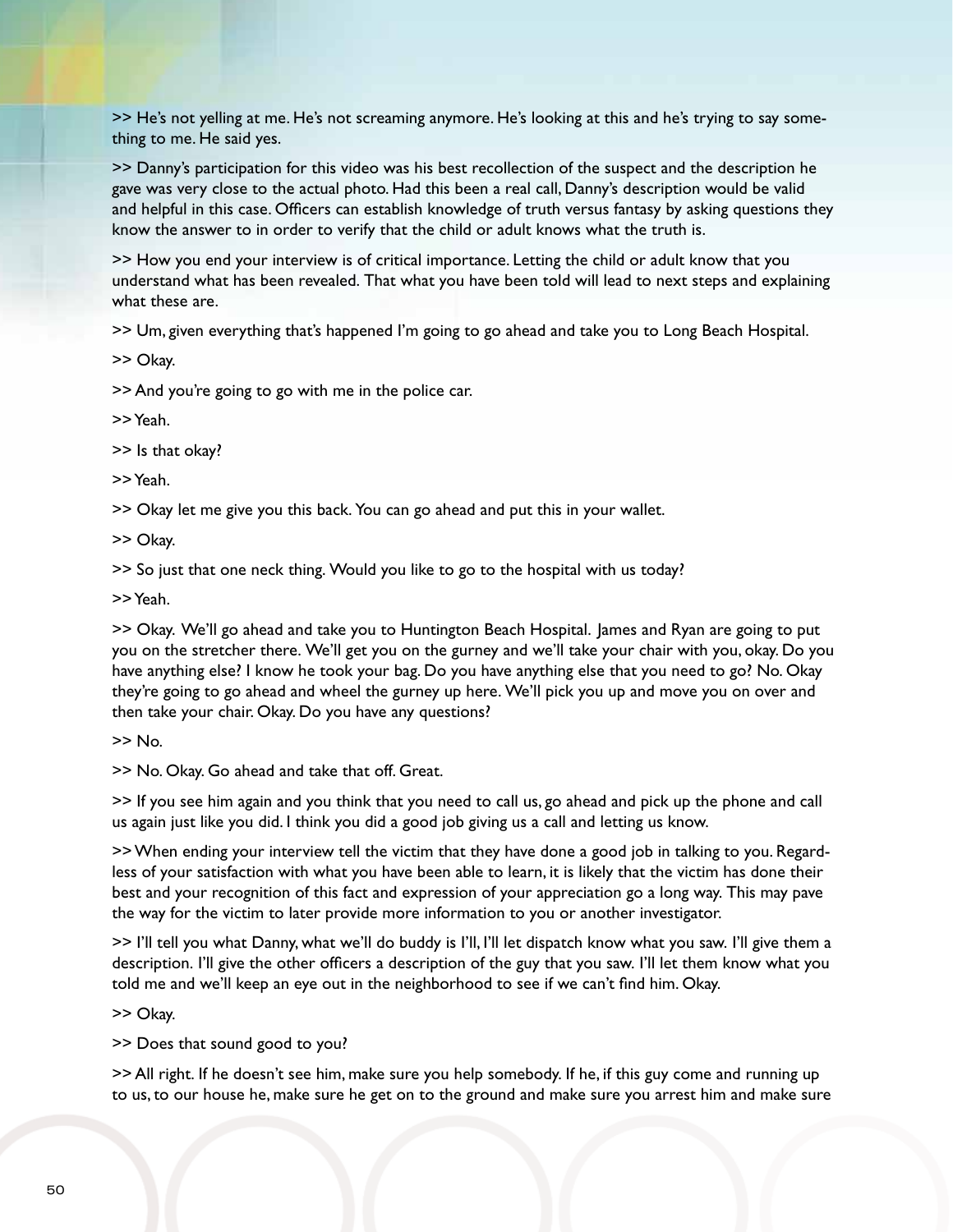if he's having any problems he'll go to jail. Or if he's any problems he'll, he'll, he'll go to the hospital or somebody will have to pull into the driveway or somebody's going to have to.

>> If he's looking in the windows then that's not right and we'll sit and we'll talk to him and find out what he's doing. And if he's breaking any laws we'll take him to jail. Okay.

>> Yeah.

>> Can I give you a sticker for helping me out today?

>> l appreciate it.

>> Would that be okay? Is that okay?

>> Sure.

>>That's fine.

>> There you go. Okay.

Alrighty. >>

>> And this is for you. This is who I am here. If you have any questions you can reach, you call this number here and just ask for me and they'll punch you into my extension.

>> Part 6: Transportation and Intervention.

>> Okay Nick I'm going to come up behind you right here and I'm going to pick you up okay?

Do you want to get up on over yourself Nick? There you go. You're on your way. Perfect. >>

>> There you go.

>> Is it okay if I keep my knees up?

Oh yeah, sure, anyway you want. >>

We're going to put a seatbelt on you okay? Just kind of go under your arms here. >>

We'll ride in with him. >>

>> In many cases if the victim has been injured or needs to be removed from the site, this will involve transportation of the victim with a disability to a hospital for examination and/or treatment to an emergency residential program.

>> Okay, Janine, go ahead and have a seat right here.

>> Yeah.

>> The mode of transportation may vary from the officer transporting in the squad car or by ambulance or by the victim's family member, guardian, or caregiver.

>> Great, there. I'm going to close the door for you okay.

>> Okay.

>> For a victim with a disability there may be additional considerations for transportation, including the physical fragility of a child or adult requiring medical transport.

>> I'm going to put it in your pocket here so we don't lose it okay? It's got your report number on it. Make sure your sister gets that okay? I'm going to try and get a hold of her today so I can let her know what happened and let her know where you were at, okay?

>> Okay Nick we're going to load you up in the ambulance and we're going to take you over to Huntington Beach Hospital. Alright.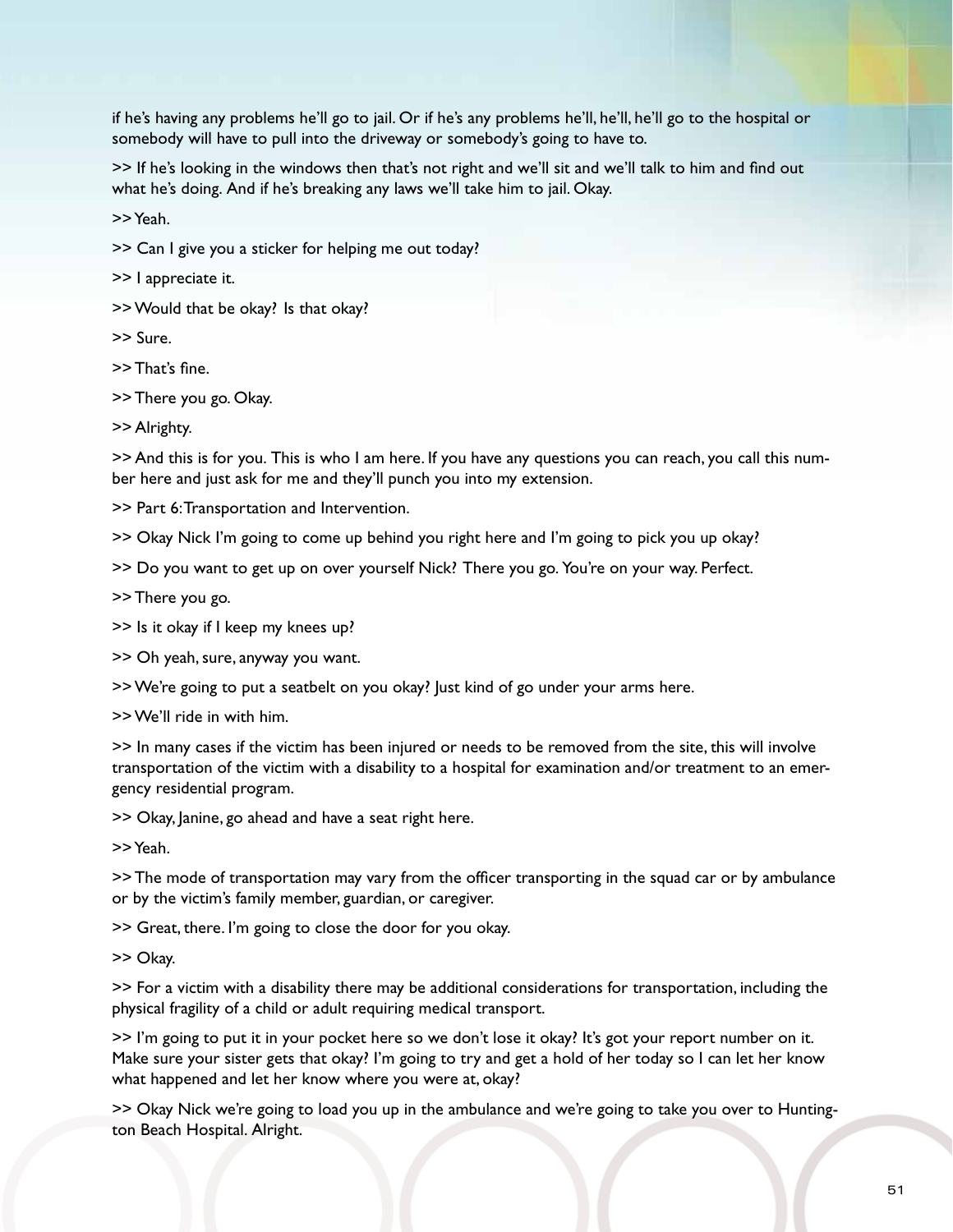>> There may be behavior difficulties that may require special management through accompaniment or medication.

>> All right, Nick, how are you feeling buddy? We'll get you over to the hospital and we'll get you checked.

>> The first responder will need to include ambulation or communication equipment. This may include a wheelchair, walker, crutches, canes, service animal, or hearing devices among others. Medications or oxygen for ongoing medical conditions such as a seizure disorder, asthma, or other chronic life threatening condition will need to be transported with the victim.

>> If the individual requires the services of an interpreter or support person, the first responder should alert the receiving personnel to this and other special needs of the victim prior to their arrival. With these things in place, the victim will have a comfortable sense of being understood and provided for allowing for a smoother transition and investigation.

>> Upon arrival at the next stop for the intervention plan, professionals, including forensic healthcare specialist, SANE, sexual assault nurse examiner, victim service providers, rape and sexual assault support personnel must all be prepared with the same interaction and communication skills as described previously in this video for working with individuals with disabilities. Throughout the country many cities have their protocols in place and are working efficiently and effectively. The following information regarding individuals with disabilities are additional considerations to add to your current intervention structure.

>> We're going to go talk to the nurse, Melinda.

Yeah. >>

>> Oh actually here's the room right here. So why don't we come on in here.

Oh here you are. >>

>> This is Janine. Janine, Melinda and Shawna.

>> Hi, Janine, it's nice to meet you. Yes this is my friend, Shawna, and she's an advocate that's going to be here just for you.

>> Okay.

>> And this is our examination room and interview space. So I'll show you around in just a minute, Janine. But do you think you and Shawna could have a seat right there.

>> Okay.

>> And then I'm going to take um the officer into the other room and just start some paperwork and then I'll be right back to talk to you a little bit. Okay.

>> Okay, yeah.

>> Great. Do you want to come with me officer?

>> At this phase of the response if the crime is sexual in nature, the SART, sexual assault response team, may be in place at the location. If the medical facility and community does not have a SART, it is likely that some protocol is in place for addressing the medical and forensic needs of these crime victims.

>> And she had confided in a friend that she was assaulted about a week ago. So that's kind of where we're at right now.

>> Okay.

>> She's 36 years old and has Down Syndrome.

Okay. >>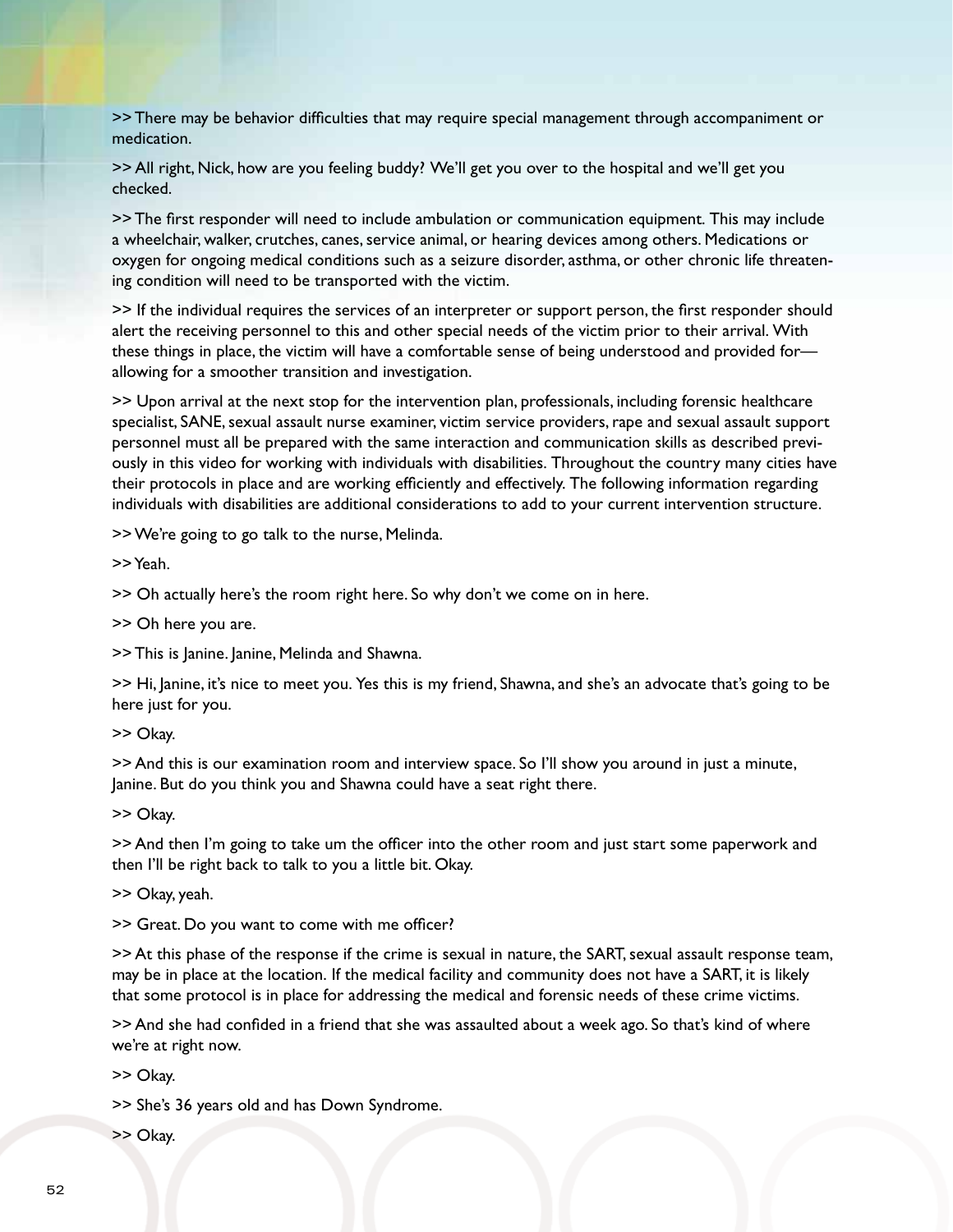>> I'm working in the dining room. I do clean up.

Oh, okay. >>

Yeah. >>

>> As with any other victim of suspected assault, it is imperative to exclude family members who may be the perpetrator, another perpetrator, or perceived agent of the perpetrator from the proceeding.

>> \_\_\_\_\_\_\_ one next to me.

>> Hi, you two.

>> Hi.

>> Janine, how are you doing?

>> Preparing the victim for a sexual assault forensic exam is complex. This will be handled by a medical professional with special training. A person with physical disabilities may require specialized equipment, added assistance, and patience.

>> Okay. I have a few questions to ask you in some of my paperwork to do with you.

>> Okay.

>> So is that okay that we talk for a couple minutes?

>> Thank you.

>> So um, Janine, have you been to see a doctor, any type of doctor in the last couple months for any reason?

>> Yes, yes I have.

>> Okay can you tell me about that?

>> And my doctor always looks at my back and I have two metal bars in my back.

Oh, okay. >>

>> Depending upon the laws in your state, the victim may have the right to have a support person or two available during this time.

>> Okay, Janine, we're going to go in that room in just a couple minutes and I'm going to do an exam or a check up.

>> Communication is key when gaining the victim's understanding to consent to the exam. Conducting the exam in a manner consistent with the needs of the individual with the disability will differ with each individual situation. It is critical for deaf children and adults to have a qualified and certified sign language interpreter to give consent. A volunteer or someone who knows some sign language will not be able to interpret effectively for consent.

>> Have anybody in with you during the exam just to keep you company and make sure.

Yeah. >>

>> You know, make sure everything is okay.

Okay. >>

>> So I need to go over some information that's called a consent. Do you know what that word means?

>> Um, \_\_\_\_\_\_\_\_ to look at my body.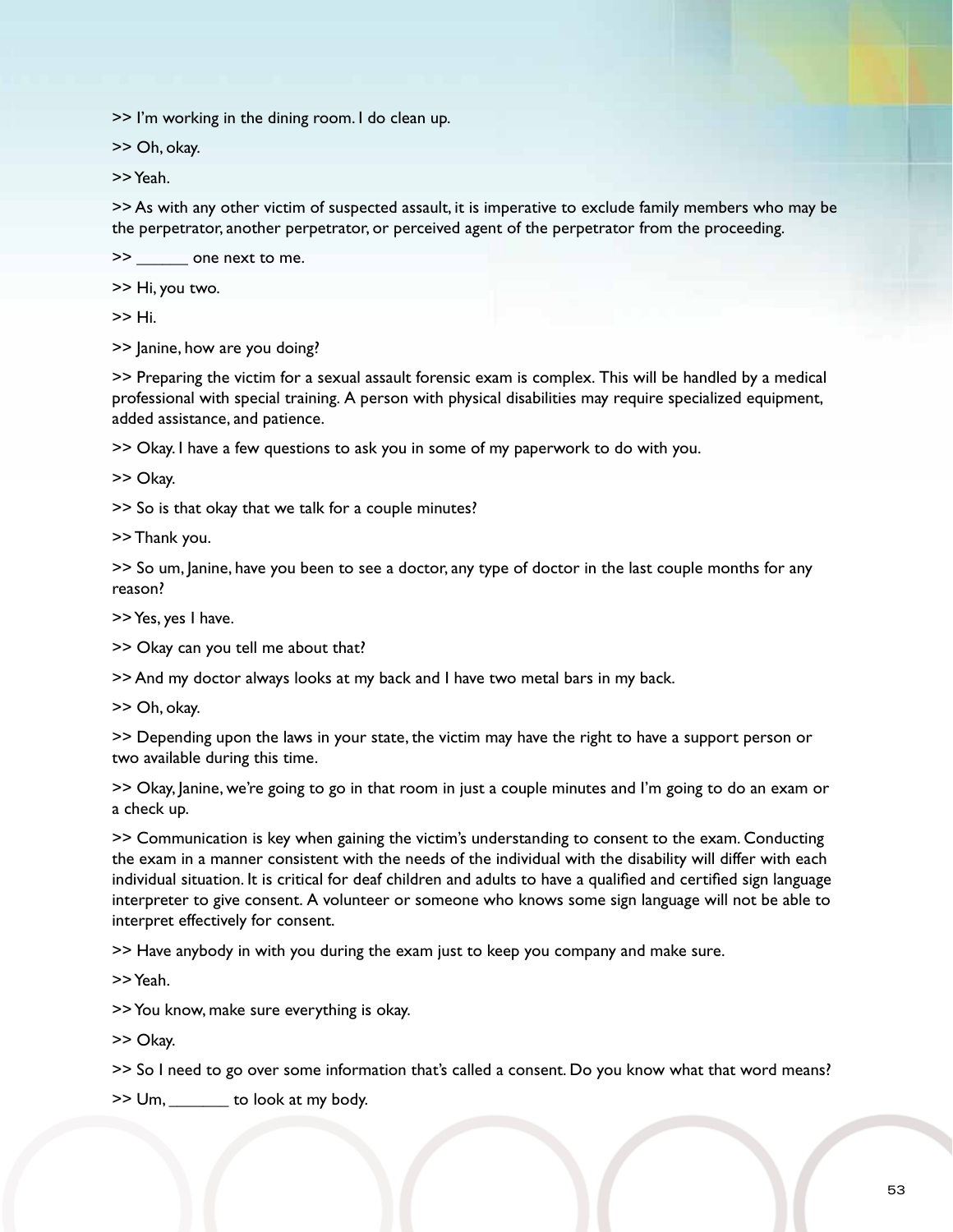>> Yes. It means that whatever I'm going to do with you today is okay with you.

>> Okay.

>> So that everything that I do, every step I'm going to stop and explain it to you and make sure that it's okay with you.

>> Okay.

>> And if there's something that isn't okay we don't have to do it.

Okay. >>

Okay. >>

Okay. >>

>> So think about it, this is kind of your day and your check up, your examination.

>> Okay. Is it up to my dad too?

>> Yes. And we'll explain all that to your dad.

Yeah. >>

>> Okay. So I need you to actually sign and put your initials. Do you know how to write your initials?

>> Mine is JR, that's my initial.

That's very good. And I need you to put those initials in six different places on this form. >>

>> Okay.

>> Okay. And the first one talks about that it's okay that we tell the police about what happened and you know what we already did.

>> Yeah, she's here.

That's right. And you already told her about what happened. >>

Yeah. >>

>> For the officer again it is the SANE or medical examiner who will have the most experience with these sensitive and personal situations and will generally guide the course of action.

>> Okay and this one's going to allow me to use information from your paperwork, but your name is never ever going to be shared with anybody.

>> No.

Okay. >>

>> It'll be between me and you.

>> That's right.

Yeah. >>

Okay. So can I have you put your initials in those places, honey? >>

Okay. >>

>> Come on in. Shawna can just close the door and I want you to come on over here Janine. Come on over here. I want you to stand right here. I'm going to show you a couple things first before we get started. Some special cameras. Have you have had many pictures taken?

>> Yeah I have my own camera at home.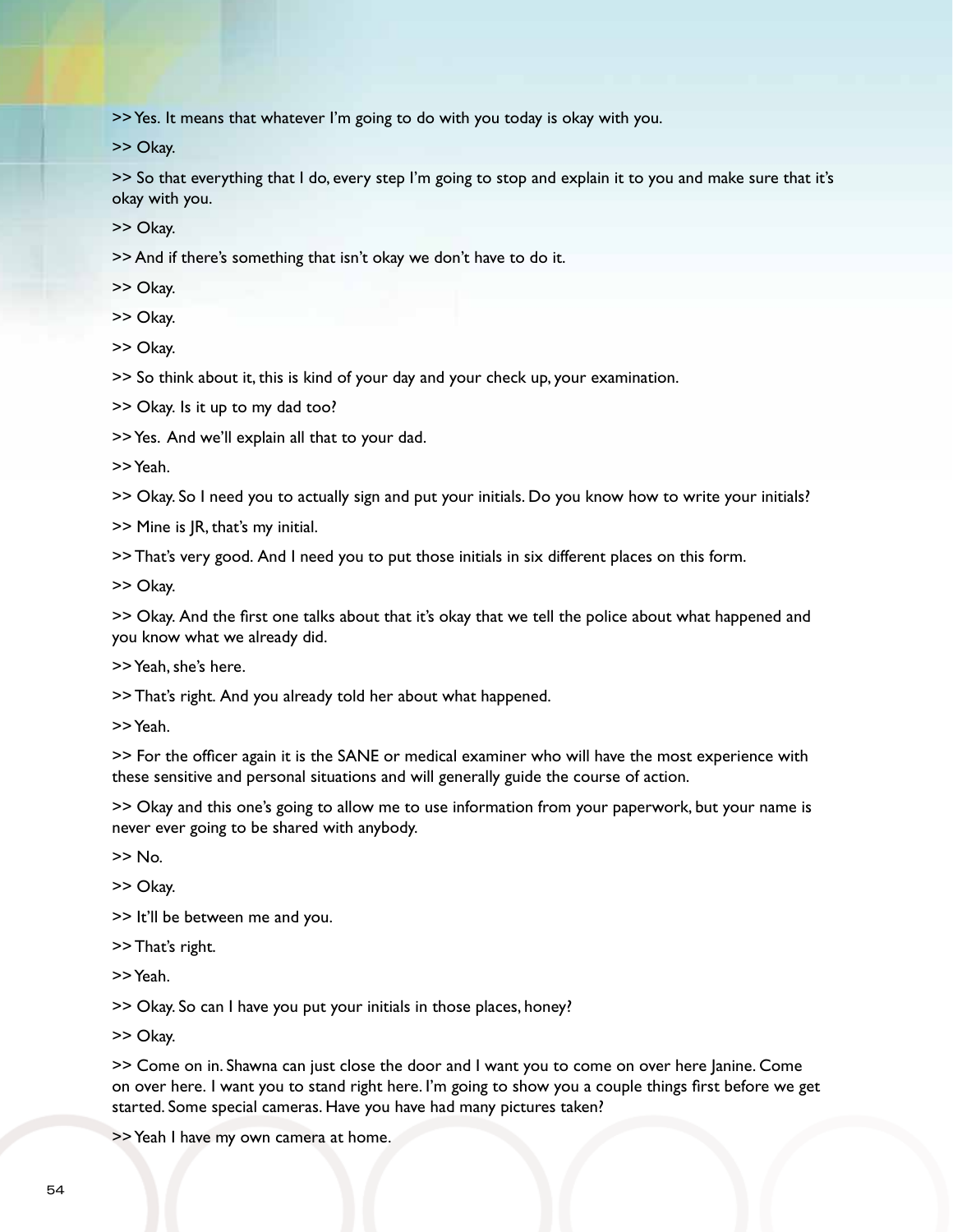>> You do.

>> It is essential to provide opportunities to speak with the victim out of eye shot and ear shot of those living with or in charge of the victim.

>> And then I wanted to show you this envelope and all these other little envelopes is that these are the steps for the exam. And remember I told you that before I do any little part of the exam I'm going to stop and tell you all about it first and then ask you if it's okay. And then so you can tell me if it's okay and that's what that word consent means that I check and make sure it's okay with you first. Does that sound okay?

>>Yeah.

Okay. >>

>> It's hard for me though.

>> Okay. What's hard for you?

>> It's hard for me because some people have to test me because I have my own doctors because my doctors always test me before.

>> Okay.

>> And that's why.

>> Okay. Well there's no testing. I'm just going to make sure that it's okay with you just to check everything on your body. It's up to you.

>> Okay. I will be okay.

Okay. >>

Yeah. >>

>> As part of the multidisciplinary team, for our response each member along the way must ensure practices that encourage positive techniques for working with individuals with disabilities. Each step along the way is important. It is a sequence of practices that enable other first response team members to effectively complete their role and move the legal case ahead for the crime victim with a disability.

>> And here's a police report number for you. It's a police report and my name on there. If you have any questions go ahead and give me a call. Okay.

>> Thank you very much officer. I appreciate it.

>> Thank you.

>> And here you go.

>> Alright.

>> It's nice to meet you, Janine.

>> Nice to meet you too.

>> Okay, take care of yourself.

>> Yes, I will.

>> And if you have any questions dad, my number is on there, you can call me anytime.

>> Thank you very much, I appreciate it.

>> Thank you for taking me.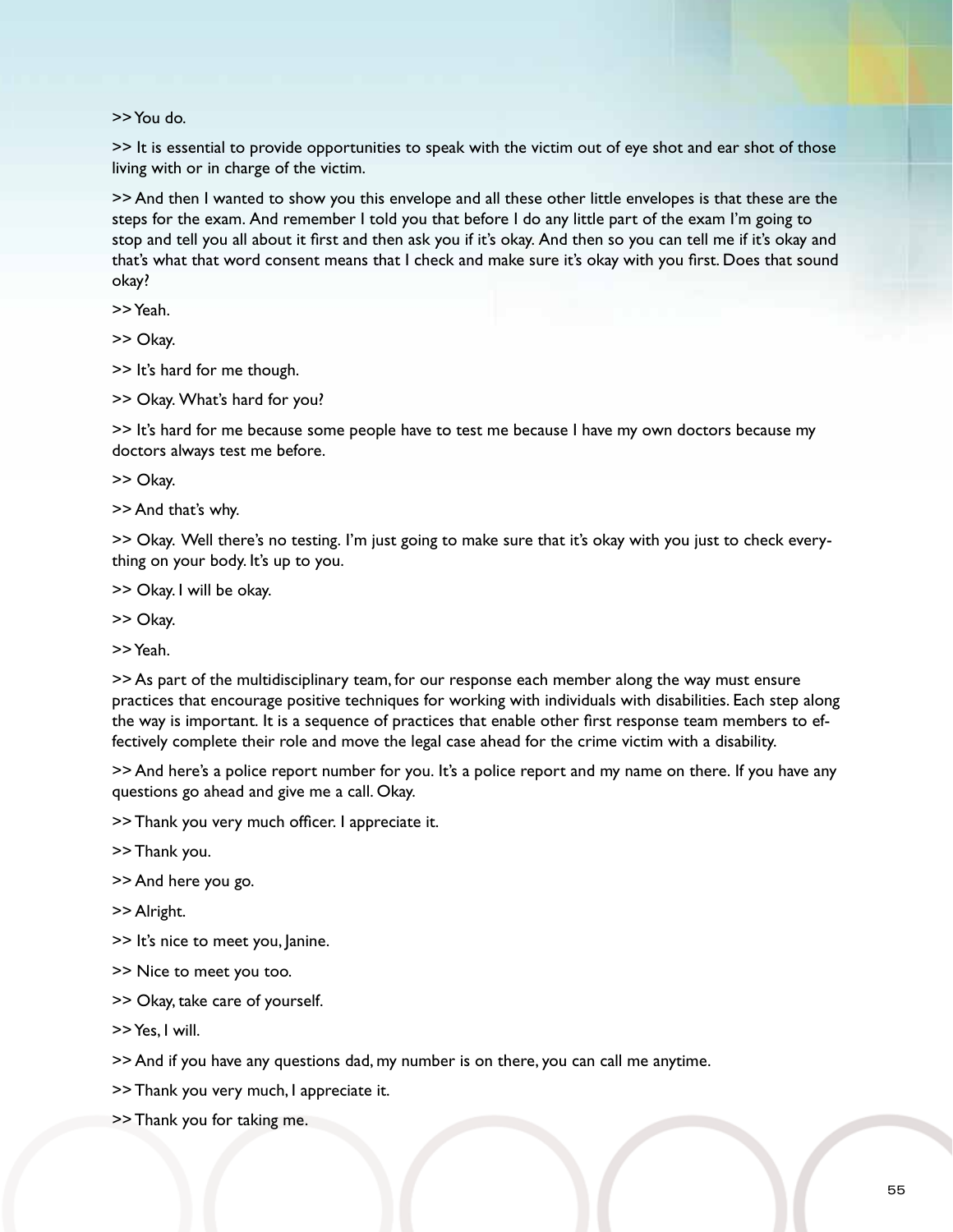>> Bye, Janine. You're welcome.

>> Thank you.

Good luck to you. >>

>> Thank you.

>> Thank you.

>> I talked to Sid and I said how I'm doing and I hold his hands. And we prayed together.

>> Did you?

Uh-huh. Yeah. >>

>> Sid was a.

>> He's the.

>> Priest?

Yeah. >>

>> Oh.

Yeah. >>

>> Very good.

Uh-huh. >>

>> Everything's okay then huh?

Yeah. >>

>> That's super.

Yep. >>

>> Part 7: Report Writing. In this section, we will highlight the importance of complete documentation and corroboration. In documenting what is observed and said, it's important to keep in mind that some cases can be prosecuted without the victim's participation making your documentation critical.

>> When developing the report, your characterizations and wording is very important. How we name or characterize the victim or their disabilities can be enhancing or pejorative. Use people first language, that ensures that the victim is considered a person first with later or lesser emphasis on the disability.

>> You'd write this child has mental retardation rather than this child or adult is retarded. The concept is that one has a disability, but that the disability is not their entire identity. Examining language and taking care of what is put on the page has an impact on the case and others who read the report.

>> Changing thinking from a disease to a condition model is one technique for making this transition. Avoid pejorative terms such as crippled, retarded, lame, or wheelchair bound. When describing observations indicate observations not interpretations. For example, write on my arrival the victim was standing, rocked back and forth, and moaned rather than the victim was clearly hysterical or was out of touch with reality. Describe behaviors and conduct, not conclusions or your assessments. If a person had mental retardation, describe the traits, behaviors, and language as they are observed rather than assessing or judgment. If someone provides an assessment, their opinion, include that information along with the source and the context in which the remark was made. If it was an interpreter who states that the person has no language or struggled to understand, you may want to consider rescheduling an interview with a certified interpreter. If an individual has a qualified developmental disability they may be registered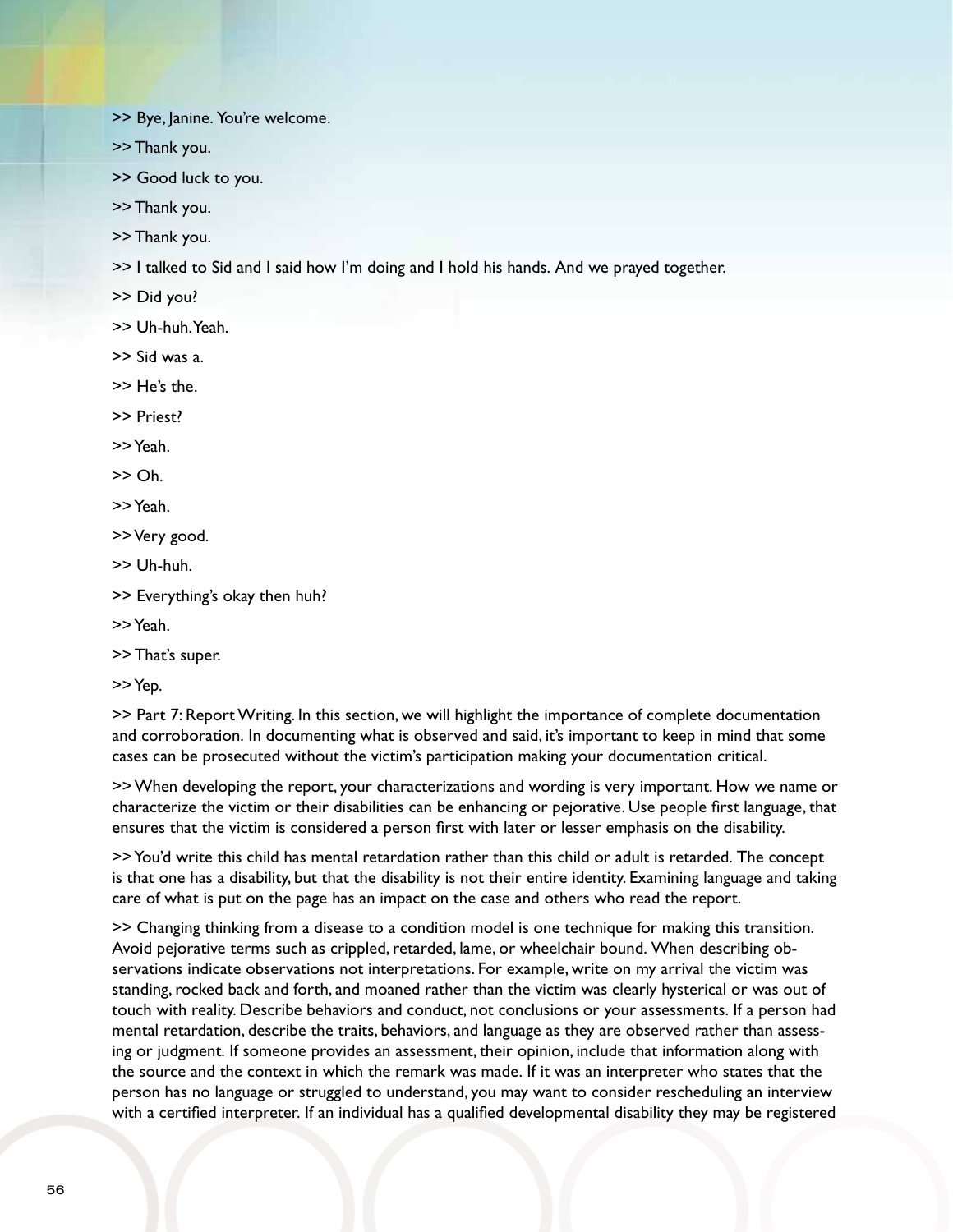at their local disability service center, which is a rich source of information for the investigation. This information can be vital to the case and the testimony.

>> This DVD and accompanying training guide covers specific material with an overall emphasis that concentrates on interaction with individuals with disabilities. In all cases, the initial contact is the beginning and most important step. The trust you earn with the victim and the victim's family or caregivers will be passed along through the entire legal process. By implementing as many steps as possible described in this training video, first response professionals will achieve a solid foundation for case building. By using these principles along with conventional first response tactics and protocols, you will be assuring the best possible outcome for crime victims with disabilities, and a positive and rewarding interaction with victims of crime of any age with any type of disability.

>> This is, these are the push bumpers. We use those to push cars out of the way if they get stuck.

Yeah. >>

These are our light bars. We use those to get people out of the way if they're. >>

- >> Light bars.
- Yeah. >>
- Okay. >>

We'll turn those on in a second. Do you want to sit down? >>

>> I'm just checking to see, I've got to see.

>> Not sure if you want to sit down.

Well I'm just making sure. Let's see. It sure does kind of look like a front seat alright. >>

What's that? >>

>> It sure does kind of look like a front seat alright.

>> Yeah. You can sit down in there if you want. I'm going to leave this door open Danny and I'm going to walk around to the other side, okay.

>> That's fine.

>> Can you give us a ride?

>> You want a ride?

Yeah. >>

>> I can give you a ride. I can take you up the block and turn around and come back if it's okay with your dad. You got to ask your dad.

>> Yeah.

>> Can he give us a ride?

>> Is that okay? I'll take him up the street and turn around and come back. Okay. Shut your door.

>> So how do you close this door?

>> Just pull on it.

- >> So you close the door like that.
- >> Put your seatbelt on.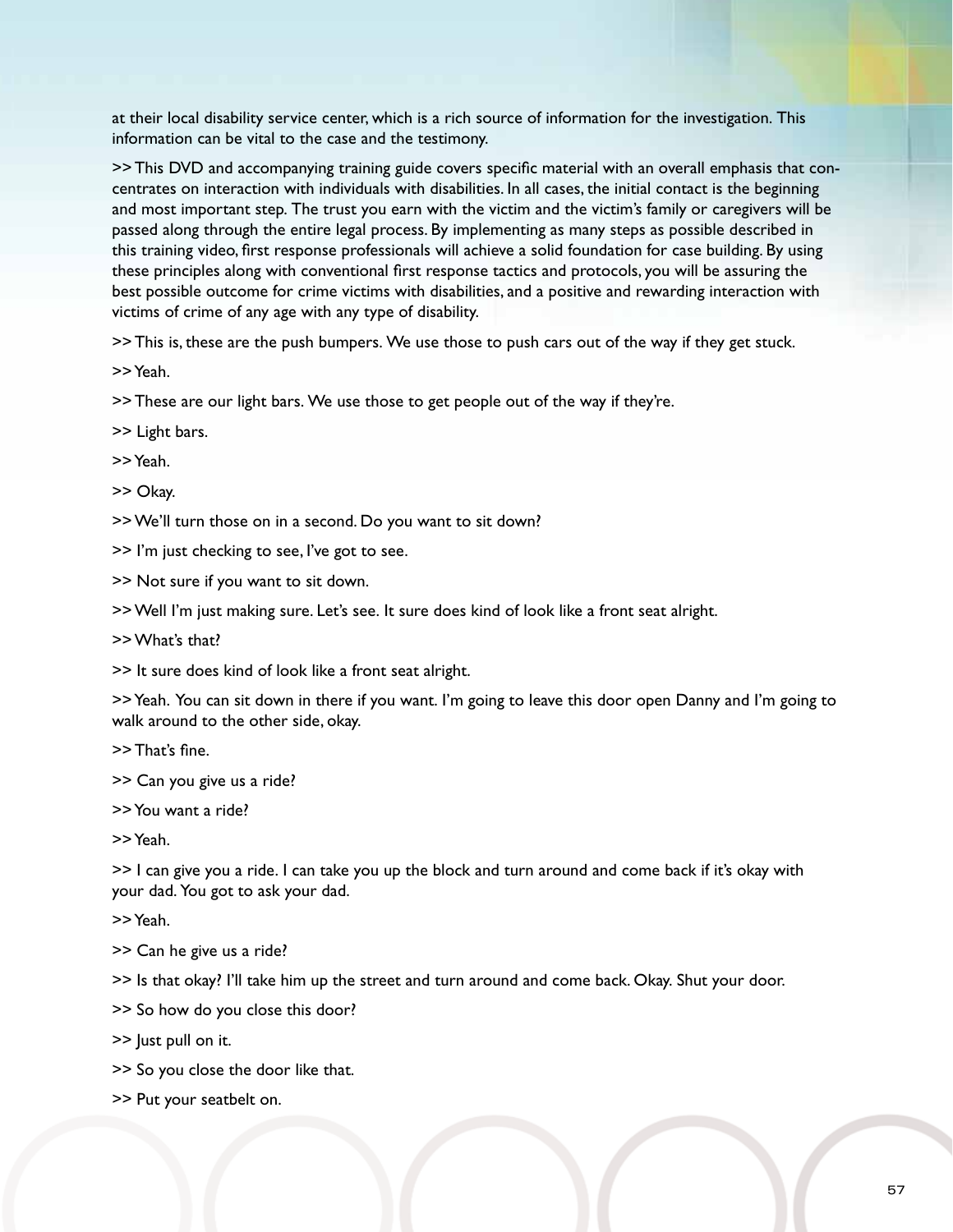- >> And that's what you do. So you have to do, it's just.
- >> Just like that.
- >> So you click it on and then. How do you steer this drive?
- >> With the steering wheel.
- >> How do you steer this way.
- >> With the steering wheel.
- >> So you're steering with this steering wheel.
- Um-hm. >>
- >> And what do you have to do when there's a problem with chasing somebody?
- >> Then you turn on the lights.
- >> So you turn on the lights.
- Um-hm. >>
- When you hear the siren on. >>
- >> They'll pull over to the side.
- >> Then you pull over to the side.
- Um-hm. >>
- >> Alrighty.
- Okay. >>
- >> And we'll make sure that there's not enough people to come back.
- >> Right. Are you ready to go?
- >> Then we're ready to go.
- >> Okay. You can push it; push it with your thumb.
- Well I'm trying to. >>
- >> Push it with your thumb.
- Let me see. >>
- >> As hard as you can.
- Well let me see if can do this again. >>
- Okay, hang on. As hard as you can. Push it in. There you go. >>

>> Hey sir you better hang up the phone we're making a movie right now. We're making a movie. Just hang up the phone so I can hear you.

>> Okay. Good job, Danny.

#### END OF VIDEO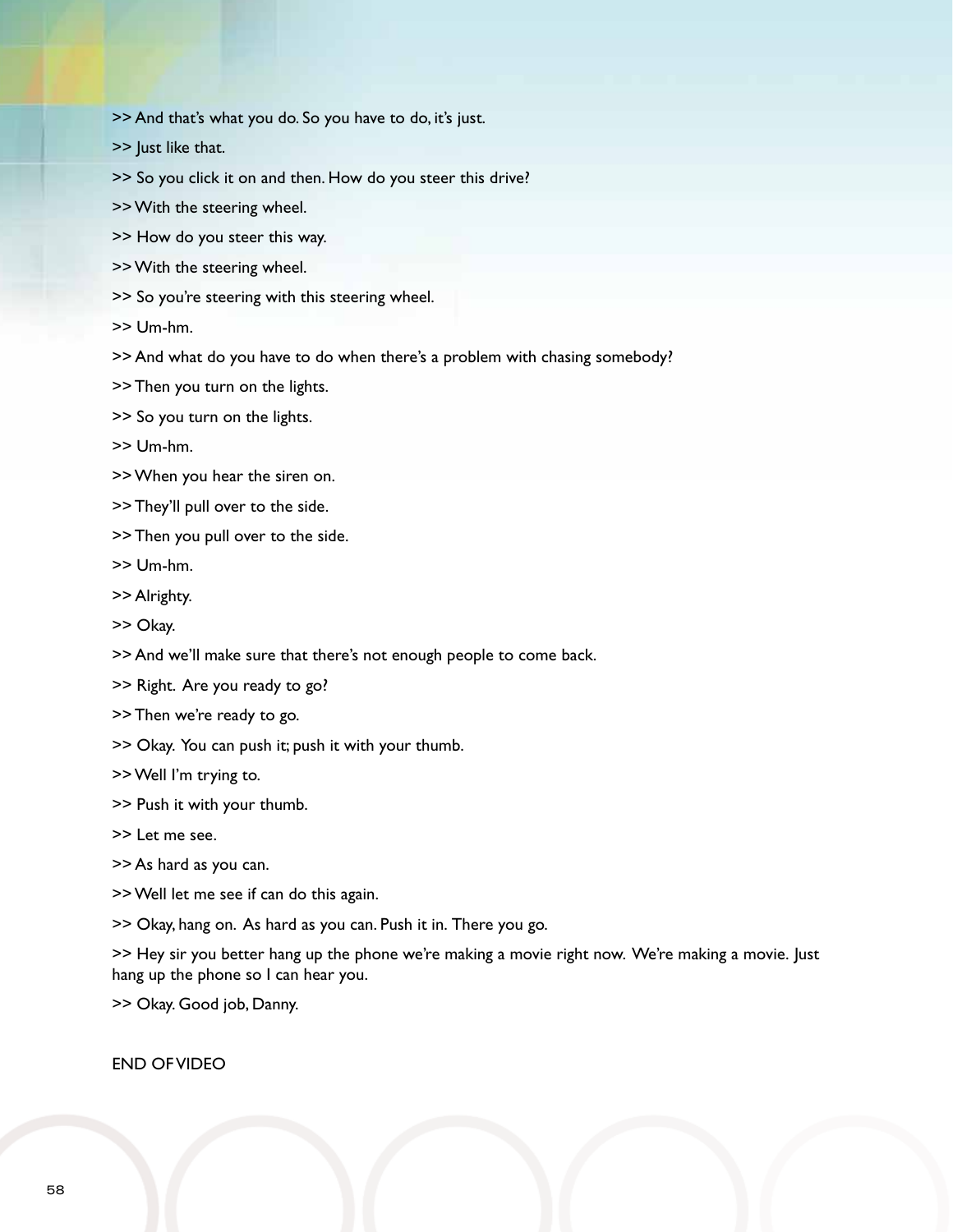

## SECTION 6

## **CREDITS**

Preparation for this product was supported by grant number 2003-VF-GX-KO16, awarded by the Office for Victims of Crime, Office of Justice Programs, U.S. Department of Justice. The opinions, findings, and conclusions or recommendations expressed in this product are those of the authors and do not necessarily represent the official position or policies of the U.S. Department of Justice.

This DVD has the following features:

- $\blacktriangleright$  Closed Captioned
- ▶ Open Captioned
- **Visually Described**
- ▶ Enhanced Audio
- ▶ Audio Navigation

Running time: 71 minutes 56 seconds.

For additional copies of this DVD, please contact:

**Office for Victims of Crime Resource Center** 800–851–3420 or 301–519–5500 (TTY 877–712–9279)

Publication Number: NCJ 231932

#### **Produced for OVC by Arc Riverside in Association with greg Byers Productions**

Producer/Writer/Director **greg Byers**

> Co-Producer **Jennifer Ballinger**

Executive Producer **Nora J. Baladerian, Ph.D.**

> Executive Producer for ARC Riverside **James Stream**

Project Manager for OVC **Jasmine D'Addario-Fobian, M.S.**

> **Narration John Paizis**

Camera **Therese Sherman John Armstrong**

Sound **Joe Crabb**

Music By: **Michael Brook**

Thank you to our "victims" **Janine Rosecrans Danny harris Joey harris Nick Klein Ryann Austin Melissa glastetter Erin MacCormick Ann Marie Tamburelli**

Performing Arts Studio West **John Paizis Diana Jordan**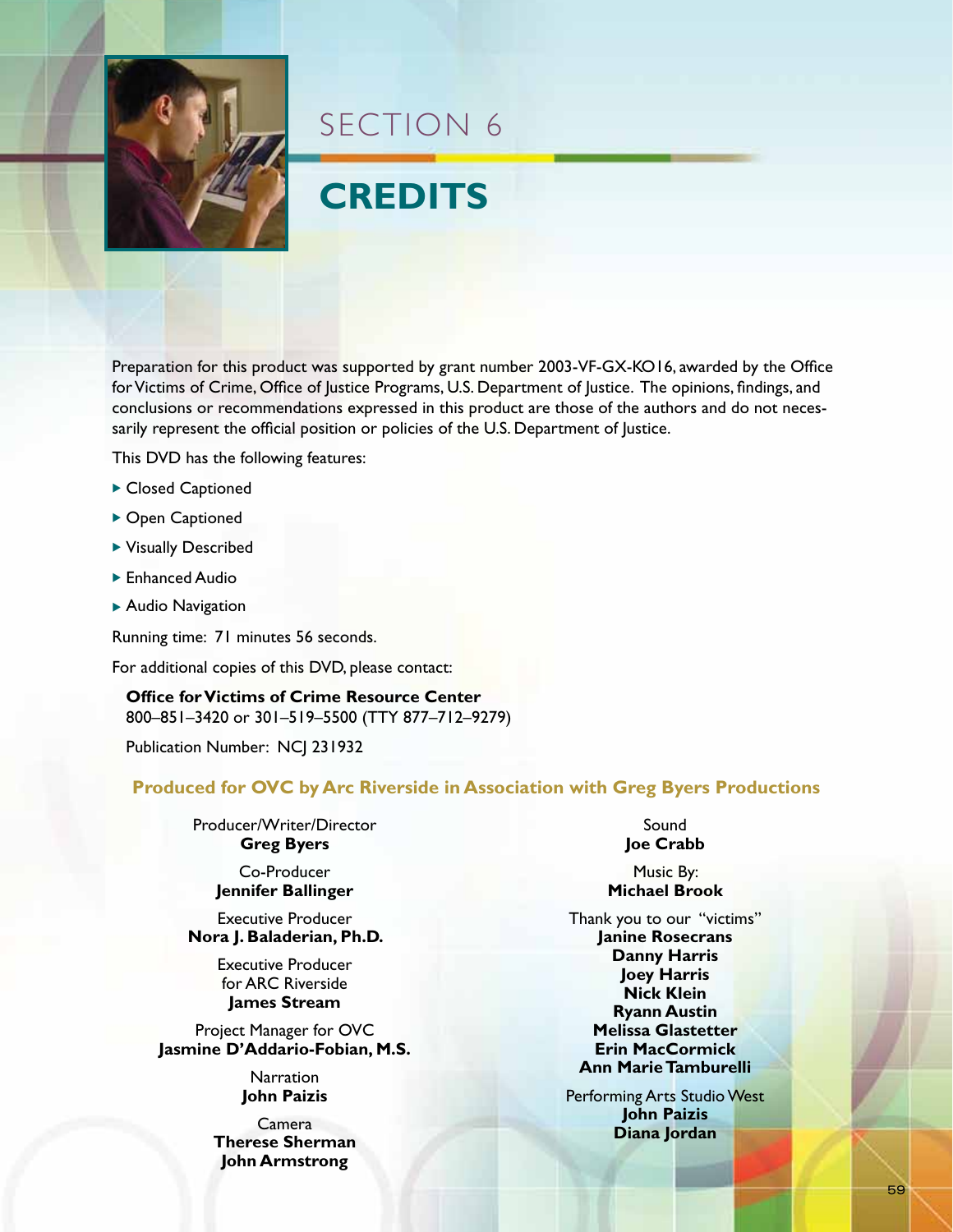The First Responders

The Westminster Police Department **Chief Andrew hall Sgt. Dan Schoonmaker Det. Kevin MacCormick Cynthia Sweasy Paul Walker Van Woodson Stephanie Subra leticia hernandez Kellee Wells Cynthia Moranville Jessica Parsons holly Tran**

Westminster Fire Department **Todd Baldridge Ryan Foley Ken gabrielson James Kramer lance low Mike Mallett Eric Weuve**

Los Angeles County Sheriff **Sidney Bradshaw**

Forensic Nurse Specialists, Inc. **Malinda Wheeler, RN, MN, FNP Shanna Holzer** 

> Los Angeles Social Services **Sherene Holly**

> > Certified Interpreter **Paula Dunn**

Family and Friends **Maria Austin Rick Rosecrans Steve harris Alydra Klein Sean glastetter heidi MacCormick Robin leclercq Kyle Byers**

Special Appreciation

Long Beach Community Hospital **Cathy Berry**

> Wendy's Restaurants **Mike Corey Arminda Munguia**

Arc Riverside Accountant **Martha Owsian**

> Project Assistant **Nicola Edwards**

Advisory Board **Wendy Abramson Sharon D'Eusanio Diana Faugno Carolyn gammicchia Angela Kaufman Eva Kutas Sunter Mclaughlin Tony Miano Elizabeth Scheibel gerald Stone Michael Weaver**

Special Thanks To

**County of San Bernardino, Office of the District Attorney San Bernardino County Sheriff's Department Steve Sultan, Ph.D., los Angeles County Sheriff's Department Sid Bradshaw, los Angeles County Sheriff's Department Jack Trotter, San Bernardino County Sheriff's Department Jerry Villanueva, San Bernardino County Sheriff's Department Tristan Svare, San Bernardino District Attorney's Office Candace heisler, heisler & Associates**

#### TRAINER'S GUIDE

\_\_\_\_\_\_\_\_\_\_\_\_\_\_\_\_\_\_\_\_\_\_\_\_\_\_\_\_\_\_\_\_\_

**Writer Nora J. Baladerian, Ph.D.**

> **Editor Karen Thorsen**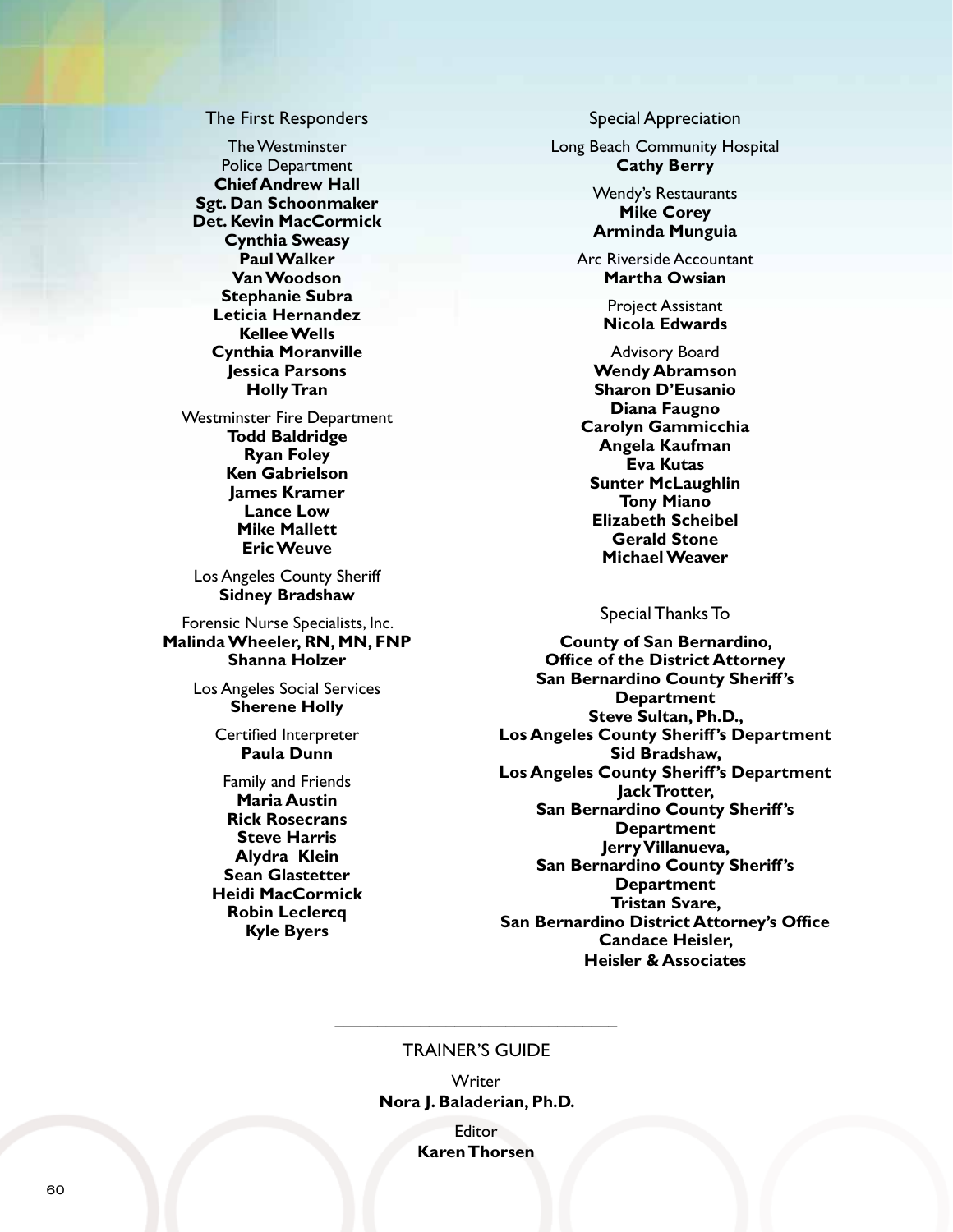

## **Victims with Disabilities: Collaborative, Multidisciplinary First Response**

For copies of this product and/or additional information, please contact

OVC Resource Center P.O. Box 6000 Rockville, MD 20849–6000 Telephone: 1–800–851–3420 or 301–519–5500 (TTY 1–877–712–9279) *www.ncjrs.gov*

Or order OVC publications online at *www.ncjrs.gov/App/Publications/AlphaList.aspx.* Submit your questions to Ask OVC at *http://ovc.ncjrs.gov/askovc.* Send your feedback on this service via *www.ncjrs.gov/App/Feedback.aspx.*

Refer to publication number NCJ 231932.

For information on training and technical assistance available from OVC, please contact

OVC Training and Technical Assistance Center 9300 Lee Highway Fairfax, VA 22031 Telephone: 1–866–OVC–TTAC (1–866–682–8822) (TTY 1–866–682–8880) *www.ovcttac.gov*